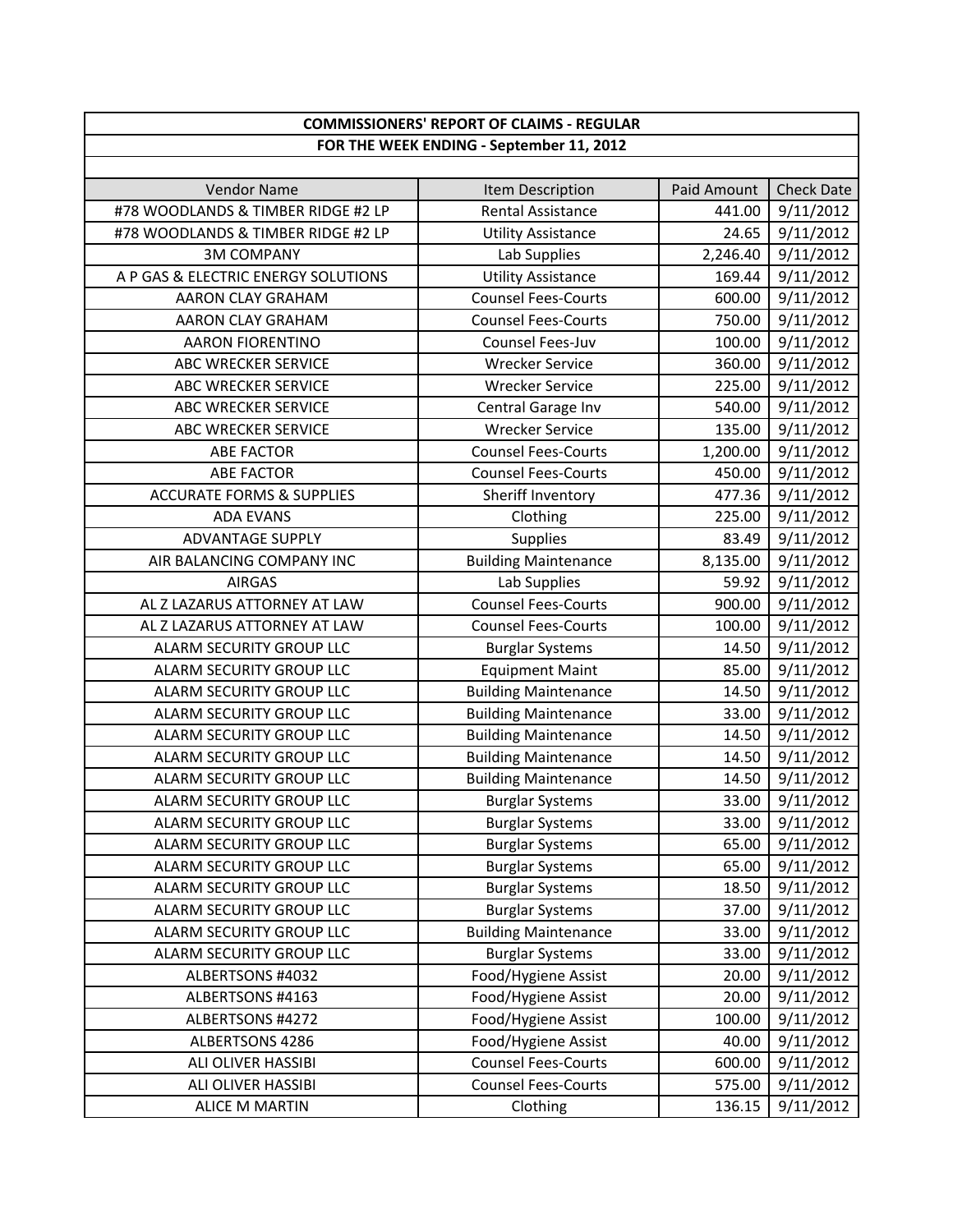| <b>ALICIA R JOHNSON</b>            | <b>Counsel Fees-Courts</b>  | 200.00    | 9/11/2012 |
|------------------------------------|-----------------------------|-----------|-----------|
| ALL AMERICAN POLY CORPORATION      | <b>Building Maintenance</b> | 556.75    | 9/11/2012 |
| ALL CITIES SERVICE                 | <b>Building Maintenance</b> | 124.00    | 9/11/2012 |
| <b>ALLIED COURT REPORTERS</b>      | <b>Professional Service</b> | 2,105.04  | 9/11/2012 |
| <b>ALLIED COURT REPORTERS</b>      | Reporter's Records          | 1,324.00  | 9/11/2012 |
| ALTMAN PSYCHOLOGICAL SERVICES PLLC | Psych Exam/Testimony        | 100.00    | 9/11/2012 |
| <b>AMBIT ENERGY LLC</b>            | <b>Utility Assistance</b>   | 1,132.06  | 9/11/2012 |
| AMERICAN MESSAGING SERVICES LLC    | Pager / Blackberry          | 2.50      | 9/11/2012 |
| AMERICAN MESSAGING SERVICES LLC    | Pager / Blackberry          | 2.50      | 9/11/2012 |
| AMERICAN MESSAGING SERVICES LLC    | Pager / Blackberry          | 5.00      | 9/11/2012 |
| AMERICAN MESSAGING SERVICES LLC    | Pager / Blackberry          | 73.00     | 9/11/2012 |
| AMERICAN TRAINCO INC               | Education                   | 990.00    | 9/11/2012 |
| ANGELICA TAYLOR                    | Reporter's Records          | 3,756.00  | 9/11/2012 |
| <b>ANTHONY GREEN</b>               | Counsel Fees-Juv            | 100.00    | 9/11/2012 |
| <b>ANTHONY SCOTT SIMPSON</b>       | <b>Counsel Fees-Courts</b>  | 312.50    | 9/11/2012 |
| <b>ANTWAN BURRIS</b>               | Clothing                    | 286.51    | 9/11/2012 |
| APAC TEXAS INC                     | Asphalt-Rock/Hot Mix        | 71,431.37 | 9/11/2012 |
| <b>APAC TEXAS INC</b>              | Asphalt-Rock/Hot Mix        | 159.57    | 9/11/2012 |
| ARAMARK UNIFORM SERVICES INC       | <b>Custodian Services</b>   | 73.00     | 9/11/2012 |
| ARAMARK UNIFORM SERVICES INC       | <b>Custodian Services</b>   | 8.00      | 9/11/2012 |
| ARAMARK UNIFORM SERVICES INC       | <b>Custodian Services</b>   | 21.00     | 9/11/2012 |
| ARAMARK UNIFORM SERVICES INC       | <b>Custodian Services</b>   | 4.50      | 9/11/2012 |
| ARAMARK UNIFORM SERVICES INC       | <b>Equipment Rentals</b>    | 153.80    | 9/11/2012 |
| ARAMARK UNIFORM SERVICES INC       | <b>Building Maintenance</b> | 20.75     | 9/11/2012 |
| ARAMARK UNIFORM SERVICES INC       | <b>Building Maintenance</b> | 20.95     | 9/11/2012 |
| ARAMARK UNIFORM SERVICES INC       | <b>Laundry Services</b>     | 2.75      | 9/11/2012 |
| ARC/ AUSTIN RIBBON & COMPUTER      | <b>Computer Supplies</b>    | 4,706.10  | 9/11/2012 |
| <b>ARETHA MOORE</b>                | Clothing                    | 128.33    | 9/11/2012 |
| <b>ARLENE MENCHACA</b>             | Clothing                    | 194.73    | 9/11/2012 |
| <b>ARLINGTON WATER UTILITIES</b>   | Water                       | 19.92     | 9/11/2012 |
| <b>ARLINGTON WATER UTILITIES</b>   | Water                       | 13.28     | 9/11/2012 |
| <b>ARLINGTON WATER UTILITIES</b>   | Water                       | 479.97    | 9/11/2012 |
| <b>ARLINGTON WATER UTILITIES</b>   | Water                       | 263.73    | 9/11/2012 |
| <b>ARLINGTON WATER UTILITIES</b>   | <b>Utility Assistance</b>   | 588.26    | 9/11/2012 |
| <b>ARLINGTON WATER UTILITIES</b>   | Water                       | 85.36     | 9/11/2012 |
| <b>ARMORE LIMITED</b>              | Rental Assistance           | 505.00    | 9/11/2012 |
| <b>ARMORE LIMITED</b>              | <b>Utility Assistance</b>   | 28.44     | 9/11/2012 |
| <b>ASEL ART SUPPLY</b>             | <b>Supplies</b>             | 35.00     | 9/11/2012 |
| <b>ASHLEY ENG</b>                  | <b>Restitution Payable</b>  | 40.00     | 9/11/2012 |
| ASSOCIATED TIME INSTRUMENTS CO INC | <b>Supplies</b>             | 57.00     | 9/11/2012 |
| AT&T                               | Telephone-Basic             | 71.46     | 9/11/2012 |
| <b>ATMOS ENERGY CORP</b>           | Gas                         | 9.92      | 9/11/2012 |
| <b>ATMOS ENERGY CORP</b>           | Gas                         | 8.12      | 9/11/2012 |
| <b>ATMOS ENERGY CORP</b>           | Gas                         | 78.17     | 9/11/2012 |
| <b>ATMOS ENERGY CORP</b>           | Gas                         | 87.95     | 9/11/2012 |
| <b>ATMOS ENERGY CORP</b>           | Gas                         | 25.95     | 9/11/2012 |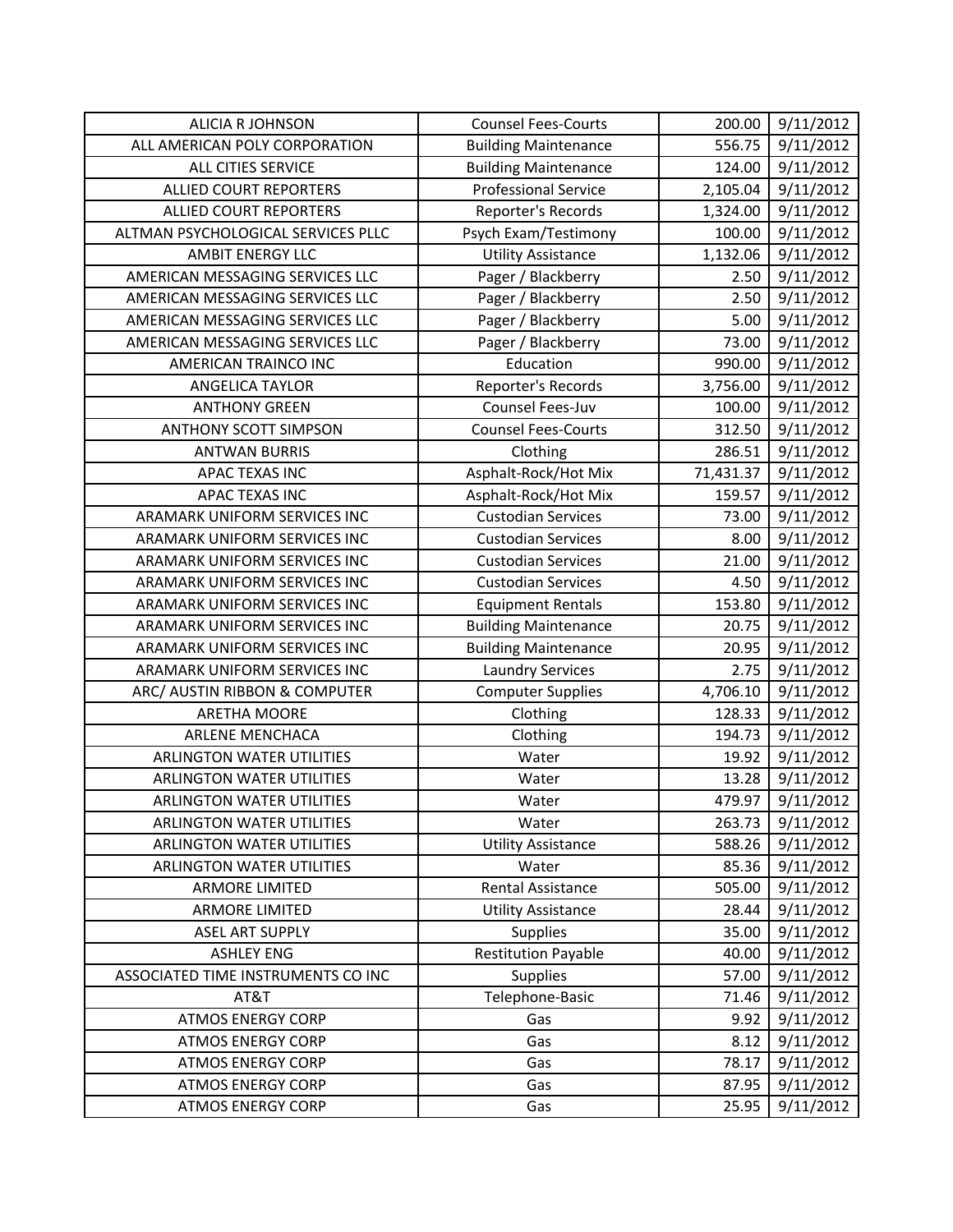| <b>ATMOS ENERGY CORP</b>                  | <b>Utility Assistance</b>   | 59.08     | 9/11/2012 |
|-------------------------------------------|-----------------------------|-----------|-----------|
| <b>ATMOS ENERGY CORP</b>                  | <b>Utility Assistance</b>   | 184.41    | 9/11/2012 |
| <b>ATMOS ENERGY CORP</b>                  | Gas                         | 20.29     | 9/11/2012 |
| <b>ATMOS ENERGY CORP</b>                  | Gas                         | 29.19     | 9/11/2012 |
| <b>ATMOS ENERGY CORP</b>                  | <b>Utility Assistance</b>   | 195.72    | 9/11/2012 |
| <b>ATMOS ENERGY CORP</b>                  | <b>Utility Assistance</b>   | 1,048.55  | 9/11/2012 |
| <b>ATTICUS J GILL</b>                     | <b>Counsel Fees-Courts</b>  | 550.00    | 9/11/2012 |
| <b>ATTICUS J GILL</b>                     | <b>Counsel Fees-Courts</b>  | 118.75    | 9/11/2012 |
| AUTOMATIC SPRINKLER OF TEXAS INC          | <b>Building Maintenance</b> | 1,812.37  | 9/11/2012 |
| <b>BAILEY &amp; GALYEN</b>                | <b>Counsel Fees-Courts</b>  | 600.00    | 9/11/2012 |
| <b>BALANCE FORENSIC &amp; GENERAL</b>     | Psych Exam/Testimony        | 300.00    | 9/11/2012 |
| <b>BALL &amp; HASE PC</b>                 | <b>Counsel Fees-Courts</b>  | 1,550.00  | 9/11/2012 |
| <b>BANE MACHINERY INC</b>                 | Parts and Supplies          | 2,044.00  | 9/11/2012 |
| <b>BANE MACHINERY INC</b>                 | Parts and Supplies          | 83.50     | 9/11/2012 |
| BANKSTON FORD MAZDA OF FORT WORTH         | Parts and Supplies          | 102.39    | 9/11/2012 |
| <b>BARNES &amp; NOBLE BOOKSELLERS INC</b> | <b>Educational Material</b> | 59.88     | 9/11/2012 |
| <b>BARNES &amp; NOBLE BOOKSELLERS INC</b> | <b>Educational Material</b> | 139.72    | 9/11/2012 |
| BARNEY HOLLAND OIL COMPANY                | Fuel                        | 1,292.42  | 9/11/2012 |
| BARNEY HOLLAND OIL COMPANY                | Fuel                        | 2,136.79  | 9/11/2012 |
| <b>BARRY ALFORD</b>                       | <b>Counsel Fees-Courts</b>  | 525.00    | 9/11/2012 |
| <b>BARSON UTILITIES</b>                   | Non-Track Const/Bldg        | 24,902.63 | 9/11/2012 |
| <b>BASECOM INC</b>                        | <b>Building Maintenance</b> | 126.71    | 9/11/2012 |
| <b>BASECOM INC</b>                        | <b>Building Maintenance</b> | 143.36    | 9/11/2012 |
| <b>BASECOM INC</b>                        | <b>Building Maintenance</b> | 193.78    | 9/11/2012 |
| <b>BAUDVILLE INC</b>                      | <b>Supplies</b>             | 99.00     | 9/11/2012 |
| <b>BELKER D PASCHALL III</b>              | <b>Counsel Fees-Probate</b> | 2,200.00  | 9/11/2012 |
| <b>BEN E KEITH COMPANY</b>                | Food                        | 1,308.46  | 9/11/2012 |
| <b>BEN LEONARD PLLC</b>                   | <b>Counsel Fees-Courts</b>  | 260.00    | 9/11/2012 |
| <b>BEST BUY GOV LLC</b>                   | Supplies                    | 104.88    | 9/11/2012 |
| <b>BETTY CABNESS</b>                      | Clothing                    | 134.17    | 9/11/2012 |
| <b>BIMBO BAKERIES USA INC</b>             | Food                        | 56.62     | 9/11/2012 |
| <b>BLAKE BURNS</b>                        | <b>Counsel Fees-Courts</b>  | 450.00    | 9/11/2012 |
| <b>BONNIE C WELLS</b>                     | Investigative               | 745.00    | 9/11/2012 |
| <b>BONNIE C WELLS</b>                     | Cap Murder-Othr Cost        | 974.50    | 9/11/2012 |
| <b>BRANDON LEE MCGEE</b>                  | <b>Counsel Fees-Courts</b>  | 250.00    | 9/11/2012 |
| <b>BRAY REALTY</b>                        | Rental Assistance           | 750.00    | 9/11/2012 |
| <b>Brenda A Rios</b>                      | Travel                      | 30.00     | 9/11/2012 |
| <b>BRENDA HANSEN</b>                      | <b>Counsel Fees-Courts</b>  | 2,700.00  | 9/11/2012 |
| <b>BRENDA HEIN</b>                        | Reporter's Records          | 1,184.00  | 9/11/2012 |
| <b>BRENDA R VONJOE</b>                    | <b>Counsel Fees-Courts</b>  | 2,050.00  | 9/11/2012 |
| <b>BRENDA R VONJOE</b>                    | <b>Counsel Fees-Courts</b>  | 300.00    | 9/11/2012 |
| <b>BRIAN C SIMPSON</b>                    | Counsel Fees - CPS          | 100.00    | 9/11/2012 |
| <b>BRIAN J WILLETT</b>                    | <b>Counsel Fees-Courts</b>  | 300.00    | 9/11/2012 |
| <b>BRIAN J WILLETT</b>                    | <b>Counsel Fees-Courts</b>  | 100.00    | 9/11/2012 |
| <b>BRIAN K WALKER</b>                     | <b>Counsel Fees-Courts</b>  | 375.00    | 9/11/2012 |
| <b>BRIAN K WALKER</b>                     | <b>Counsel Fees-Courts</b>  | 250.00    | 9/11/2012 |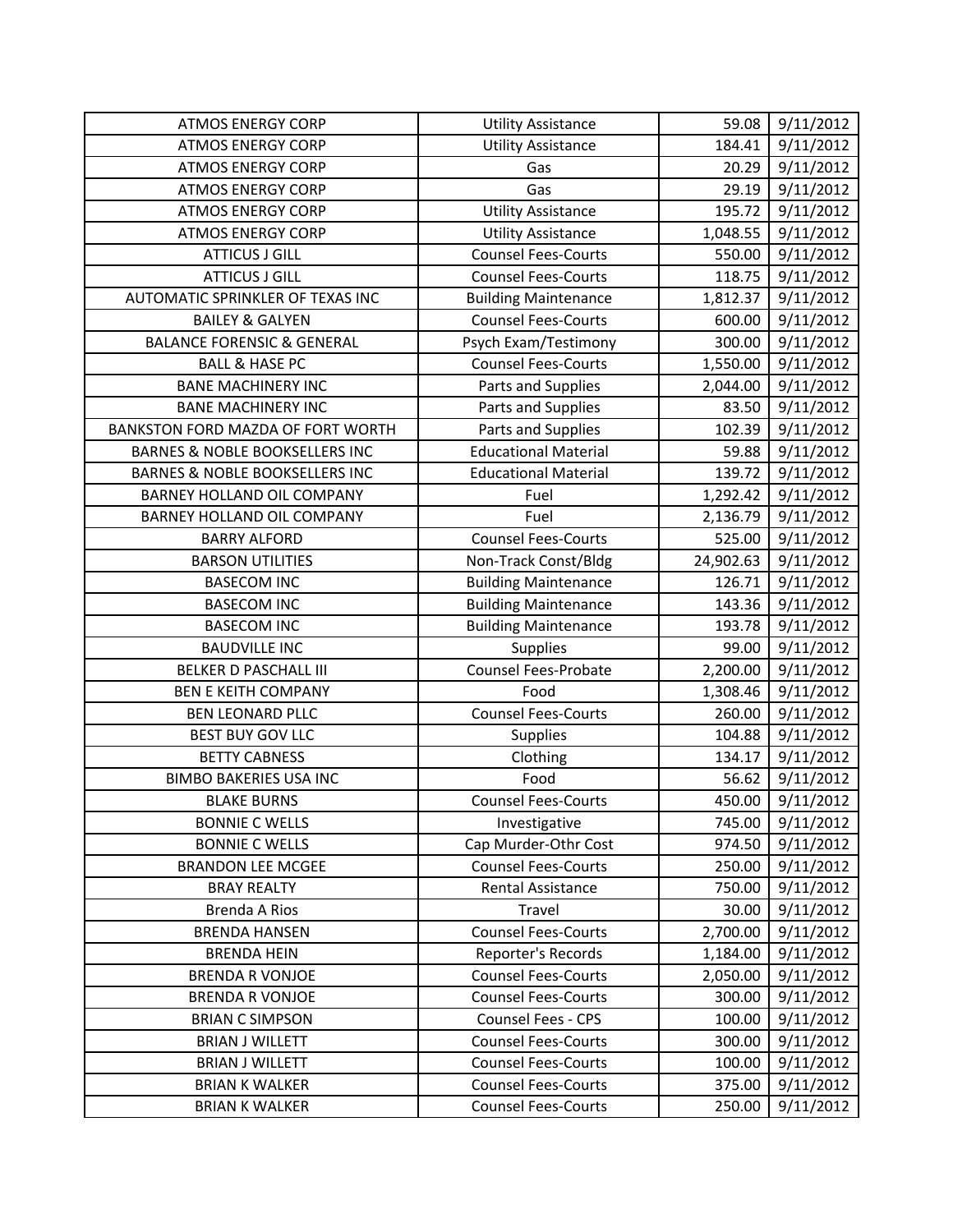| <b>BRIAN SALVANT</b>                   | <b>Counsel Fees-Courts</b>  | 700.00    | 9/11/2012 |
|----------------------------------------|-----------------------------|-----------|-----------|
| <b>BRIAN SALVANT</b>                   | <b>Counsel Fees-Courts</b>  | 450.00    | 9/11/2012 |
| <b>BRIAN SALVANT</b>                   | <b>Counsel Fees-Courts</b>  | 1,100.00  | 9/11/2012 |
| <b>BRITTAIN AND CRAWFORD</b>           | <b>Building Maintenance</b> | 1,650.00  | 9/11/2012 |
| <b>BRITTAIN AND CRAWFORD</b>           | <b>Building Maintenance</b> | 11,380.00 | 9/11/2012 |
| <b>BRITTAIN AND CRAWFORD</b>           | <b>Building Maintenance</b> | 1,650.00  | 9/11/2012 |
| <b>BRITTAIN AND CRAWFORD</b>           | <b>Building Maintenance</b> | 7,500.00  | 9/11/2012 |
| <b>BRUCE ASHWORTH</b>                  | <b>Counsel Fees-Courts</b>  | 500.00    | 9/11/2012 |
| <b>BRUCE ASHWORTH</b>                  | <b>Counsel Fees-Courts</b>  | 600.00    | 9/11/2012 |
| <b>BUSINESS SECURITY SOLUTIONS LLC</b> | Software Maintenance        | 13,858.80 | 9/11/2012 |
| <b>BVA SCIENTIFIC INC</b>              | Lab Supplies                | 321.69    | 9/11/2012 |
| <b>C.R.'S AUTO REPAIR</b>              | Parts and Supplies          | 14.50     | 9/11/2012 |
| <b>CANAS &amp; FLORES</b>              | <b>Counsel Fees-Courts</b>  | 300.00    | 9/11/2012 |
| <b>CANAS &amp; FLORES</b>              | <b>Counsel Fees-Courts</b>  | 400.00    | 9/11/2012 |
| <b>CANAS &amp; FLORES</b>              | <b>Counsel Fees-Courts</b>  | 850.00    | 9/11/2012 |
| <b>CANAS &amp; FLORES</b>              | <b>Counsel Fees-Courts</b>  | 300.00    | 9/11/2012 |
| <b>CANAS &amp; FLORES</b>              | <b>Counsel Fees-Courts</b>  | 400.00    | 9/11/2012 |
| <b>CANAS &amp; FLORES</b>              | <b>Counsel Fees-Courts</b>  | 400.00    | 9/11/2012 |
| <b>CANAS &amp; FLORES</b>              | <b>Counsel Fees-Courts</b>  | 100.00    | 9/11/2012 |
| <b>CANAS &amp; FLORES</b>              | <b>Counsel Fees-Courts</b>  | 200.00    | 9/11/2012 |
| <b>CANAS &amp; FLORES</b>              | <b>Counsel Fees-Courts</b>  | 500.00    | 9/11/2012 |
| <b>CANAS &amp; FLORES</b>              | Counsel Fees - CPS          | 570.00    | 9/11/2012 |
| CANTERA CONCRETE LLC                   | <b>Building Maintenance</b> | 1,500.00  | 9/11/2012 |
| <b>CAREY WALKER</b>                    | <b>Counsel Fees-Courts</b>  | 387.50    | 9/11/2012 |
| <b>CAREY WALKER</b>                    | <b>Counsel Fees-Courts</b>  | 175.00    | 9/11/2012 |
| <b>CAROL A BIRDWELL</b>                | <b>Counsel Fees-Courts</b>  | 350.00    | 9/11/2012 |
| <b>CAROLE KERR</b>                     | <b>Counsel Fees-Courts</b>  | 600.00    | 9/11/2012 |
| <b>CAROLE KERR</b>                     | <b>Counsel Fees-Courts</b>  | 250.00    | 9/11/2012 |
| <b>CAROLYN MCNATT</b>                  | Clothing                    | 225.00    | 9/11/2012 |
| <b>CARY M SCHROEDER</b>                | <b>Counsel Fees-Probate</b> | 2,200.00  | 9/11/2012 |
| <b>CATHERINE DUNNAVANT</b>             | <b>Counsel Fees-Courts</b>  | 1,025.00  | 9/11/2012 |
| <b>CATHOLIC CHARITIES DIOCESE OF</b>   | <b>Professional Service</b> | 220.00    | 9/11/2012 |
| CATHOLIC CHARITIES DIOCESE OF          | <b>Professional Service</b> | 6,201.25  | 9/11/2012 |
| <b>CDW GOVERNMENT INC</b>              | Non-Track Equipment         | (326.82)  | 9/11/2012 |
| <b>CDW GOVERNMENT INC</b>              | <b>Computer Supplies</b>    | 1,678.04  | 9/11/2012 |
| CEN-TEX UNIFORM SALES INC              | Clothing                    | 450.00    | 9/11/2012 |
| <b>CEN-TEX UNIFORM SALES INC</b>       | Clothing                    | 505.40    | 9/11/2012 |
| CEN-TEX UNIFORM SALES INC              | Supplies                    | 18.00     | 9/11/2012 |
| CEN-TEX UNIFORM SALES INC              | Clothing                    | 378.03    | 9/11/2012 |
| CEN-TEX UNIFORM SALES INC              | Clothing                    | 105.15    | 9/11/2012 |
| CEN-TEX UNIFORM SALES INC              | Clothing                    | 704.70    | 9/11/2012 |
| CHAD LEE                               | <b>Counsel Fees-Courts</b>  | 375.00    | 9/11/2012 |
| <b>CHADWELL GROUP LP</b>               | <b>Building Maintenance</b> | 1,294.50  | 9/11/2012 |
| <b>CHARLES BURGESS</b>                 | <b>Counsel Fees-Courts</b>  | 100.00    | 9/11/2012 |
| <b>CHARLES ROACH</b>                   | <b>Counsel Fees-Courts</b>  | 100.00    | 9/11/2012 |
| <b>CHARLES ROACH</b>                   | <b>Counsel Fees-Courts</b>  | 200.00    | 9/11/2012 |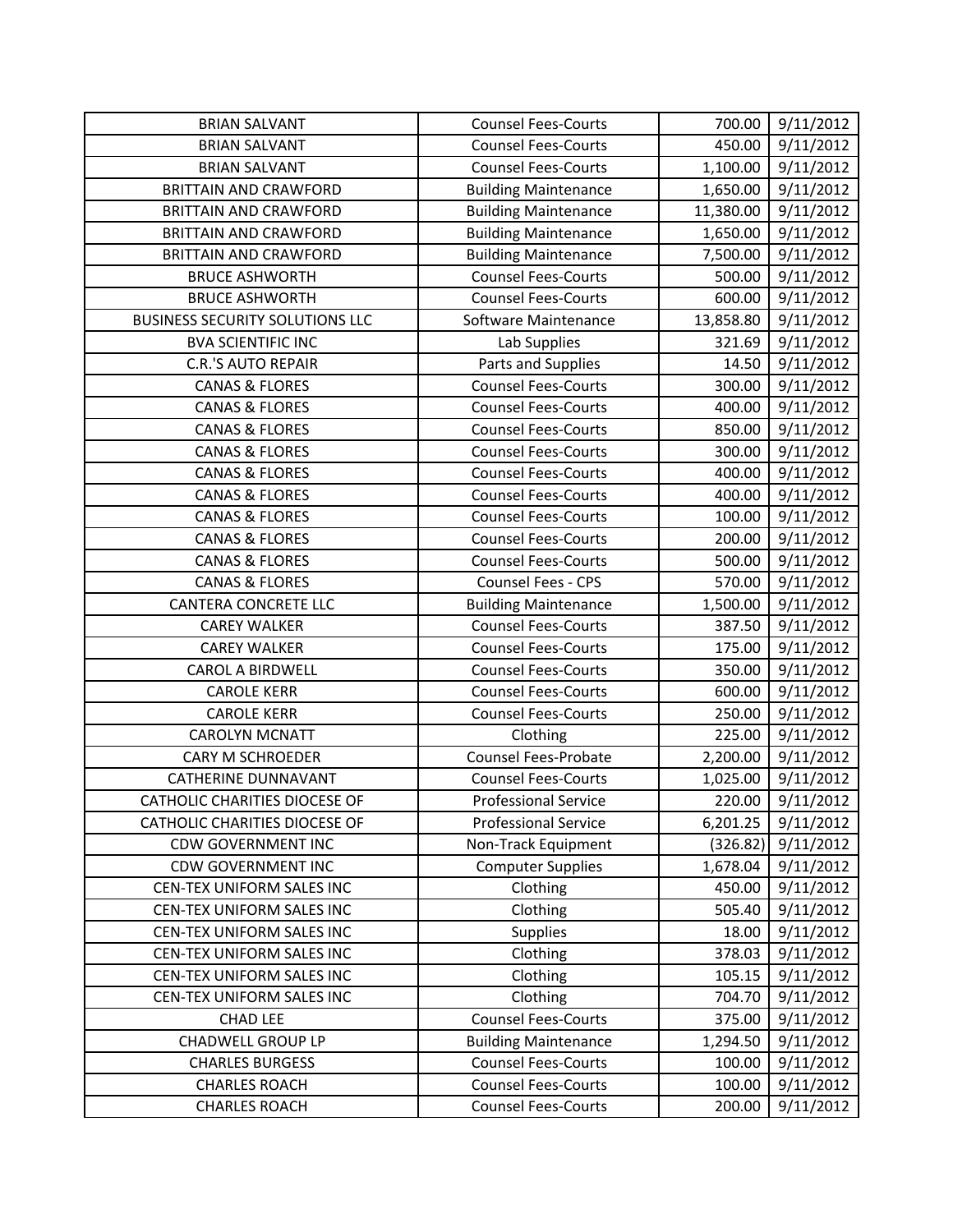| <b>CHARLOTTE STAPLES</b>          | Counsel Fees - CPS          | 100.00     | 9/11/2012 |
|-----------------------------------|-----------------------------|------------|-----------|
| <b>CHECKPOINT SERVICES INC</b>    | <b>Computer Supplies</b>    | 125.00     | 9/11/2012 |
| <b>CHECKPOINT SERVICES INC</b>    | <b>Computer Maintenance</b> | 250.20     | 9/11/2012 |
| CHEM AQUA                         | A/C Maint Contract          | 280.00     | 9/11/2012 |
| <b>CHEM AQUA</b>                  | A/C Maint Contract          | 240.00     | 9/11/2012 |
| CHEM AQUA                         | A/C Maint Contract          | 280.00     | 9/11/2012 |
| <b>CHEM AQUA</b>                  | A/C Maint Contract          | 240.00     | 9/11/2012 |
| CHEM AQUA                         | A/C Maint Contract          | 450.00     | 9/11/2012 |
| CHEM AQUA                         | A/C Maint Contract          | 240.00     | 9/11/2012 |
| CHEM AQUA                         | A/C Maint Contract          | 200.00     | 9/11/2012 |
| <b>CICI'S PIZZA</b>               | <b>Promotional Expenses</b> | 30.00      | 9/11/2012 |
| CICI'S PIZZA #22                  | <b>Promotional Expenses</b> | 30.00      | 9/11/2012 |
| <b>CIRRO ENERGY</b>               | <b>Utility Assistance</b>   | 246.59     | 9/11/2012 |
| CITY OF AZLE UTILITY DEPT         | <b>Utility Assistance</b>   | 65.64      | 9/11/2012 |
| <b>CITY OF CROWLEY UTILITIES</b>  | <b>Utility Assistance</b>   | 44.35      | 9/11/2012 |
| <b>CITY OF EULESS</b>             | Water                       | 19.45      | 9/11/2012 |
| <b>CITY OF EULESS</b>             | Water                       | 15.91      | 9/11/2012 |
| CITY OF FOREST HILL UTILITIES     | <b>Utility Assistance</b>   | 258.80     | 9/11/2012 |
| <b>CITY OF HALTOM CITY</b>        | <b>City Participation</b>   | (4,687.71) | 9/11/2012 |
| <b>CITY OF HALTOM CITY</b>        | Contract Labor              | 19,981.00  | 9/11/2012 |
| <b>CITY OF HALTOM CITY</b>        | <b>Utility Assistance</b>   | 142.47     | 9/11/2012 |
| <b>CITY OF KELLER</b>             | <b>County Projects</b>      | 32,233.50  | 9/11/2012 |
| <b>CITY OF LAKE WORTH</b>         | <b>Utility Assistance</b>   | 56.69      | 9/11/2012 |
| CITY OF MANSFIELD WATER/SEWER     | Water                       | 255.13     | 9/11/2012 |
| CITY OF MANSFIELD WATER/SEWER     | Water                       | 1,907.85   | 9/11/2012 |
| CITY OF MANSFIELD WATER/SEWER     | Water                       | 238.13     | 9/11/2012 |
| CITY OF MANSFIELD WATER/SEWER     | Water                       | 200.02     | 9/11/2012 |
| <b>CITY OF WATAUGA</b>            | <b>Utility Assistance</b>   | 102.35     | 9/11/2012 |
| <b>CITY OF WHITE SETTLEMENT</b>   | <b>Utility Assistance</b>   | 49.46      | 9/11/2012 |
| CIVIC RESEARCH INSTITUTE INC      | Law Books                   | 105.95     | 9/11/2012 |
| Clay M Young                      | Mileage Allowance           | 144.30     | 9/11/2012 |
| Clay M Young                      | Travel                      | 42.00      | 9/11/2012 |
| <b>CLIFFORD D MACKENZIE</b>       | Counsel Fees - CPS          | 960.00     | 9/11/2012 |
| <b>CLIFFORD GINN</b>              | <b>Professional Service</b> | 120.00     | 9/11/2012 |
| <b>CLYDE T BERRY</b>              | Parts and Supplies          | 265.00     | 9/11/2012 |
| COALITION FOR QUALITY END OF LIFE | Education                   | 150.00     | 9/11/2012 |
| <b>COLE JENNINGS BRYAN</b>        | <b>Counsel Fees-Courts</b>  | 375.00     | 9/11/2012 |
| <b>COLE JENNINGS BRYAN</b>        | <b>Counsel Fees-Courts</b>  | 250.00     | 9/11/2012 |
| <b>COLE JENNINGS BRYAN</b>        | <b>Counsel Fees-Courts</b>  | 100.00     | 9/11/2012 |
| <b>COLE JENNINGS BRYAN</b>        | Counsel Fees-Probate        | 2,200.00   | 9/11/2012 |
| <b>COMMERCIAL RECORDER</b>        | Advertis/Publicity          | 20.90      | 9/11/2012 |
| <b>CONCHO SUPPLY INC</b>          | Central Garage Inv          | 170.00     | 9/11/2012 |
| <b>CONCHO SUPPLY INC</b>          | Parts and Supplies          | 2,981.75   | 9/11/2012 |
| <b>CONNIE BANISTER CHITWOOD</b>   | <b>Professional Service</b> | 825.00     | 9/11/2012 |
| COOK CHILDRENS MEDICAL CENTER     | <b>SAE Sexual Assault</b>   | 680.00     | 9/11/2012 |
| COOK CHILDRENS MEDICAL CENTER     | <b>SAE Sexual Assault</b>   | 680.00     | 9/11/2012 |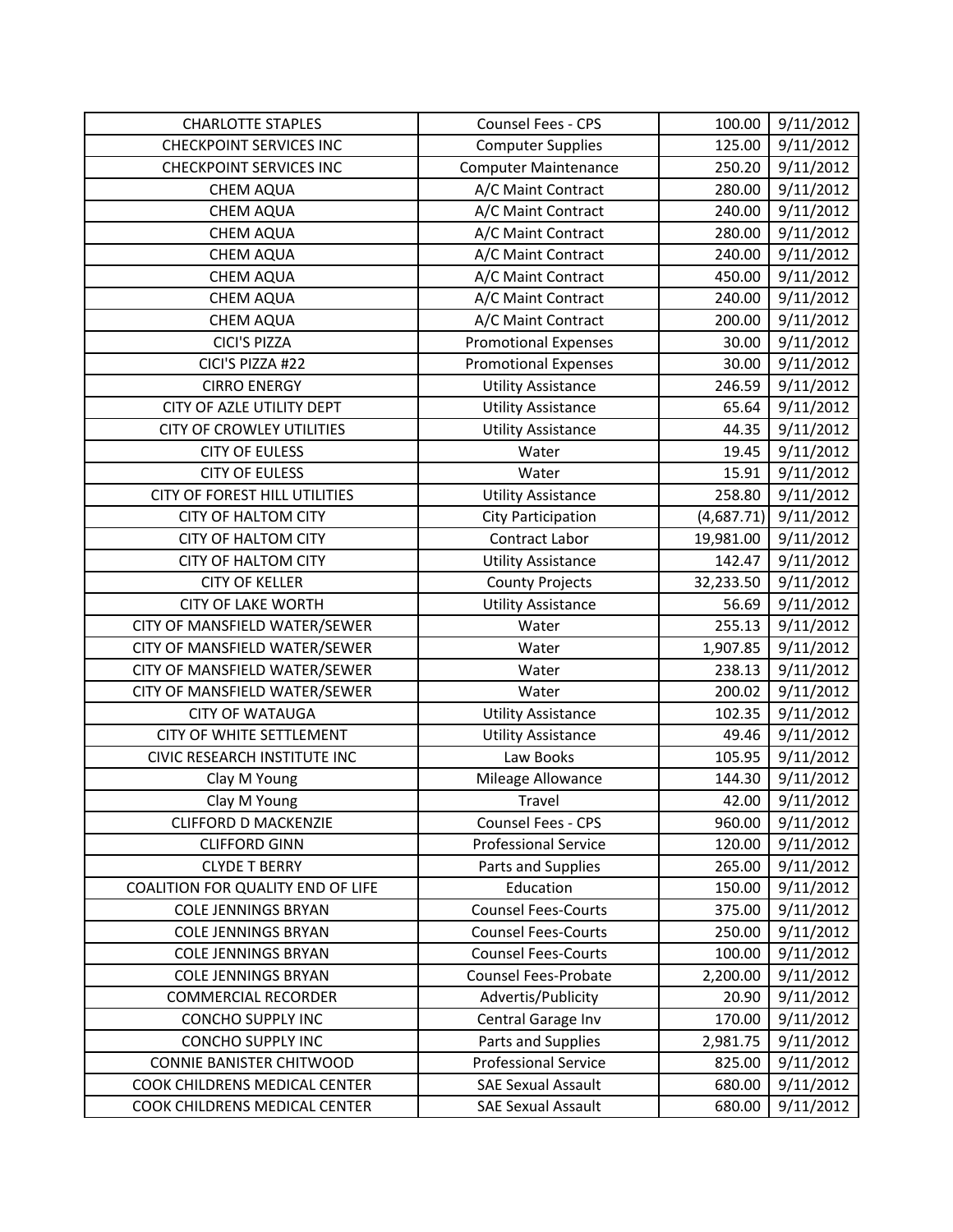| COOK CHILDRENS MEDICAL CENTER | <b>SAE Sexual Assault</b> | 680.00 | 9/11/2012 |
|-------------------------------|---------------------------|--------|-----------|
| COOK CHILDRENS MEDICAL CENTER | <b>SAE Sexual Assault</b> | 680.00 | 9/11/2012 |
| COOK CHILDRENS MEDICAL CENTER | <b>SAE Sexual Assault</b> | 680.00 | 9/11/2012 |
| COOK CHILDRENS MEDICAL CENTER | <b>SAE Sexual Assault</b> | 680.00 | 9/11/2012 |
| COOK CHILDRENS MEDICAL CENTER | <b>SAE Sexual Assault</b> | 680.00 | 9/11/2012 |
| COOK CHILDRENS MEDICAL CENTER | <b>SAE Sexual Assault</b> | 680.00 | 9/11/2012 |
| COOK CHILDRENS MEDICAL CENTER | <b>SAE Sexual Assault</b> | 680.00 | 9/11/2012 |
| COOK CHILDRENS MEDICAL CENTER | <b>SAE Sexual Assault</b> | 680.00 | 9/11/2012 |
| COOK CHILDRENS MEDICAL CENTER | <b>SAE Sexual Assault</b> | 680.00 | 9/11/2012 |
| COOK CHILDRENS MEDICAL CENTER | <b>SAE Sexual Assault</b> | 680.00 | 9/11/2012 |
| COOK CHILDRENS MEDICAL CENTER | <b>SAE Sexual Assault</b> | 680.00 | 9/11/2012 |
| COOK CHILDRENS MEDICAL CENTER | <b>SAE Sexual Assault</b> | 680.00 | 9/11/2012 |
| COOK CHILDRENS MEDICAL CENTER | <b>SAE Sexual Assault</b> | 680.00 | 9/11/2012 |
| COOK CHILDRENS MEDICAL CENTER | <b>SAE Sexual Assault</b> | 680.00 | 9/11/2012 |
| COOK CHILDRENS MEDICAL CENTER | <b>SAE Sexual Assault</b> | 680.00 | 9/11/2012 |
| COOK CHILDRENS MEDICAL CENTER | <b>SAE Sexual Assault</b> | 680.00 | 9/11/2012 |
| COOK CHILDRENS MEDICAL CENTER | <b>SAE Sexual Assault</b> | 680.00 | 9/11/2012 |
| COOK CHILDRENS MEDICAL CENTER | <b>SAE Sexual Assault</b> | 680.00 | 9/11/2012 |
| COOK CHILDRENS MEDICAL CENTER | <b>SAE Sexual Assault</b> | 680.00 | 9/11/2012 |
| COOK CHILDRENS MEDICAL CENTER | <b>SAE Sexual Assault</b> | 680.00 | 9/11/2012 |
| COOK CHILDRENS MEDICAL CENTER | <b>SAE Sexual Assault</b> | 680.00 | 9/11/2012 |
| COOK CHILDRENS MEDICAL CENTER | <b>SAE Sexual Assault</b> | 680.00 | 9/11/2012 |
| COOK CHILDRENS MEDICAL CENTER | <b>SAE Sexual Assault</b> | 680.00 | 9/11/2012 |
| COOK CHILDRENS MEDICAL CENTER | <b>SAE Sexual Assault</b> | 680.00 | 9/11/2012 |
| COOK CHILDRENS MEDICAL CENTER | <b>SAE Sexual Assault</b> | 680.00 | 9/11/2012 |
| COOK CHILDRENS MEDICAL CENTER | <b>SAE Sexual Assault</b> | 680.00 | 9/11/2012 |
| COOK CHILDRENS MEDICAL CENTER | <b>SAE Sexual Assault</b> | 680.00 | 9/11/2012 |
| COOK CHILDRENS MEDICAL CENTER | <b>SAE Sexual Assault</b> | 680.00 | 9/11/2012 |
| COOK CHILDRENS MEDICAL CENTER | <b>SAE Sexual Assault</b> | 680.00 | 9/11/2012 |
| COOK CHILDRENS MEDICAL CENTER | <b>SAE Sexual Assault</b> | 680.00 | 9/11/2012 |
| COOK CHILDRENS MEDICAL CENTER | <b>SAE Sexual Assault</b> | 680.00 | 9/11/2012 |
| COOK CHILDRENS MEDICAL CENTER | <b>SAE Sexual Assault</b> | 680.00 | 9/11/2012 |
| COOK CHILDRENS MEDICAL CENTER | <b>SAE Sexual Assault</b> | 680.00 | 9/11/2012 |
| COOK CHILDRENS MEDICAL CENTER | <b>SAE Sexual Assault</b> | 680.00 | 9/11/2012 |
| COOK CHILDRENS MEDICAL CENTER | <b>SAE Sexual Assault</b> | 680.00 | 9/11/2012 |
| COOK CHILDRENS MEDICAL CENTER | <b>SAE Sexual Assault</b> | 680.00 | 9/11/2012 |
| COOK CHILDRENS MEDICAL CENTER | <b>SAE Sexual Assault</b> | 680.00 | 9/11/2012 |
| COOK CHILDRENS MEDICAL CENTER | <b>SAE Sexual Assault</b> | 680.00 | 9/11/2012 |
| COOK CHILDRENS MEDICAL CENTER | <b>SAE Sexual Assault</b> | 680.00 | 9/11/2012 |
| COOK CHILDRENS MEDICAL CENTER | <b>SAE Sexual Assault</b> | 680.00 | 9/11/2012 |
| COOK CHILDRENS MEDICAL CENTER | <b>SAE Sexual Assault</b> | 680.00 | 9/11/2012 |
| COOK CHILDRENS MEDICAL CENTER | <b>SAE Sexual Assault</b> | 680.00 | 9/11/2012 |
| COOK CHILDRENS MEDICAL CENTER | <b>SAE Sexual Assault</b> | 680.00 | 9/11/2012 |
| COOK CHILDRENS MEDICAL CENTER | <b>SAE Sexual Assault</b> | 680.00 | 9/11/2012 |
| COOK CHILDRENS MEDICAL CENTER | <b>SAE Sexual Assault</b> | 680.00 | 9/11/2012 |
| COOK CHILDRENS MEDICAL CENTER | <b>SAE Sexual Assault</b> | 680.00 | 9/11/2012 |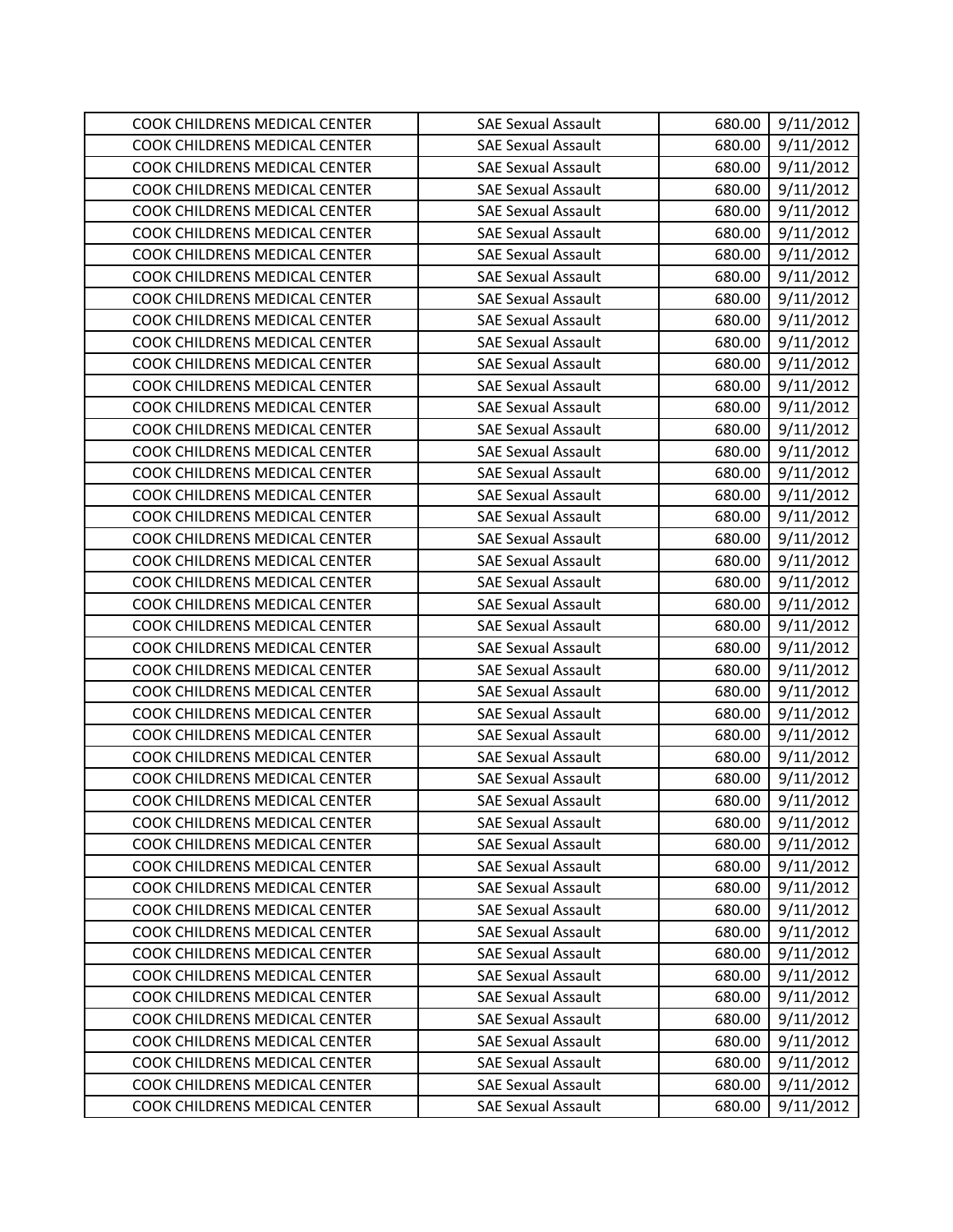| COOK CHILDRENS MEDICAL CENTER      | <b>SAE Sexual Assault</b>   | 680.00    | 9/11/2012 |
|------------------------------------|-----------------------------|-----------|-----------|
| COOK CHILDRENS MEDICAL CENTER      | <b>SAE Sexual Assault</b>   | 680.00    | 9/11/2012 |
| COOK CHILDRENS MEDICAL CENTER      | <b>SAE Sexual Assault</b>   | 680.00    | 9/11/2012 |
| COOK CHILDRENS MEDICAL CENTER      | <b>SAE Sexual Assault</b>   | 680.00    | 9/11/2012 |
| COOK CHILDRENS MEDICAL CENTER      | <b>SAE Sexual Assault</b>   | 680.00    | 9/11/2012 |
| COOK CHILDRENS MEDICAL CENTER      | <b>SAE Sexual Assault</b>   | 680.00    | 9/11/2012 |
| COOK CHILDRENS MEDICAL CENTER      | <b>SAE Sexual Assault</b>   | 680.00    | 9/11/2012 |
| COOK CHILDRENS MEDICAL CENTER      | <b>SAE Sexual Assault</b>   | 680.00    | 9/11/2012 |
| COOK CHILDRENS MEDICAL CENTER      | <b>SAE Sexual Assault</b>   | 680.00    | 9/11/2012 |
| COOK CHILDRENS MEDICAL CENTER      | <b>SAE Sexual Assault</b>   | 680.00    | 9/11/2012 |
| COOK CHILDRENS MEDICAL CENTER      | <b>SAE Sexual Assault</b>   | 680.00    | 9/11/2012 |
| COOK CHILDRENS MEDICAL CENTER      | <b>SAE Sexual Assault</b>   | 680.00    | 9/11/2012 |
| COOK CHILDRENS MEDICAL CENTER      | <b>SAE Sexual Assault</b>   | 680.00    | 9/11/2012 |
| COOK CHILDREN'S PHYSICIAN NETWORK  | <b>Medical Services</b>     | 154.00    | 9/11/2012 |
| CORNERSTONE ASSISTANCE NETWORK INC | <b>Subrecipient Service</b> | 13,022.93 | 9/11/2012 |
| <b>CRAIG DAMERON</b>               | <b>Counsel Fees-Courts</b>  | 200.00    | 9/11/2012 |
| <b>CRAIG S MICHALK</b>             | <b>Counsel Fees-Courts</b>  | 200.00    | 9/11/2012 |
| <b>CRAIG S MICHALK</b>             | <b>Counsel Fees-Courts</b>  | 400.00    | 9/11/2012 |
| <b>CRASH DYNAMICS</b>              | <b>Expert Witness Serv</b>  | 3,405.00  | 9/11/2012 |
| <b>CREMATION SERVICES</b>          | <b>County Burials</b>       | 330.00    | 9/11/2012 |
| <b>CURTIS FORTINBERRY</b>          | <b>Counsel Fees-Courts</b>  | 1,400.00  | 9/11/2012 |
| <b>CURTIS FORTINBERRY</b>          | <b>Counsel Fees-Courts</b>  | 1,200.00  | 9/11/2012 |
| <b>CYNTHIA A FITCH</b>             | <b>Counsel Fees-Courts</b>  | 450.00    | 9/11/2012 |
| <b>D ROBIN MCCARTY</b>             | <b>Counsel Fees-Courts</b>  | 200.00    | 9/11/2012 |
| DALE HEISCH                        | <b>Counsel Fees-Courts</b>  | 300.00    | 9/11/2012 |
| DALE HEISCH                        | <b>Counsel Fees-Courts</b>  | 133.00    | 9/11/2012 |
| DALE HEISCH                        | <b>Counsel Fees-Courts</b>  | 200.00    | 9/11/2012 |
| <b>DANIEL HERNANDEZ</b>            | <b>Counsel Fees-Courts</b>  | 100.00    | 9/11/2012 |
| <b>DANIEL HERNANDEZ</b>            | <b>Counsel Fees-Courts</b>  | 200.00    | 9/11/2012 |
| <b>DANIEL HERNANDEZ</b>            | <b>Counsel Fees-Courts</b>  | 100.00    | 9/11/2012 |
| <b>DANNETTE EALY</b>               | Clothing                    | 193.76    | 9/11/2012 |
| <b>DANNY D PITZER</b>              | <b>Counsel Fees-Courts</b>  | 810.00    | 9/11/2012 |
| Dante A Williams                   | Travel                      | 50.83     | 9/11/2012 |
| DARCY NILES DENO                   | Counsel Fees - CPS          | 190.00    | 9/11/2012 |
| DARLA K METCALFE                   | <b>Professional Service</b> | 1,700.00  | 9/11/2012 |
| DARLENE JOHNSON                    | Clothing                    | 102.47    | 9/11/2012 |
| <b>DARR LIFT</b>                   | Capital Outlay-Furni        | 8,995.00  | 9/11/2012 |
| DAVID CLEVELAND                    | Travel                      | 148.07    | 9/11/2012 |
| <b>DAVID ENGLE</b>                 | Clothing                    | 200.00    | 9/11/2012 |
| DAVID HILL AND                     | Clothing                    | 675.00    | 9/11/2012 |
| David L Evans                      | Education                   | 1,023.38  | 9/11/2012 |
| <b>DAVID PALMER</b>                | <b>Counsel Fees-Courts</b>  | 375.00    | 9/11/2012 |
| <b>DAVID PALMER</b>                | <b>Counsel Fees-Courts</b>  | 725.00    | 9/11/2012 |
| DAVID PEARSON, IV                  | <b>Counsel Fees-Courts</b>  | 125.00    | 9/11/2012 |
| <b>DAVID RICHARDS</b>              | <b>Counsel Fees-Courts</b>  | 400.00    | 9/11/2012 |
| <b>DAVID RICHARDS</b>              | <b>Counsel Fees-Courts</b>  | 850.00    | 9/11/2012 |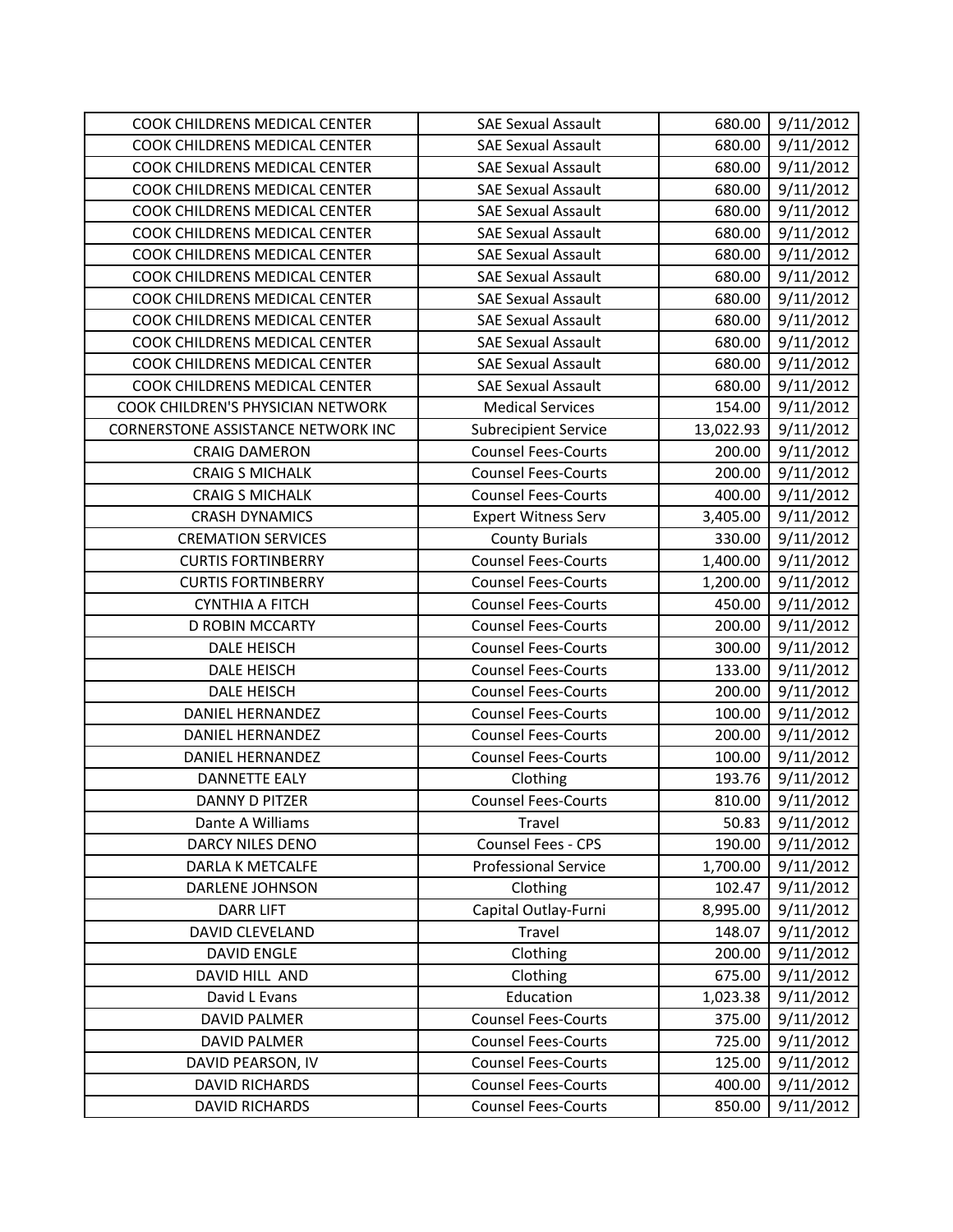| <b>DAVID RICHARDS</b>            | <b>Counsel Fees-Courts</b>  | 600.00    | 9/11/2012 |
|----------------------------------|-----------------------------|-----------|-----------|
| DAY RESOURCE CENTER FOR THE      | <b>Subrecipient Service</b> | 9,729.00  | 9/11/2012 |
| <b>DEBORAH L ROBERTS</b>         | Clothing                    | 425.00    | 9/11/2012 |
| <b>DEDRA MOSLEY</b>              | Clothing                    | 303.09    | 9/11/2012 |
| DEPT OF INFORMATION RESOURCES    | Lab Equip Mainten           | 225.86    | 9/11/2012 |
| <b>DERENDA BAILEY</b>            | Clothing                    | 675.00    | 9/11/2012 |
| <b>DESHA COUNTY SHERIFF</b>      | <b>Court Costs</b>          | 50.00     | 9/11/2012 |
| <b>DEVEN PEREZ</b>               | Clothing                    | 214.43    | 9/11/2012 |
| DIAGNOSTIC HYBRIDS, INC.         | Lab Supplies                | 211.91    | 9/11/2012 |
| <b>DIRECT ENERGY LP</b>          | <b>Utility Assistance</b>   | 1,183.83  | 9/11/2012 |
| <b>DIRECTV INC</b>               | Subscriptions               | 114.99    | 9/11/2012 |
| DOLORES STEWART & ASSOCIATES INC | <b>Professional Service</b> | 1,754.20  | 9/11/2012 |
| DOLORES STEWART & ASSOCIATES INC | <b>Professional Service</b> | 3,508.40  | 9/11/2012 |
| DOLORES STEWART & ASSOCIATES INC | <b>Professional Service</b> | 175.42    | 9/11/2012 |
| DOLORES STEWART & ASSOCIATES INC | <b>Professional Service</b> | 701.68    | 9/11/2012 |
| DOMINIC A BAUMAN                 | <b>Counsel Fees-Courts</b>  | 256.75    | 9/11/2012 |
| DOMINIC A BAUMAN                 | <b>Counsel Fees-Courts</b>  | 450.00    | 9/11/2012 |
| DOMINIC A BAUMAN                 | <b>Counsel Fees-Courts</b>  | 150.00    | 9/11/2012 |
| <b>DON CLYBURN</b>               | Liaison Expense             | 1,041.22  | 9/11/2012 |
| <b>DON M DAWES</b>               | <b>Counsel Fees-Courts</b>  | 200.00    | 9/11/2012 |
| DONALD N TURNER                  | <b>Counsel Fees-Courts</b>  | 200.00    | 9/11/2012 |
| <b>DONALD N TURNER</b>           | <b>Counsel Fees-Courts</b>  | 1,100.00  | 9/11/2012 |
| <b>DONNA HARDING</b>             | Clothing                    | 184.34    | 9/11/2012 |
| DOUBLE D CONTRACTING LLC         | Rehab/Preserve Act          | 1,000.00  | 9/11/2012 |
| DOUBLE D CONTRACTING LLC         | Rehab/Preserve Act          | 16,932.00 | 9/11/2012 |
| DOUBLE EAGLE MECHANICAL SERVICE  | <b>Building Maintenance</b> | 1,487.05  | 9/11/2012 |
| DOUBLE EAGLE MECHANICAL SERVICE  | <b>Building Maintenance</b> | 54.00     | 9/11/2012 |
| <b>DOUGLASS DISTRIBUTING</b>     | Gasoline Inventory          | 27,777.22 | 9/11/2012 |
| <b>DOUGLASS DISTRIBUTING</b>     | Gasoline Inventory          | 864.54    | 9/11/2012 |
| <b>DRAKE DUNNAVENT PC</b>        | <b>Counsel Fees-Courts</b>  | 125.00    | 9/11/2012 |
| <b>DURKIN &amp; GRAHAM PC</b>    | Counsel Fees-Juv            | 100.00    | 9/11/2012 |
| DYNA TEN CORPORATION             | A/C Maint Contract          | 1,755.16  | 9/11/2012 |
| <b>EAN HOLDINGS LLC</b>          | Vehicle Lease               | 2,400.00  | 9/11/2012 |
| EAPA - EMPLOYEE ASSISTANCE       | <b>Dues</b>                 | 170.00    | 9/11/2012 |
| <b>EARL E BATES JR</b>           | <b>Counsel Fees-Courts</b>  | 500.00    | 9/11/2012 |
| <b>EARL E BATES JR</b>           | <b>Counsel Fees-Courts</b>  | 175.00    | 9/11/2012 |
| <b>EASTERN LAB SERVICES</b>      | Lab Supplies                | 496.00    | 9/11/2012 |
| <b>EDNA BLAKE MOORE</b>          | Clothing                    | 274.19    | 9/11/2012 |
| <b>EDWIN G STEPHENS</b>          | Reporter's Records          | 432.90    | 9/11/2012 |
| <b>EDWIN YOUNGBLOOD</b>          | <b>Counsel Fees-Courts</b>  | 590.00    | 9/11/2012 |
| <b>EDWIN YOUNGBLOOD</b>          | Counsel Fees-Juv            | 100.00    | 9/11/2012 |
| ELIZABETH ANNE CORTRIGHT         | <b>Professional Service</b> | 262.50    | 9/11/2012 |
| <b>ELIZABETH EMMONS</b>          | Clothing                    | 306.57    | 9/11/2012 |
| ELIZABETH RIVERA                 | <b>Counsel Fees-Courts</b>  | 400.00    | 9/11/2012 |
| <b>ELOY SEPULVEDA</b>            | <b>Counsel Fees-Courts</b>  | 883.00    | 9/11/2012 |
| <b>ELOY SEPULVEDA</b>            | <b>Counsel Fees-Courts</b>  | 200.00    | 9/11/2012 |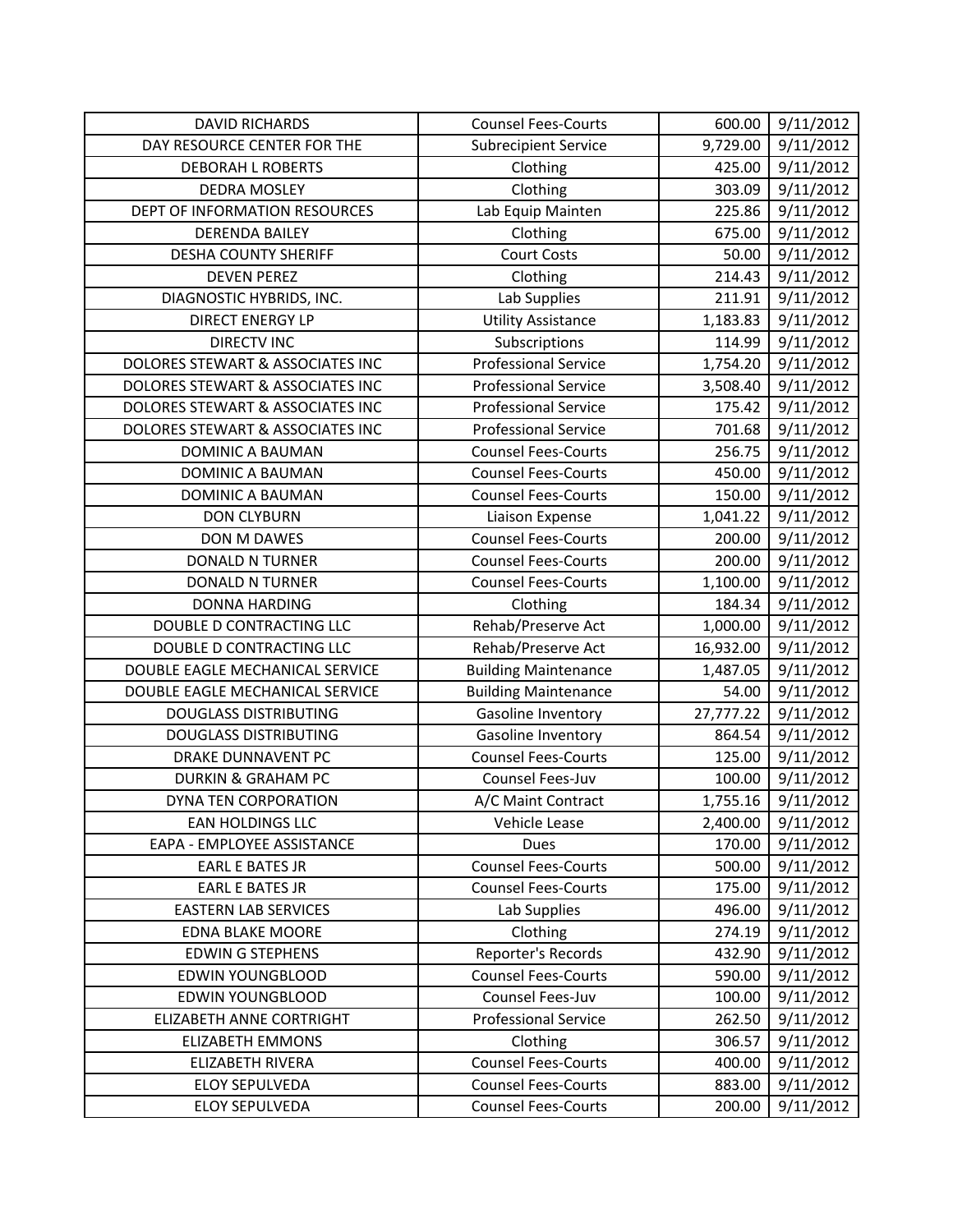| <b>ELOY SEPULVEDA</b>             | <b>Counsel Fees-Courts</b>  | 100.00   | 9/11/2012 |
|-----------------------------------|-----------------------------|----------|-----------|
| ELP ENTERPRISES INC               | LV Furn&Off Eq(Mod)         | 2,900.00 | 9/11/2012 |
| ELROD'S COST PLUS #6              | Food/Hygiene Assist         | 20.00    | 9/11/2012 |
| <b>ENVIROMATIC SYSTEMS</b>        | A/C Maint Contract          | 657.00   | 9/11/2012 |
| <b>ENVIROMATIC SYSTEMS</b>        | A/C Maint Contract          | 657.00   | 9/11/2012 |
| <b>EQUIPMENT DEPOT-FORT WORTH</b> | <b>Equipment Maint</b>      | 658.57   | 9/11/2012 |
| <b>ERIC CUMMINGS</b>              | <b>Counsel Fees-Courts</b>  | 500.00   | 9/11/2012 |
| <b>ERIC CUMMINGS</b>              | <b>Counsel Fees-Courts</b>  | 320.00   | 9/11/2012 |
| <b>ERMA ALLEN</b>                 | Clothing                    | 104.95   | 9/11/2012 |
| <b>EULA BROWN</b>                 | Clothing                    | 390.06   | 9/11/2012 |
| <b>EVCO PARTNERS LP</b>           | Supplies                    | 52.50    | 9/11/2012 |
| <b>EVCO PARTNERS LP</b>           | Supplies                    | 33.85    | 9/11/2012 |
| <b>EVCO PARTNERS LP</b>           | Supplies                    | 148.48   | 9/11/2012 |
| <b>EVCO PARTNERS LP</b>           | Supplies                    | 15.78    | 9/11/2012 |
| <b>EVCO PARTNERS LP</b>           | <b>Supplies</b>             | 10.48    | 9/11/2012 |
| <b>EVCO PARTNERS LP</b>           | Supplies                    | 131.86   | 9/11/2012 |
| <b>EVCO PARTNERS LP</b>           | <b>Custodian Supplies</b>   | 112.10   | 9/11/2012 |
| <b>EVCO PARTNERS LP</b>           | Safety/Tact Supplies        | 332.60   | 9/11/2012 |
| <b>EVCO PARTNERS LP</b>           | <b>Building Maintenance</b> | 259.08   | 9/11/2012 |
| <b>EVCO PARTNERS LP</b>           | <b>Building Maintenance</b> | 498.80   | 9/11/2012 |
| <b>EVCO PARTNERS LP</b>           | <b>Building Maintenance</b> | 128.60   | 9/11/2012 |
| <b>EVCO PARTNERS LP</b>           | <b>Building Maintenance</b> | 509.89   | 9/11/2012 |
| <b>EVCO PARTNERS LP</b>           | <b>Building Maintenance</b> | 122.70   | 9/11/2012 |
| <b>EVCO PARTNERS LP</b>           | <b>Building Maintenance</b> | 51.46    | 9/11/2012 |
| <b>EVCO PARTNERS LP</b>           | <b>Supplies</b>             | 15.76    | 9/11/2012 |
| <b>EVCO PARTNERS LP</b>           | Field Equip&Supplies        | 164.40   | 9/11/2012 |
| EZ ELECTRICAL CONTRACTORS LLC     | <b>Building Maintenance</b> | 108.29   | 9/11/2012 |
| EZ ELECTRICAL CONTRACTORS LLC     | <b>Building Maintenance</b> | 379.59   | 9/11/2012 |
| EZ ELECTRICAL CONTRACTORS LLC     | <b>Building Maintenance</b> | 231.54   | 9/11/2012 |
| <b>FAIR OAKS CREEK LTD</b>        | <b>Utility Assistance</b>   | 13.80    | 9/11/2012 |
| FAMILY DOLLAR #1365               | Food/Hygiene Assist         | 312.50   | 9/11/2012 |
| FAMILY DOLLAR #5522               | Food/Hygiene Assist         | 196.71   | 9/11/2012 |
| <b>FARMERS MARKET</b>             | Food                        | 475.90   | 9/11/2012 |
| <b>FEDEX</b>                      | Postage                     | 54.80    | 9/11/2012 |
| <b>FEDEX</b>                      | Postage                     | 112.80   | 9/11/2012 |
| <b>FEDEX</b>                      | Postage                     | 658.78   | 9/11/2012 |
| <b>FEDEX</b>                      | Postage                     | 24.59    | 9/11/2012 |
| <b>FEDEX</b>                      | Postage                     | 56.84    | 9/11/2012 |
| <b>FEDEX</b>                      | Postage                     | 17.63    | 9/11/2012 |
| <b>FEDEX</b>                      | Postage                     | 85.16    | 9/11/2012 |
| FELIPE O CALZADA                  | <b>Counsel Fees-Courts</b>  | 500.00   | 9/11/2012 |
| FELIPE O CALZADA                  | Counsel Fees-Juv            | 200.00   | 9/11/2012 |
| FELIPE O CALZADA                  | Counsel Fees - CPS          | 100.00   | 9/11/2012 |
| FIESTA MART #61                   | Food/Hygiene Assist         | 100.00   | 9/11/2012 |
| FIESTA MART #69                   | Food/Hygiene Assist         | 20.00    | 9/11/2012 |
| FIESTA MART #76                   | Food/Hygiene Assist         | 242.43   | 9/11/2012 |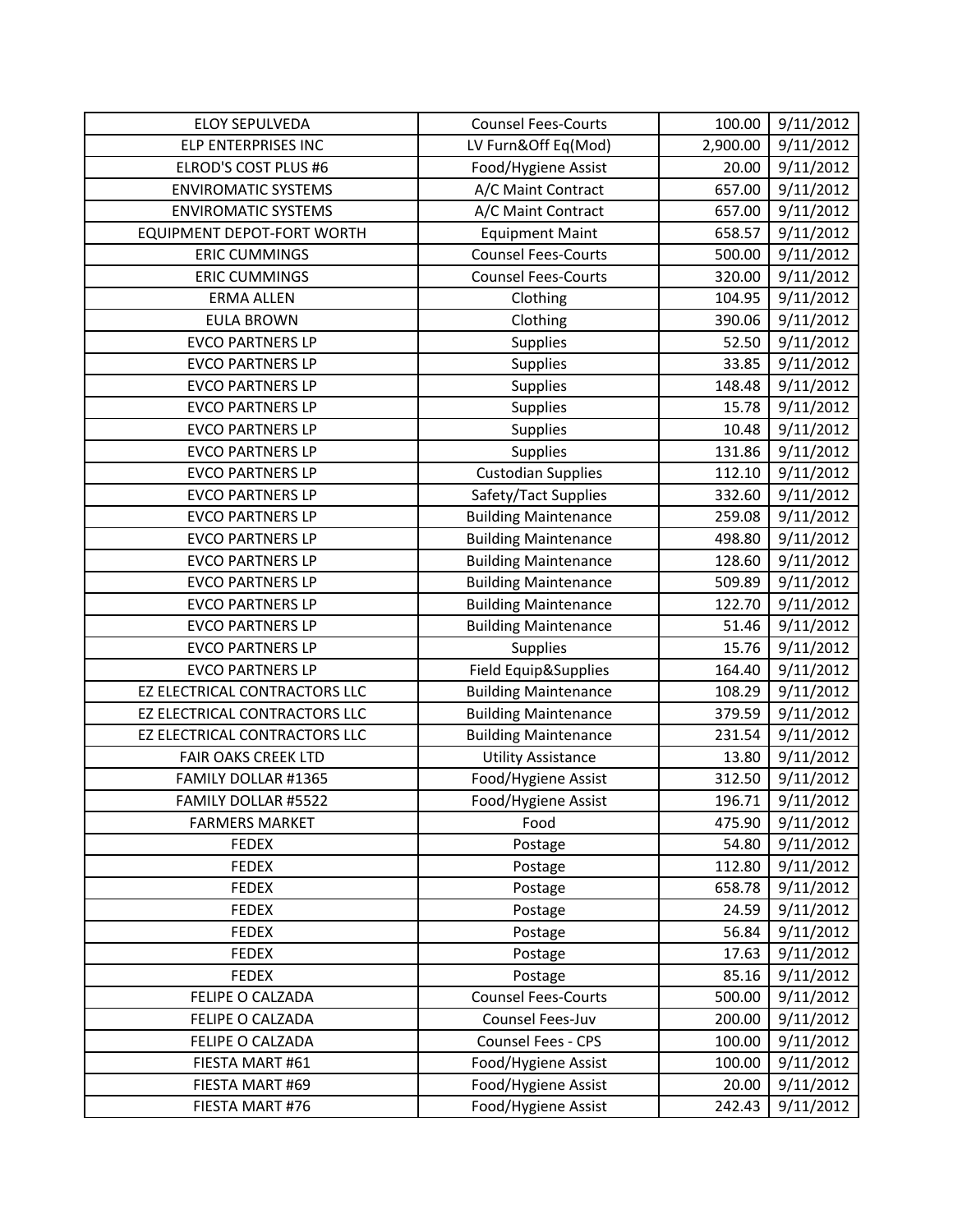| FIESTA MART INC                     | Food/Hygiene Assist         | 20.00     | 9/11/2012 |
|-------------------------------------|-----------------------------|-----------|-----------|
| FILTER SYSTEMS INC                  | A/C Maint Contract          | 373.77    | 9/11/2012 |
| FILTER SYSTEMS INC                  | A/C Maint Contract          | 962.66    | 9/11/2012 |
| FILTER SYSTEMS INC                  | A/C Maint Contract          | 39.26     | 9/11/2012 |
| FILTER SYSTEMS INC                  | A/C Maint Contract          | 120.02    | 9/11/2012 |
| FILTER SYSTEMS INC                  | A/C Maint Contract          | 259.30    | 9/11/2012 |
| FILTER SYSTEMS INC                  | A/C Maint Contract          | 53.76     | 9/11/2012 |
| FILTER SYSTEMS INC                  | A/C Maint Contract          | 217.70    | 9/11/2012 |
| FILTER SYSTEMS INC                  | A/C Maint Contract          | 946.13    | 9/11/2012 |
| FILTER SYSTEMS INC                  | A/C Maint Contract          | 22.40     | 9/11/2012 |
| FILTER SYSTEMS INC                  | A/C Maint Contract          | 177.00    | 9/11/2012 |
| FILTER SYSTEMS INC                  | A/C Maint Contract          | 1,537.24  | 9/11/2012 |
| FILTER SYSTEMS INC                  | A/C Maint Contract          | 555.14    | 9/11/2012 |
| FILTER SYSTEMS INC                  | A/C Maint Contract          | 168.14    | 9/11/2012 |
| FILTER SYSTEMS INC                  | A/C Maint Contract          | 163.86    | 9/11/2012 |
| FILTER SYSTEMS INC                  | A/C Maint Contract          | 253.15    | 9/11/2012 |
| FILTER SYSTEMS INC                  | A/C Maint Contract          | 149.42    | 9/11/2012 |
| FILTER SYSTEMS INC                  | A/C Maint Contract          | 320.33    | 9/11/2012 |
| FILTER SYSTEMS INC                  | A/C Maint Contract          | 89.21     | 9/11/2012 |
| FILTER SYSTEMS INC                  | A/C Maint Contract          | 237.05    | 9/11/2012 |
| FILTER SYSTEMS INC                  | <b>Building Maintenance</b> | 215.04    | 9/11/2012 |
| <b>FIRST CHOICE POWER</b>           | <b>Utility Assistance</b>   | 887.27    | 9/11/2012 |
| <b>FISHER SCIENTIFIC</b>            | Lab Supplies                | 133.33    | 9/11/2012 |
| <b>FISHER SCIENTIFIC</b>            | <b>Medical Supplies</b>     | 500.00    | 9/11/2012 |
| <b>FISHER SCIENTIFIC</b>            | Lab Supplies                | 159.98    | 9/11/2012 |
| <b>FISHER SCIENTIFIC</b>            | Lab Supplies                | 169.88    | 9/11/2012 |
| FIVE STAR CORRECTIONAL SERVICES INC | Food Contr/Prisoners        | 76,264.11 | 9/11/2012 |
| FIVE STAR CORRECTIONAL SERVICES INC | Food Contr/Employees        | 2,587.53  | 9/11/2012 |
| FORT WORTH BOLT AND TOOL CO         | Parts and Supplies          | 280.80    | 9/11/2012 |
| FORT WORTH BUSINESS PRESS           | Subscriptions               | 95.00     | 9/11/2012 |
| FORT WORTH ELECTRIC                 | <b>Building Maintenance</b> | 111.00    | 9/11/2012 |
| FORT WORTH ELECTRIC                 | <b>Building Maintenance</b> | 111.00    | 9/11/2012 |
| FORT WORTH STAR TELEGRAM            | Advertis/Leg Notice         | 5,065.20  | 9/11/2012 |
| FORT WORTH WATER DEPARTMENT         | Water                       | 102.61    | 9/11/2012 |
| FORT WORTH WATER DEPARTMENT         | Water                       | 6,826.38  | 9/11/2012 |
| FORT WORTH WATER DEPARTMENT         | Water                       | 242.08    | 9/11/2012 |
| FORT WORTH WATER DEPARTMENT         | Water                       | 842.13    | 9/11/2012 |
| FORT WORTH WATER DEPARTMENT         | Water                       | 892.59    | 9/11/2012 |
| FORT WORTH WATER DEPARTMENT         | Water                       | 94.17     | 9/11/2012 |
| FORT WORTH WATER DEPARTMENT         | Water                       | 195.45    | 9/11/2012 |
| FORT WORTH WATER DEPARTMENT         | Water                       | 314.89    | 9/11/2012 |
| FORT WORTH WATER DEPARTMENT         | Water                       | 1,028.05  | 9/11/2012 |
| FORT WORTH WATER DEPARTMENT         | Water                       | 1,587.29  | 9/11/2012 |
| FORT WORTH WATER DEPARTMENT         | Water                       | 54.00     | 9/11/2012 |
| FORT WORTH WATER DEPARTMENT         | Water                       | 232.09    | 9/11/2012 |
| FORT WORTH WATER DEPARTMENT         | Water                       | 268.50    | 9/11/2012 |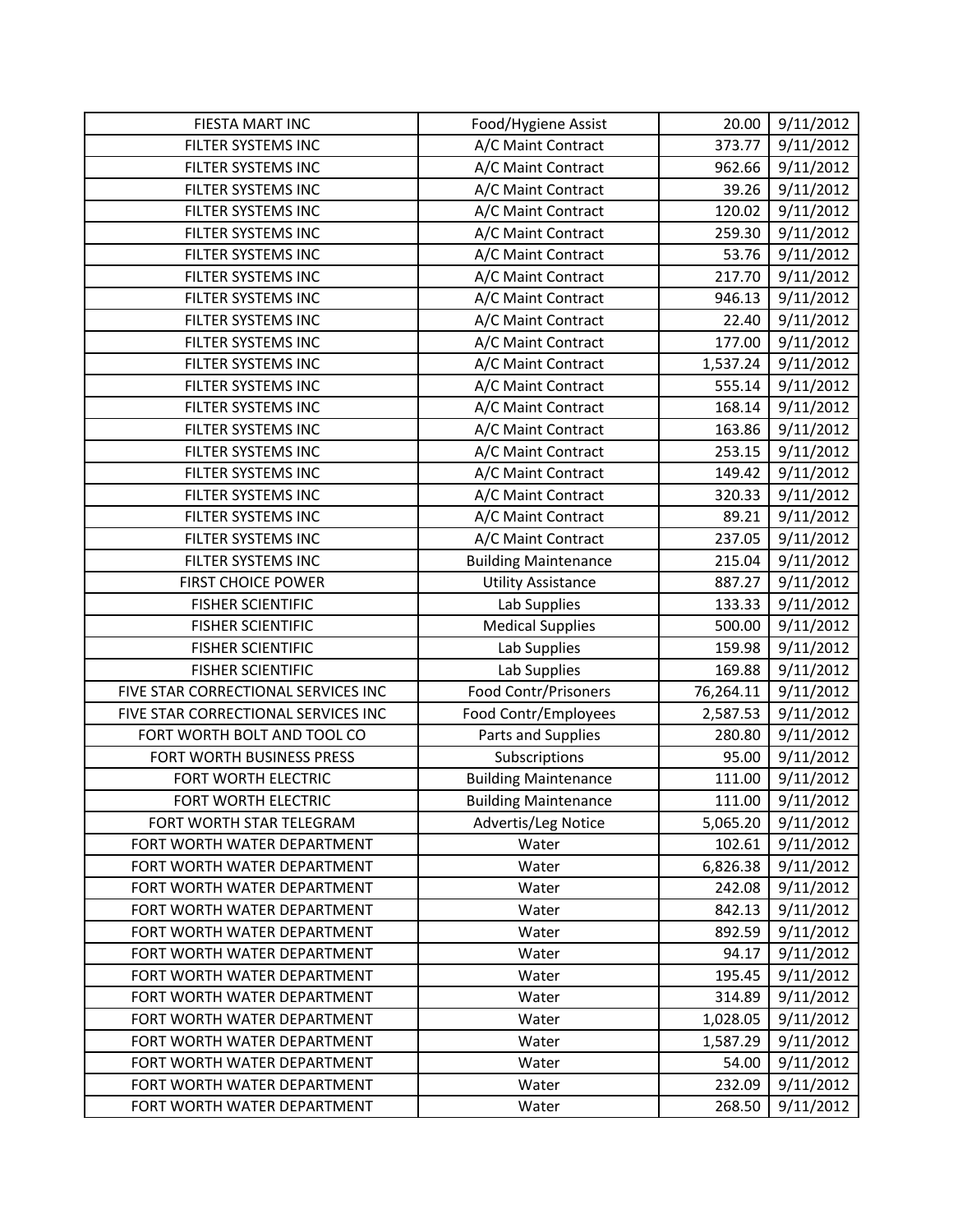| FORT WORTH WATER DEPARTMENT           | Water                       | 403.17   | 9/11/2012 |
|---------------------------------------|-----------------------------|----------|-----------|
| FORT WORTH WATER DEPARTMENT           | Water                       | 296.19   | 9/11/2012 |
| FORT WORTH WATER DEPARTMENT           | Water                       | 168.98   | 9/11/2012 |
| FORT WORTH WATER DEPARTMENT           | Water                       | 27.00    | 9/11/2012 |
| FORT WORTH WATER DEPARTMENT           | Water                       | 438.32   | 9/11/2012 |
| FORT WORTH WATER DEPARTMENT           | <b>Utility Assistance</b>   | 3,676.69 | 9/11/2012 |
| FORT WORTH WATER DEPARTMENT           | Water                       | 109.46   | 9/11/2012 |
| FORT WORTH WATER DEPARTMENT           | Water                       | 76.45    | 9/11/2012 |
| FOX SCIENTIFIC INC                    | Lab Supplies                | 213.97   | 9/11/2012 |
| <b>FRANCHESCA CARROLL</b>             | Clothing                    | 225.00   | 9/11/2012 |
| <b>FRANCISCO HERNANDEZ JR</b>         | <b>Counsel Fees-Courts</b>  | 800.00   | 9/11/2012 |
| <b>FRANCISCO HERNANDEZ JR</b>         | <b>Counsel Fees-Courts</b>  | 1,000.00 | 9/11/2012 |
| <b>FRANK ADLER</b>                    | Counsel Fees - CPS          | 150.00   | 9/11/2012 |
| <b>FRED CUMMINGS</b>                  | <b>Counsel Fees-Courts</b>  | 1,110.00 | 9/11/2012 |
| <b>FRED CUMMINGS</b>                  | <b>Counsel Fees-Courts</b>  | 1,570.00 | 9/11/2012 |
| <b>FRED CUMMINGS</b>                  | <b>Counsel Fees-Courts</b>  | 1,510.00 | 9/11/2012 |
| FULCRUM RETAIL ENERGY LLC             | <b>Utility Assistance</b>   | 291.58   | 9/11/2012 |
| FULGHAM LAW FIRM PC                   | <b>Counsel Fees-Courts</b>  | 100.00   | 9/11/2012 |
| FULGHAM LAW FIRM PC                   | <b>Counsel Fees-Courts</b>  | 200.00   | 9/11/2012 |
| <b>G ANDREW PLATT</b>                 | <b>Counsel Fees-Courts</b>  | 450.00   | 9/11/2012 |
| <b>G ANDREW PLATT</b>                 | <b>Counsel Fees-Courts</b>  | 300.00   | 9/11/2012 |
| <b>GARY MEDLIN</b>                    | <b>Counsel Fees-Courts</b>  | 870.00   | 9/11/2012 |
| <b>GARY MEDLIN</b>                    | <b>Counsel Fees-Courts</b>  | 100.00   | 9/11/2012 |
| <b>GARY SHANE LEWIS</b>               | <b>Counsel Fees-Courts</b>  | 300.00   | 9/11/2012 |
| <b>GARY SHANE LEWIS</b>               | <b>Counsel Fees-Courts</b>  | 205.00   | 9/11/2012 |
| <b>GARY SHANE LEWIS</b>               | Counsel Fees-Juv            | 200.00   | 9/11/2012 |
| <b>GE FOODLAND INC</b>                | Food/Hygiene Assist         | 20.00    | 9/11/2012 |
| <b>GEORGE R TRIMBER LAW OFFICE</b>    | <b>Counsel Fees-Courts</b>  | 300.00   | 9/11/2012 |
| <b>GEORGE R TRIMBER LAW OFFICE</b>    | <b>Counsel Fees-Courts</b>  | 275.00   | 9/11/2012 |
| <b>GEORGE THARIAN</b>                 | <b>Rental Assistance</b>    | 2,289.00 | 9/11/2012 |
| GES                                   | <b>Building Maintenance</b> | 635.74   | 9/11/2012 |
| GES                                   | <b>Building Maintenance</b> | 1,116.00 | 9/11/2012 |
| <b>GES</b>                            | <b>Building Maintenance</b> | 1,363.16 | 9/11/2012 |
| <b>GES</b>                            | A/C Maint Contract          | 1,650.92 | 9/11/2012 |
| <b>GES</b>                            | A/C Maint Contract          | 366.88   | 9/11/2012 |
| <b>GES</b>                            | A/C Maint Contract          | 124.00   | 9/11/2012 |
| <b>GES</b>                            | A/C Maint Contract          | 1,125.33 | 9/11/2012 |
| <b>GES</b>                            | A/C Maint Contract          | 62.00    | 9/11/2012 |
| <b>GES</b>                            | A/C Maint Contract          | 139.37   | 9/11/2012 |
| <b>GES</b>                            | A/C Maint Contract          | 389.27   | 9/11/2012 |
| <b>GES</b>                            | A/C Maint Contract          | 186.00   | 9/11/2012 |
| <b>GEXA ENERGY LP</b>                 | <b>Utility Assistance</b>   | 113.00   | 9/11/2012 |
| <b>GILBERT RUSSELL ROWE</b>           | <b>Counsel Fees-Courts</b>  | 1,380.00 | 9/11/2012 |
| <b>GILBERT RUSSELL ROWE</b>           | <b>Counsel Fees-Courts</b>  | 125.00   | 9/11/2012 |
| <b>GILBERTO TORREZ</b>                | Investigative               | 1,000.00 | 9/11/2012 |
| <b>GLOVERSVILLE HOUSING AUTHORITY</b> | HAP Admn Fee Port-in        | 30.39    | 9/11/2012 |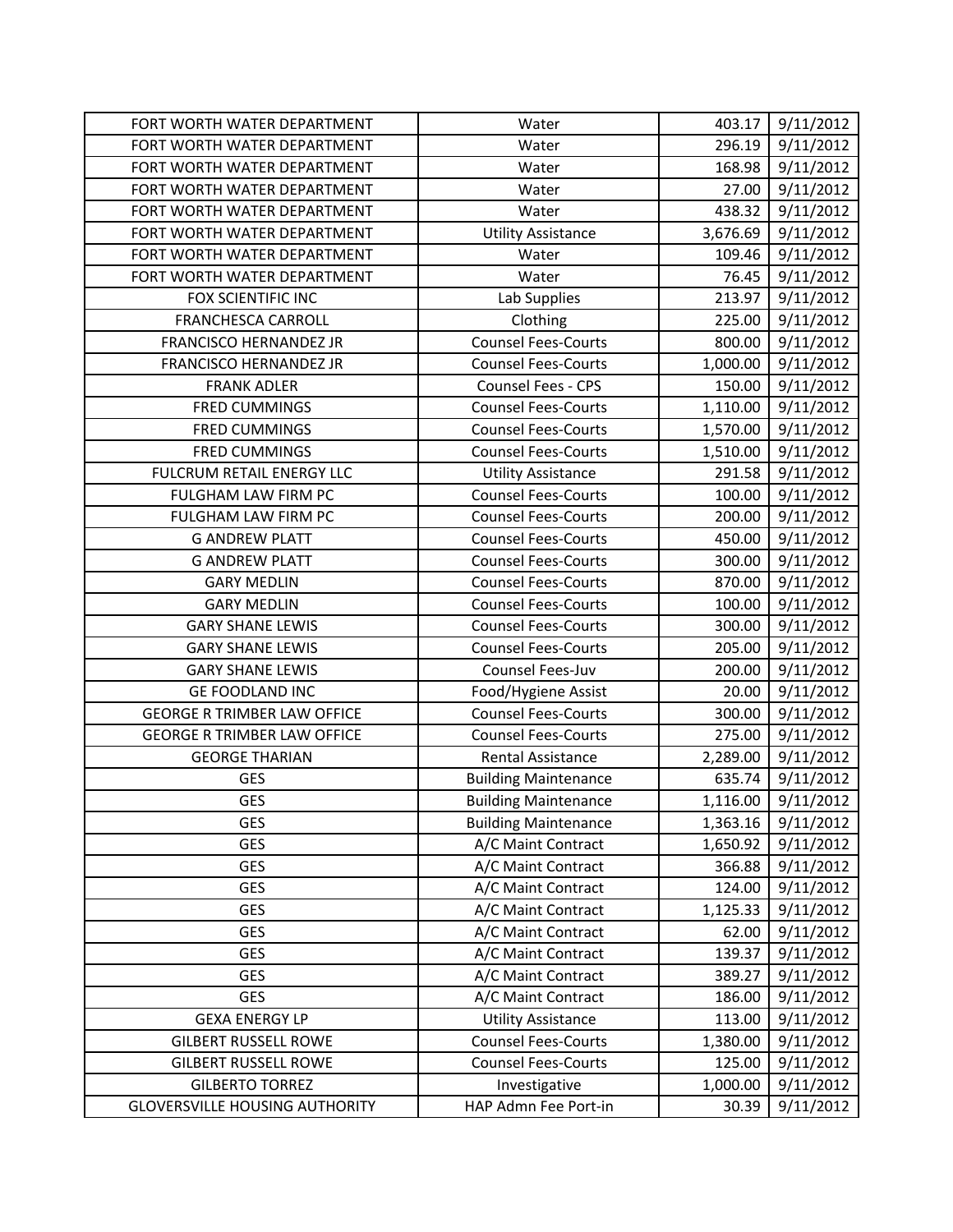| <b>GLOVERSVILLE HOUSING AUTHORITY</b>  | HAP Port-in Reimb           | 805.00    | 9/11/2012 |
|----------------------------------------|-----------------------------|-----------|-----------|
| <b>GLYNIS MCGINTY</b>                  | <b>Counsel Fees-Courts</b>  | 200.00    | 9/11/2012 |
| <b>GLYNIS MCGINTY</b>                  | <b>Counsel Fees-Courts</b>  | 1,050.00  | 9/11/2012 |
| <b>GLYNIS MCGINTY</b>                  | <b>Counsel Fees-Courts</b>  | 400.00    | 9/11/2012 |
| <b>GLYNIS MCGINTY</b>                  | <b>Counsel Fees-Courts</b>  | 275.00    | 9/11/2012 |
| <b>GOMEZ FLOOR COVERING INC</b>        | <b>Building Maintenance</b> | 1,400.40  | 9/11/2012 |
| <b>GOVERNMENT FINANCE OFFICERS</b>     | <b>Dues</b>                 | 80.00     | 9/11/2012 |
| GOVERNMENTJOBS.COM INC                 | Education                   | 749.00    | 9/11/2012 |
| <b>GRAND PRAIRIE POLICE DEPARTMENT</b> | Due to Other Govts          | 10.00     | 9/11/2012 |
| <b>GRANGER GROUP INC</b>               | <b>Bonds</b>                | 191.00    | 9/11/2012 |
| <b>GRAPEVINE HIGH SCHOOL</b>           | <b>Restitution Payable</b>  | 210.00    | 9/11/2012 |
| Grasiela Alvarado                      | Education                   | 91.20     | 9/11/2012 |
| <b>GREEN MOUNTAIN ENERGY COMPANY</b>   | <b>Utility Assistance</b>   | 242.25    | 9/11/2012 |
| <b>GREEN MOUNTAIN ENERGY COMPANY</b>   | <b>Utility Assistance</b>   | 216.66    | 9/11/2012 |
| <b>GREEN MOUNTAIN ENERGY COMPANY</b>   | <b>Utility Assistance</b>   | 150.22    | 9/11/2012 |
| <b>GREEN MOUNTAIN ENERGY COMPANY</b>   | <b>Utility Assistance</b>   | 490.00    | 9/11/2012 |
| <b>GREEN MOUNTAIN ENERGY COMPANY</b>   | <b>Utility Assistance</b>   | 362.42    | 9/11/2012 |
| <b>GREEN MOUNTAIN ENERGY COMPANY</b>   | <b>Utility Assistance</b>   | 102.96    | 9/11/2012 |
| <b>GREEN MOUNTAIN ENERGY COMPANY</b>   | <b>Utility Assistance</b>   | 202.50    | 9/11/2012 |
| <b>GREG GRAY</b>                       | <b>Counsel Fees-Courts</b>  | 650.00    | 9/11/2012 |
| <b>GREG GRAY</b>                       | <b>Counsel Fees-Courts</b>  | 900.00    | 9/11/2012 |
| <b>GREG GRAY</b>                       | <b>Counsel Fees-Courts</b>  | 400.00    | 9/11/2012 |
| <b>GREYHOUND LINES INC</b>             | Transportation              | 559.00    | 9/11/2012 |
| <b>GREYHOUND LINES INC</b>             | Transportation              | 440.00    | 9/11/2012 |
| <b>GROVER G FICKES</b>                 | Travel                      | 609.20    | 9/11/2012 |
| <b>GST PUBLIC SAFETY SUPPLY</b>        | Supplies                    | 118.65    | 9/11/2012 |
| <b>GST PUBLIC SAFETY SUPPLY</b>        | Clothing                    | 1,022.18  | 9/11/2012 |
| <b>GUARDIAN ANGELS I RESIDENTIAL</b>   | Clothing                    | 216.15    | 9/11/2012 |
| <b>GW OUTFITTERS LP</b>                | Supplies                    | 198.00    | 9/11/2012 |
| HAMIDA A ABDAL-KHALLAQ INC             | <b>Counsel Fees-Courts</b>  | 1,000.00  | 9/11/2012 |
| HAMIDA A ABDAL-KHALLAQ INC             | Counsel Fees-Juv            | 200.00    | 9/11/2012 |
| HAMIDA A ABDAL-KHALLAQ INC             | <b>Counsel Fees - CPS</b>   | 100.00    | 9/11/2012 |
| HANSON AGGREGATES CENTRAL INC          | Rock and Gravel             | 3,080.71  | 9/11/2012 |
| HAROLD V JOHNSON                       | <b>Counsel Fees-Courts</b>  | 1,200.00  | 9/11/2012 |
| HARRY BAXTER HARRIS III                | Counsel Fees - CPS          | 200.00    | 9/11/2012 |
| HART INTERCIVIC INC                    | <b>Voting Supplies</b>      | 2,225.90  | 9/11/2012 |
| HART INTERCIVIC INC                    | <b>Voting Supplies</b>      | 975.73    | 9/11/2012 |
| HD SUPPLY CONSTRUCTION SUPPLY LTD      | Parts and Supplies          | 449.86    | 9/11/2012 |
| HD SUPPLY CONSTRUCTION SUPPLY LTD      | <b>Small Tools</b>          | (23.94)   | 9/11/2012 |
| HD SUPPLY CONSTRUCTION SUPPLY LTD      | <b>Road Signs</b>           | 14.18     | 9/11/2012 |
| HEARTLAND ASPHALT MATERIALS INC        | <b>Base Stab Materials</b>  | 26,282.05 | 9/11/2012 |
| HEARTLAND ASPHALT MATERIALS INC        | Asphalt-Liquid              | 2,265.57  | 9/11/2012 |
| HEI SAN ANTONIO LP                     | Prepaid - Travel            | 247.52    | 9/11/2012 |
| HEISE LAW FIRM PC                      | <b>Counsel Fees-Courts</b>  | 650.00    | 9/11/2012 |
| HELPING HAND HOME FOR CHILDREN         | Clothing                    | 800.00    | 9/11/2012 |
| HENDRICKS, WEATHERS & JEFFERSON PC     | Counsel Fees - CPS          | 390.00    | 9/11/2012 |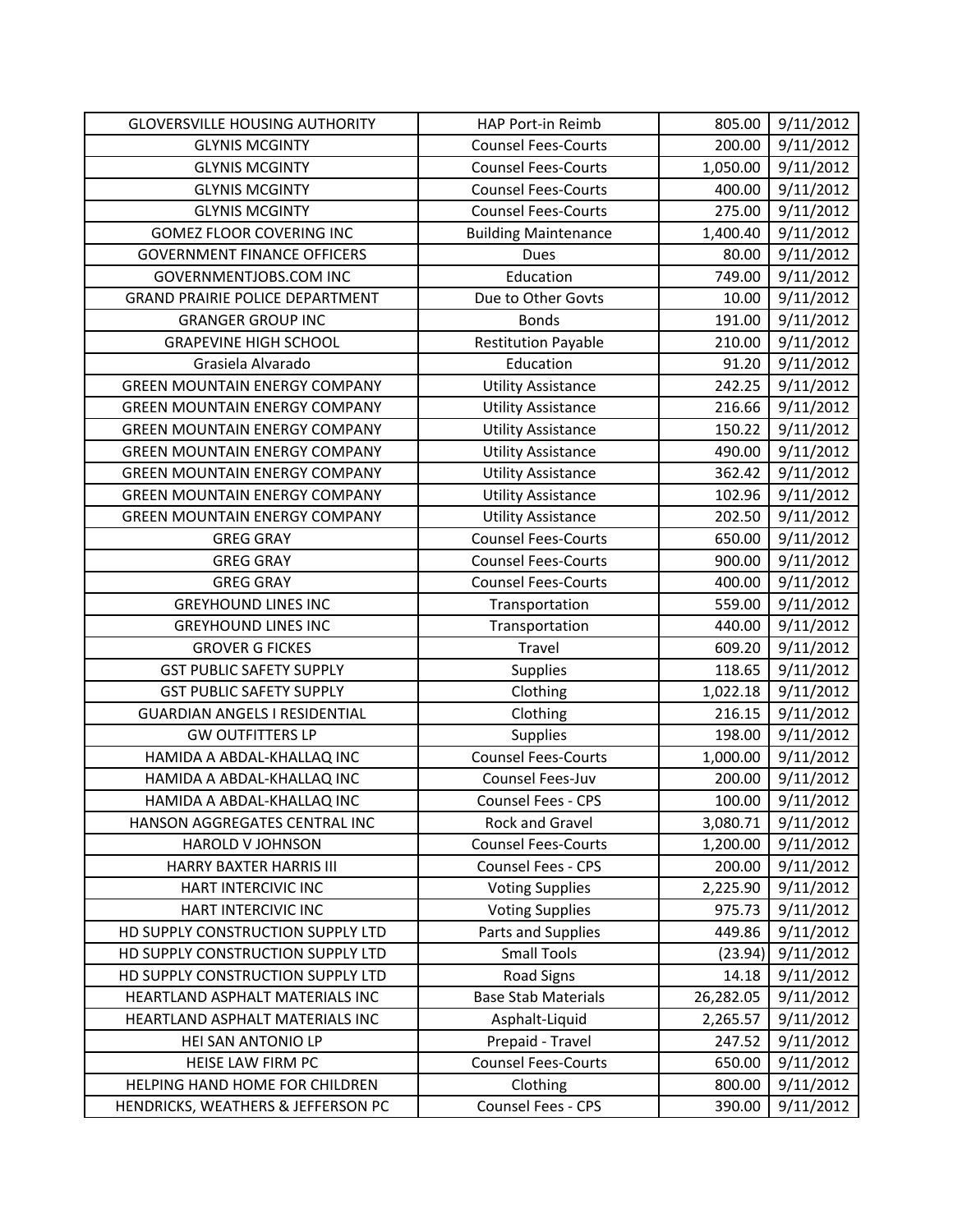| <b>HENRY SCHEIN</b>                  | <b>Medical Supplies</b>     | 187.50   | 9/11/2012 |
|--------------------------------------|-----------------------------|----------|-----------|
| <b>HERBERT D EVERITT</b>             | <b>Counsel Fees-Courts</b>  | 975.00   | 9/11/2012 |
| <b>HIGGINBOTHAM &amp; ASSOCIATES</b> | Casualty Insurance          | 1,713.00 | 9/11/2012 |
| Hon Mollee B Westfall                | Travel                      | 406.00   | 9/11/2012 |
| <b>HOUCHEN BINDERY LTD</b>           | Law Books                   | 436.00   | 9/11/2012 |
| HYATT CORP AGENT OF 1000 H ST TRS    | Travel                      | 1,198.82 | 9/11/2012 |
| <b>IDEAL FIRE &amp; SECURITY LLC</b> | Kitchen Maintenance         | 147.50   | 9/11/2012 |
| INTERSTATE BATTERY OF FT WORTH       | Central Garage Inv          | 610.30   | 9/11/2012 |
| <b>INX LLC</b>                       | Non-Track Equipment         | 275.00   | 9/11/2012 |
| <b>INX LLC</b>                       | Non-Track Equipment         | 935.00   | 9/11/2012 |
| J H LADD                             | Investigative               | 475.00   | 9/11/2012 |
| <b>J STEVEN BUSH</b>                 | <b>Counsel Fees-Courts</b>  | 520.00   | 9/11/2012 |
| <b>J STEVEN BUSH</b>                 | <b>Counsel Fees-Courts</b>  | 100.00   | 9/11/2012 |
| <b>J STEVEN BUSH</b>                 | <b>Counsel Fees-Courts</b>  | 125.00   | 9/11/2012 |
| J W BEARDEN & ASSOCIATES PLLC        | Counsel Fees - CPS          | 100.00   | 9/11/2012 |
| JACK G DUFFY, JR.                    | <b>Counsel Fees-Courts</b>  | 400.00   | 9/11/2012 |
| <b>JAMES D RENFORTH II</b>           | <b>Counsel Fees-Courts</b>  | 250.00   | 9/11/2012 |
| <b>JAMES D RENFORTH II</b>           | <b>Counsel Fees-Courts</b>  | 175.00   | 9/11/2012 |
| <b>JAMES MASEK</b>                   | <b>Counsel Fees - CPS</b>   | 100.00   | 9/11/2012 |
| <b>JAMIE EVANS</b>                   | Clothing                    | 600.00   | 9/11/2012 |
| <b>JANET FOSTER</b>                  | Clothing                    | 320.73   | 9/11/2012 |
| Janet M Denton                       | Education                   | 374.92   | 9/11/2012 |
| JAY GILBERT CABALLERO                | <b>Counsel Fees-Courts</b>  | 156.25   | 9/11/2012 |
| JAY GILBERT CABALLERO                | <b>Counsel Fees-Courts</b>  | 225.00   | 9/11/2012 |
| JAY GILBERT CABALLERO                | <b>Counsel Fees-Courts</b>  | 670.00   | 9/11/2012 |
| <b>JEANIE MORRIS</b>                 | <b>Professional Service</b> | 2,982.14 | 9/11/2012 |
| <b>JEANIE MORRIS</b>                 | Reporter's Records          | 2,496.00 | 9/11/2012 |
| <b>JEFF S HOOVER</b>                 | <b>Counsel Fees-Courts</b>  | 300.00   | 9/11/2012 |
| <b>JEFF S HOOVER</b>                 | <b>Counsel Fees-Courts</b>  | 100.00   | 9/11/2012 |
| JEFFERSON ROCHA-GRIJALBA             | <b>Restitution Payable</b>  | 148.00   | 9/11/2012 |
| JEFFERY DAVID BONCEK                 | <b>Counsel Fees-Courts</b>  | 800.00   | 9/11/2012 |
| JEFFERY DAVID BONCEK                 | <b>Counsel Fees-Courts</b>  | 450.00   | 9/11/2012 |
| JEFFERY DAVID BONCEK                 | <b>Counsel Fees-Courts</b>  | 650.00   | 9/11/2012 |
| <b>JERRY WALKER</b>                  | <b>Counsel Fees-Courts</b>  | 200.00   | 9/11/2012 |
| <b>JERRY WOOD</b>                    | <b>Counsel Fees-Courts</b>  | 500.00   | 9/11/2012 |
| <b>JESUS NEVAREZ</b>                 | <b>Counsel Fees-Courts</b>  | 250.00   | 9/11/2012 |
| <b>JESUS NEVAREZ</b>                 | <b>Counsel Fees-Courts</b>  | 150.00   | 9/11/2012 |
| <b>JESUS NEVAREZ</b>                 | <b>Counsel Fees-Courts</b>  | 200.00   | 9/11/2012 |
| <b>JESUS NEVAREZ</b>                 | <b>Counsel Fees-Courts</b>  | 350.00   | 9/11/2012 |
| <b>JESUS NEVAREZ</b>                 | <b>Counsel Fees - CPS</b>   | 100.00   | 9/11/2012 |
| <b>JIM CULBERTSON</b>                | Counsel Fees-Juv            | 300.00   | 9/11/2012 |
| <b>JIM LANE</b>                      | <b>Counsel Fees-Courts</b>  | 100.00   | 9/11/2012 |
| <b>JMP INTEREST LTD</b>              | Law Books                   | 266.00   | 9/11/2012 |
| <b>JOETTA KEENE</b>                  | <b>Counsel Fees-Courts</b>  | 500.00   | 9/11/2012 |
| <b>JOHN AVERY</b>                    | <b>Counsel Fees-Courts</b>  | 200.00   | 9/11/2012 |
| JOHN CARL BEATTY                     | <b>Counsel Fees-Courts</b>  | 900.00   | 9/11/2012 |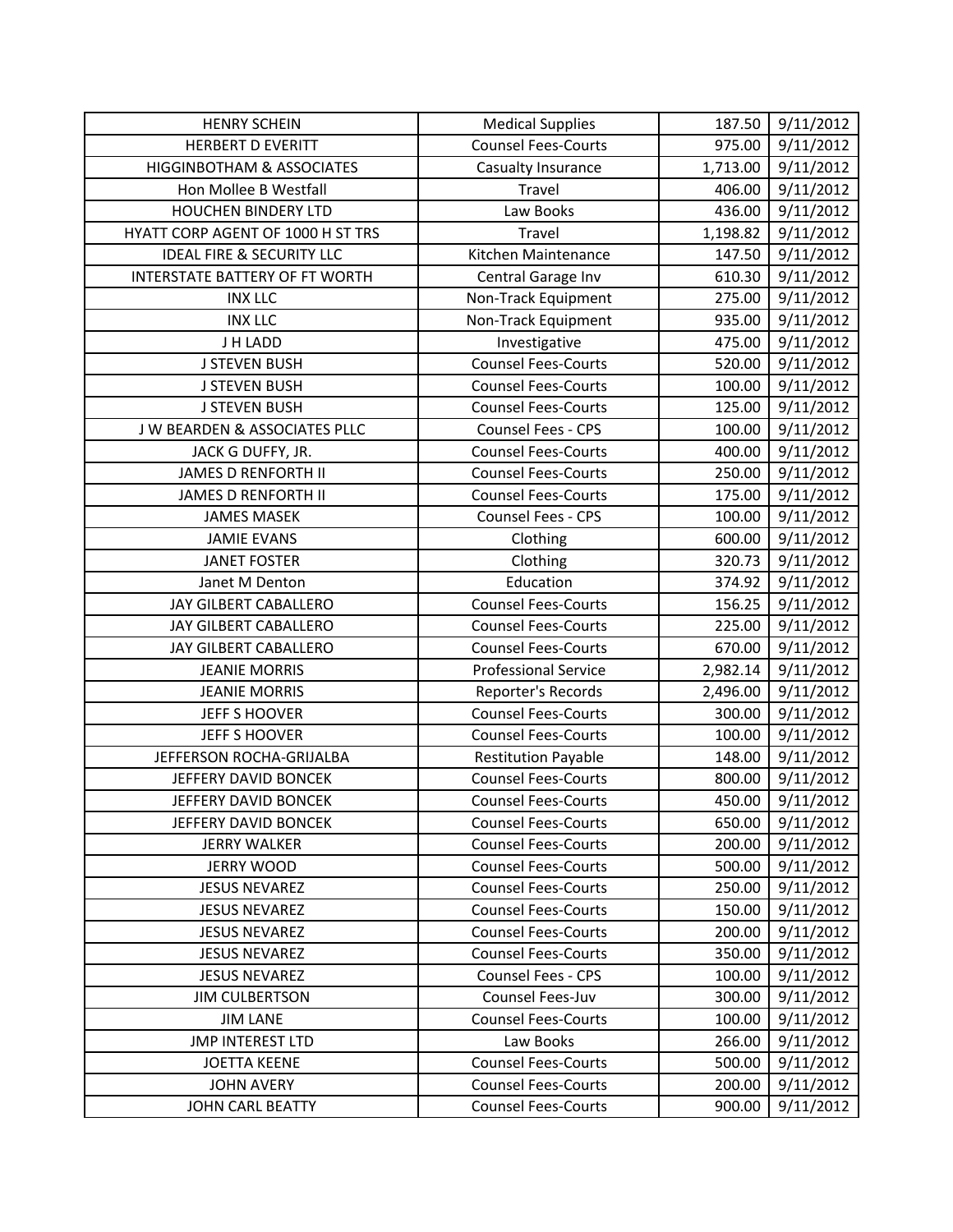| <b>JOHN CARL BEATTY</b>         | <b>Counsel Fees-Courts</b> | 300.00    | 9/11/2012 |
|---------------------------------|----------------------------|-----------|-----------|
| <b>JOHN CARL BEATTY</b>         | <b>Counsel Fees-Courts</b> | 800.00    | 9/11/2012 |
| <b>JOHN LINEBARGER</b>          | <b>Counsel Fees-Courts</b> | 200.00    | 9/11/2012 |
| JOHN P MCCALL JR                | <b>Counsel Fees-Courts</b> | 100.00    | 9/11/2012 |
| <b>JOHN W STICKELS</b>          | <b>Counsel Fees-Courts</b> | 900.00    | 9/11/2012 |
| <b>JOHN W STICKELS</b>          | <b>Counsel Fees-Courts</b> | 1,500.00  | 9/11/2012 |
| <b>JOHN W STICKELS</b>          | Cnsl Fees-Crim Appls       | 44,130.00 | 9/11/2012 |
| <b>JOHNSON &amp; JOHNSON</b>    | <b>Counsel Fees-Courts</b> | 800.00    | 9/11/2012 |
| JOYCE E STEVENS P.C.            | <b>Counsel Fees-Courts</b> | 300.00    | 9/11/2012 |
| JOYCE E STEVENS P.C.            | <b>Counsel Fees-Courts</b> | 200.00    | 9/11/2012 |
| JOYCE E STEVENS P.C.            | Counsel Fees-Juv           | 300.00    | 9/11/2012 |
| JP-FT WORTH APARTMENTS          | <b>Utility Assistance</b>  | 68.47     | 9/11/2012 |
| <b>JUDITH VAN HOOF</b>          | Counsel Fees - CPS         | 100.00    | 9/11/2012 |
| <b>JULIE JACOBSON</b>           | Counsel Fees-Juv           | 200.00    | 9/11/2012 |
| <b>JULIE JACOBSON</b>           | Counsel Fees - CPS         | 750.00    | 9/11/2012 |
| JUST ENERGY TEXAS I CORP        | <b>Utility Assistance</b>  | 300.39    | 9/11/2012 |
| <b>JUSTICE &amp; WHITE PLLC</b> | <b>Counsel Fees-Courts</b> | 700.00    | 9/11/2012 |
| <b>JUSTICE &amp; WHITE PLLC</b> | <b>Counsel Fees-Courts</b> | 400.00    | 9/11/2012 |
| <b>JVEON MALIK DORSEY</b>       | <b>Restitution Payable</b> | 5.00      | 9/11/2012 |
| KALYANJI ENTERPRISES LTD        | Education                  | 1,481.43  | 9/11/2012 |
| <b>KARA CARRERAS</b>            | <b>Counsel Fees-Courts</b> | 100.00    | 9/11/2012 |
| <b>KARA CARRERAS</b>            | <b>Counsel Fees-Courts</b> | 675.00    | 9/11/2012 |
| <b>KARA CARRERAS</b>            | <b>Counsel Fees-Courts</b> | 250.00    | 9/11/2012 |
| <b>KARA CARRERAS</b>            | <b>Counsel Fees-Courts</b> | 875.00    | 9/11/2012 |
| <b>KARMEN JOHNSON</b>           | Counsel Fees - CPS         | 150.00    | 9/11/2012 |
| <b>KARMEN JOHNSON</b>           | Counsel Fees - CPS         | 601.00    | 9/11/2012 |
| <b>KARRIAH WALDON</b>           | <b>Restitution Payable</b> | 200.00    | 9/11/2012 |
| KARTEN PSYCHOLOGICAL SERVICES   | Psych Exam/Testimony       | 350.00    | 9/11/2012 |
| <b>KASSANDRA ROBERTSON</b>      | Clothing                   | 225.00    | 9/11/2012 |
| <b>KATHARINE D STONE</b>        | <b>Counsel Fees-Courts</b> | 100.00    | 9/11/2012 |
| KATHERYN HAYWOOD                | <b>Counsel Fees-Courts</b> | 400.00    | 9/11/2012 |
| <b>KATHERYN HAYWOOD</b>         | <b>Counsel Fees-Courts</b> | 175.00    | 9/11/2012 |
| <b>KATHRYN CRAVEN</b>           | <b>Counsel Fees - CPS</b>  | 100.00    | 9/11/2012 |
| KATHY A LOWTHORP                | <b>Counsel Fees-Courts</b> | 600.00    | 9/11/2012 |
| <b>KATHY A LOWTHORP</b>         | <b>Counsel Fees-Courts</b> | 300.00    | 9/11/2012 |
| <b>KATHY A LOWTHORP</b>         | <b>Counsel Fees-Courts</b> | 125.00    | 9/11/2012 |
| <b>KATHY A LOWTHORP</b>         | <b>Counsel Fees-Courts</b> | 200.00    | 9/11/2012 |
| KEARNEY/WYNN ATTORNEYS AT LAW   | <b>Counsel Fees-Courts</b> | 600.00    | 9/11/2012 |
| <b>KEITH MCKAY</b>              | <b>Counsel Fees-Courts</b> | 550.00    | 9/11/2012 |
| <b>KELLER OUTDOOR POWER INC</b> | <b>Small Tools</b>         | 332.70    | 9/11/2012 |
| <b>KENNETH CUTRER</b>           | <b>Counsel Fees-Courts</b> | 600.00    | 9/11/2012 |
| <b>KENNETH CUTRER</b>           | <b>Counsel Fees-Courts</b> | 300.00    | 9/11/2012 |
| <b>KENNETH CUTRER</b>           | <b>Counsel Fees-Courts</b> | 125.00    | 9/11/2012 |
| <b>KENNETH R GORDON PC</b>      | <b>Counsel Fees-Courts</b> | 600.00    | 9/11/2012 |
| <b>KENNETH W MULLEN</b>         | <b>Counsel Fees-Courts</b> | 1,000.00  | 9/11/2012 |
| <b>KENNETH W MULLEN</b>         | <b>Counsel Fees-Courts</b> | 125.00    | 9/11/2012 |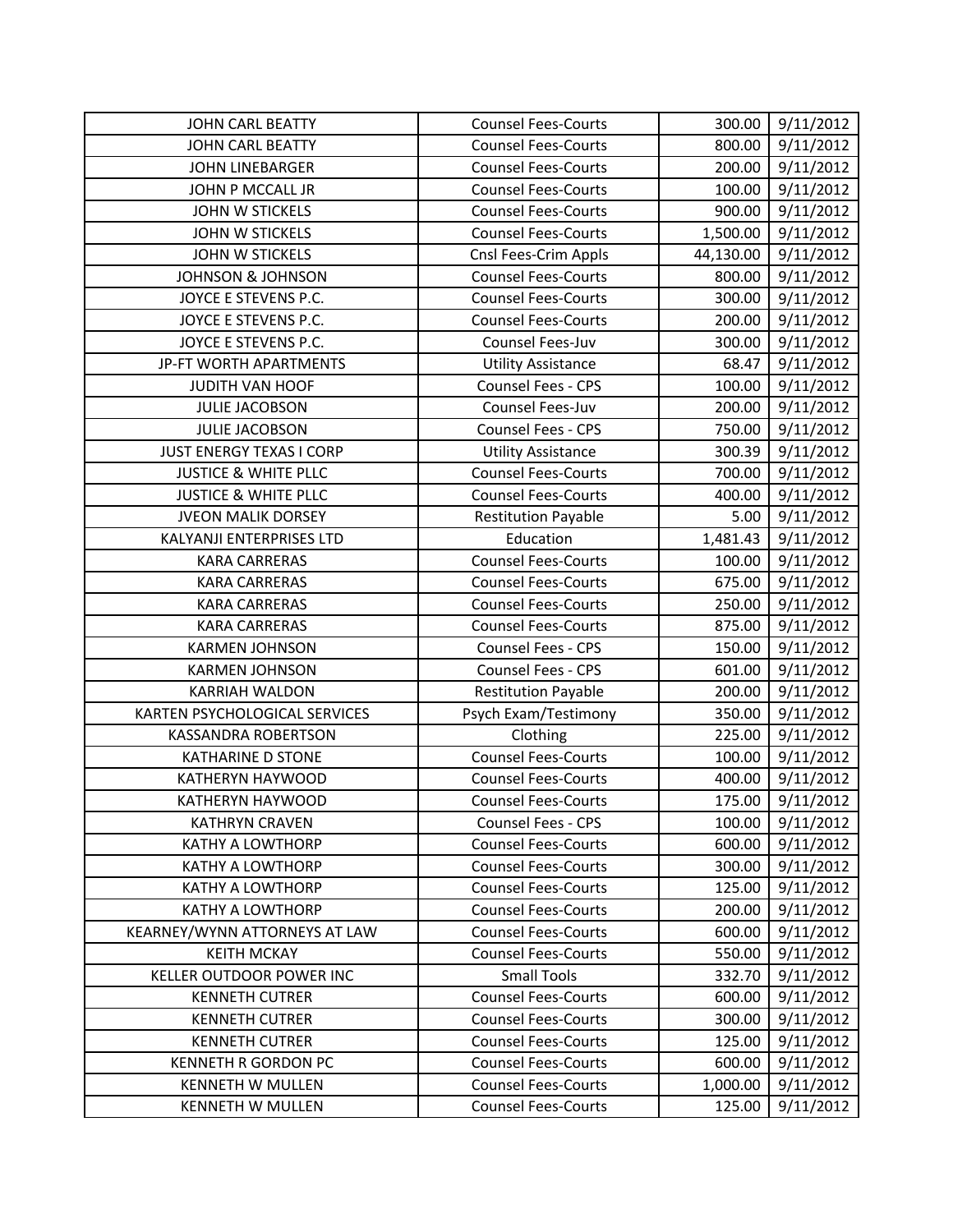| <b>KERRY OWENS</b>                  | Counsel Fees - CPS         | 100.00   | 9/11/2012 |
|-------------------------------------|----------------------------|----------|-----------|
| KILPATRICK INSURANCE AGNCY          | <b>Bonds</b>               | 107.50   | 9/11/2012 |
| KIM & ANDREWS, ATTORNEYS AT LAW LLP | <b>Counsel Fees-Courts</b> | 1,000.00 | 9/11/2012 |
| <b>KIM PHILLIPS</b>                 | Clothing                   | 200.00   | 9/11/2012 |
| <b>KIMBERLEY CAMPBELL</b>           | <b>Counsel Fees-Courts</b> | 100.00   | 9/11/2012 |
| KIMBERLY A CHERRY                   | Reporter's Records         | 1,168.70 | 9/11/2012 |
| KIMBERLY A CHERRY                   | Reporter's Records         | 49.40    | 9/11/2012 |
| KIMBERLY A CHERRY                   | Reporter's Records         | 148.00   | 9/11/2012 |
| <b>KOBBY T WARREN</b>               | <b>Counsel Fees-Courts</b> | 600.00   | 9/11/2012 |
| <b>KOBBY T WARREN</b>               | <b>Counsel Fees-Courts</b> | 500.00   | 9/11/2012 |
| <b>KOBBY T WARREN</b>               | <b>Counsel Fees-Courts</b> | 125.00   | 9/11/2012 |
| <b>KOBBY T WARREN</b>               | <b>Counsel Fees-Courts</b> | 200.00   | 9/11/2012 |
| Kristen A Reynolds                  | Travel                     | 30.00    | 9/11/2012 |
| Kristen A Reynolds                  | Prepaid - Travel           | 100.00   | 9/11/2012 |
| <b>KRISTINA WEST</b>                | <b>Counsel Fees-Courts</b> | 550.00   | 9/11/2012 |
| <b>KSM EXCHANGE LLC</b>             | Parts and Supplies         | 232.87   | 9/11/2012 |
| <b>KSM EXCHANGE LLC</b>             | Parts and Supplies         | 1,874.77 | 9/11/2012 |
| <b>LAHAINA GROUP INC</b>            | <b>Equipment Maint</b>     | 325.00   | 9/11/2012 |
| LAKE WORTH ANIMAL CLINIC            | Feed Pets/Stock            | 138.99   | 9/11/2012 |
| <b>LARRY E REED</b>                 | <b>Counsel Fees-Courts</b> | 200.00   | 9/11/2012 |
| <b>LARRY E REED</b>                 | <b>Counsel Fees-Courts</b> | 300.00   | 9/11/2012 |
| LARRY M MOORE                       | <b>Counsel Fees-Courts</b> | 387.50   | 9/11/2012 |
| LASERLINK INTERNATIONAL INC         | Supplies                   | 250.00   | 9/11/2012 |
| LASERLINK INTERNATIONAL INC         | <b>Supplies</b>            | 1,591.60 | 9/11/2012 |
| LASERLINK INTERNATIONAL INC         | <b>Supplies</b>            | 312.00   | 9/11/2012 |
| LASERLINK INTERNATIONAL INC         | Supplies                   | 72.00    | 9/11/2012 |
| LASERLINK INTERNATIONAL INC         | Supplies                   | 651.00   | 9/11/2012 |
| LASERLINK INTERNATIONAL INC         | Supplies                   | 49.00    | 9/11/2012 |
| LASERLINK INTERNATIONAL INC         | Supplies                   | 503.80   | 9/11/2012 |
| LASERLINK INTERNATIONAL INC         | <b>Computer Supplies</b>   | 228.92   | 9/11/2012 |
| LASERLINK INTERNATIONAL INC         | Supplies                   | 169.00   | 9/11/2012 |
| LASERLINK INTERNATIONAL INC         | Supplies                   | 40.00    | 9/11/2012 |
| LASERLINK INTERNATIONAL INC         | Supplies                   | 50.00    | 9/11/2012 |
| <b>LASHEA BRUCE</b>                 | Clothing                   | 445.35   | 9/11/2012 |
| <b>LATISHI WRIGHT</b>               | Clothing                   | 222.54   | 9/11/2012 |
| LATREASA GARNER                     | Clothing                   | 225.00   | 9/11/2012 |
| LAUREN GRAHAM & ASSOCIATES PLLC     | <b>Counsel Fees-Courts</b> | 300.00   | 9/11/2012 |
| LAVEDA CHAPPELL                     | Clothing                   | 225.00   | 9/11/2012 |
| LAW OFFICE EDWARD E CASTILLO PLLC   | <b>Counsel Fees-Courts</b> | 150.00   | 9/11/2012 |
| LAW OFFICE EDWARD E CASTILLO PLLC   | <b>Counsel Fees-Courts</b> | 175.00   | 9/11/2012 |
| LAW OFFICE EDWARD E CASTILLO PLLC   | Counsel Fees-Juv           | 100.00   | 9/11/2012 |
| LAW OFFICE OF ALICE RODRIGUEZ       | Counsel Fees - CPS         | 100.00   | 9/11/2012 |
| LAW OFFICE OF BRADLEY L CLARK PC    | <b>Counsel Fees-Courts</b> | 200.00   | 9/11/2012 |
| LAW OFFICE OF BRADLEY L CLARK PC    | Counsel Fees - CPS         | 150.00   | 9/11/2012 |
| LAW OFFICE OF CARLOS G GALLIANI PC  | Counsel Fees - CPS         | 195.00   | 9/11/2012 |
| LAW OFFICE OF CHRISTINA FOX PLLC    | <b>Counsel Fees-Courts</b> | 200.00   | 9/11/2012 |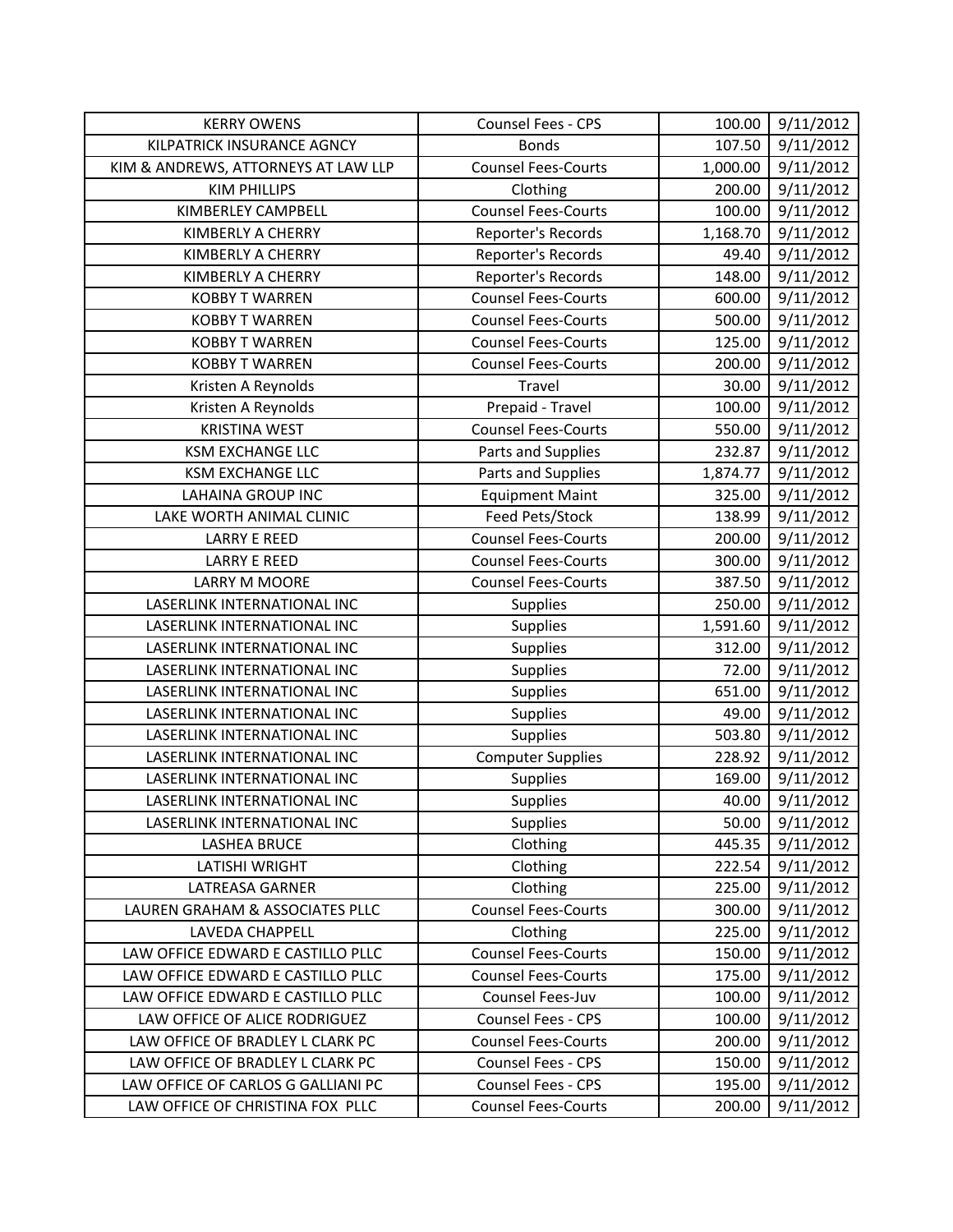| LAW OFFICE OF COURTNEY MILLER PC    | <b>Counsel Fees-Courts</b>  | 500.00    | 9/11/2012 |
|-------------------------------------|-----------------------------|-----------|-----------|
| LAW OFFICE OF GANOZA & RODRIGUEZ    | <b>Counsel Fees-Courts</b>  | 525.00    | 9/11/2012 |
| LAW OFFICE OF GANOZA & RODRIGUEZ    | <b>Counsel Fees-Courts</b>  | 475.00    | 9/11/2012 |
| LAW OFFICE OF HARMONY M SCHUERMAN P | <b>Counsel Fees-Courts</b>  | 800.00    | 9/11/2012 |
| LAW OFFICE OF HEATHER OGIER         | Counsel Fees - CPS          | 100.00    | 9/11/2012 |
| LAW OFFICE OF KATHY E ROUX          | <b>Counsel Fees-Probate</b> | 500.00    | 9/11/2012 |
| LAW OFFICE OF KEE A ABLES PC        | Counsel Fees - CPS          | 100.00    | 9/11/2012 |
| LAW OFFICE OF KENNETH NEWELL PLLC   | <b>Counsel Fees-Courts</b>  | 150.00    | 9/11/2012 |
| LAW OFFICE OF LISA HAINES           | <b>Counsel Fees-Courts</b>  | 575.00    | 9/11/2012 |
| LAW OFFICE OF LISA HAINES           | <b>Counsel Fees-Courts</b>  | 10,492.00 | 9/11/2012 |
| LAW OFFICE OF LISA HAINES           | <b>Counsel Fees-Courts</b>  | 895.00    | 9/11/2012 |
| LAW OFFICE OF LISA HAINES           | <b>Counsel Fees-Courts</b>  | 331.25    | 9/11/2012 |
| LAW OFFICE OF LISA HAINES           | <b>Counsel Fees-Courts</b>  | 225.00    | 9/11/2012 |
| LAW OFFICE OF LORI A SPEARMAN PC    | Counsel Fees - CPS          | 400.00    | 9/11/2012 |
| LAW OFFICE OF LORI A SPEARMAN PC    | Counsel Fees - CPS          | 300.00    | 9/11/2012 |
| LAW OFFICE OF T CHRISTOPHER LEWIS   | <b>Counsel Fees-Courts</b>  | 400.00    | 9/11/2012 |
| LAW OFFICES OF TIOMBE JONES         | <b>Counsel Fees-Courts</b>  | 750.00    | 9/11/2012 |
| LBK 3 L P                           | Rental Assistance           | 399.00    | 9/11/2012 |
| LEIGH ANN SCHENK                    | Counsel Fees - CPS          | 100.00    | 9/11/2012 |
| <b>LEON REED JR</b>                 | <b>Counsel Fees-Courts</b>  | 375.00    | 9/11/2012 |
| LEONARDS FARM AND RANCH             | Landscaping Expense         | 1,160.50  | 9/11/2012 |
| <b>LESA PAMPLIN</b>                 | <b>Counsel Fees-Courts</b>  | 1,400.00  | 9/11/2012 |
| LEWIS R SAMS III                    | Rental Assistance           | 650.00    | 9/11/2012 |
| <b>LINDA BROWN</b>                  | Clothing                    | 225.00    | 9/11/2012 |
| LISA ANN MULLEN                     | <b>Counsel Fees-Courts</b>  | 2,145.00  | 9/11/2012 |
| LISA ANN MULLEN                     | <b>Counsel Fees-Courts</b>  | 237.50    | 9/11/2012 |
| LISA ANN MULLEN                     | <b>Counsel Fees-Courts</b>  | 265.00    | 9/11/2012 |
| LISA ANN MULLEN                     | Cnsl Fees-Crim Appls        | 1,430.00  | 9/11/2012 |
| <b>LISA HOOBLER</b>                 | <b>Counsel Fees-Courts</b>  | 350.00    | 9/11/2012 |
| <b>LISA MORTON</b>                  | Reporter's Records          | 196.30    | 9/11/2012 |
| <b>LISA MORTON</b>                  | Reporter's Records          | 4,512.00  | 9/11/2012 |
| <b>LOCK TIGHT SECURITY INC</b>      | <b>Professional Service</b> | 51.00     | 9/11/2012 |
| LOCK TIGHT SECURITY INC             | Central Garage Inv          | 177.53    | 9/11/2012 |
| LOREN C GREEN PC                    | <b>Counsel Fees-Courts</b>  | 750.00    | 9/11/2012 |
| LOREN C GREEN PC                    | <b>Counsel Fees-Courts</b>  | 150.00    | 9/11/2012 |
| Lorraine C Adams                    | Mileage Allowance           | 55.50     | 9/11/2012 |
| Lorraine C Adams                    | Travel                      | 40.50     | 9/11/2012 |
| LUTHERAN SOCIAL SERVICES OF THE     | Clothing                    | 445.40    | 9/11/2012 |
| LUTHERAN SOCIAL SERVICES OF THE     | <b>Foster Home Care</b>     | 118.56    | 9/11/2012 |
| M TRENT LOFTIN                      | <b>Counsel Fees-Courts</b>  | 300.00    | 9/11/2012 |
| M TRENT LOFTIN                      | <b>Counsel Fees-Courts</b>  | 700.00    | 9/11/2012 |
| M TRENT LOFTIN                      | Counsel Fees-Juv            | 200.00    | 9/11/2012 |
| MAMIE BUSH JOHNSON                  | <b>Counsel Fees-Courts</b>  | 300.00    | 9/11/2012 |
| MAMIE BUSH JOHNSON                  | <b>Counsel Fees-Courts</b>  | 100.00    | 9/11/2012 |
| MANSFIELD TIMBERVIEW HS             | <b>Restitution Payable</b>  | 200.00    | 9/11/2012 |
| MANUEL MELENDEZ                     | Rental Assistance           | 1,500.00  | 9/11/2012 |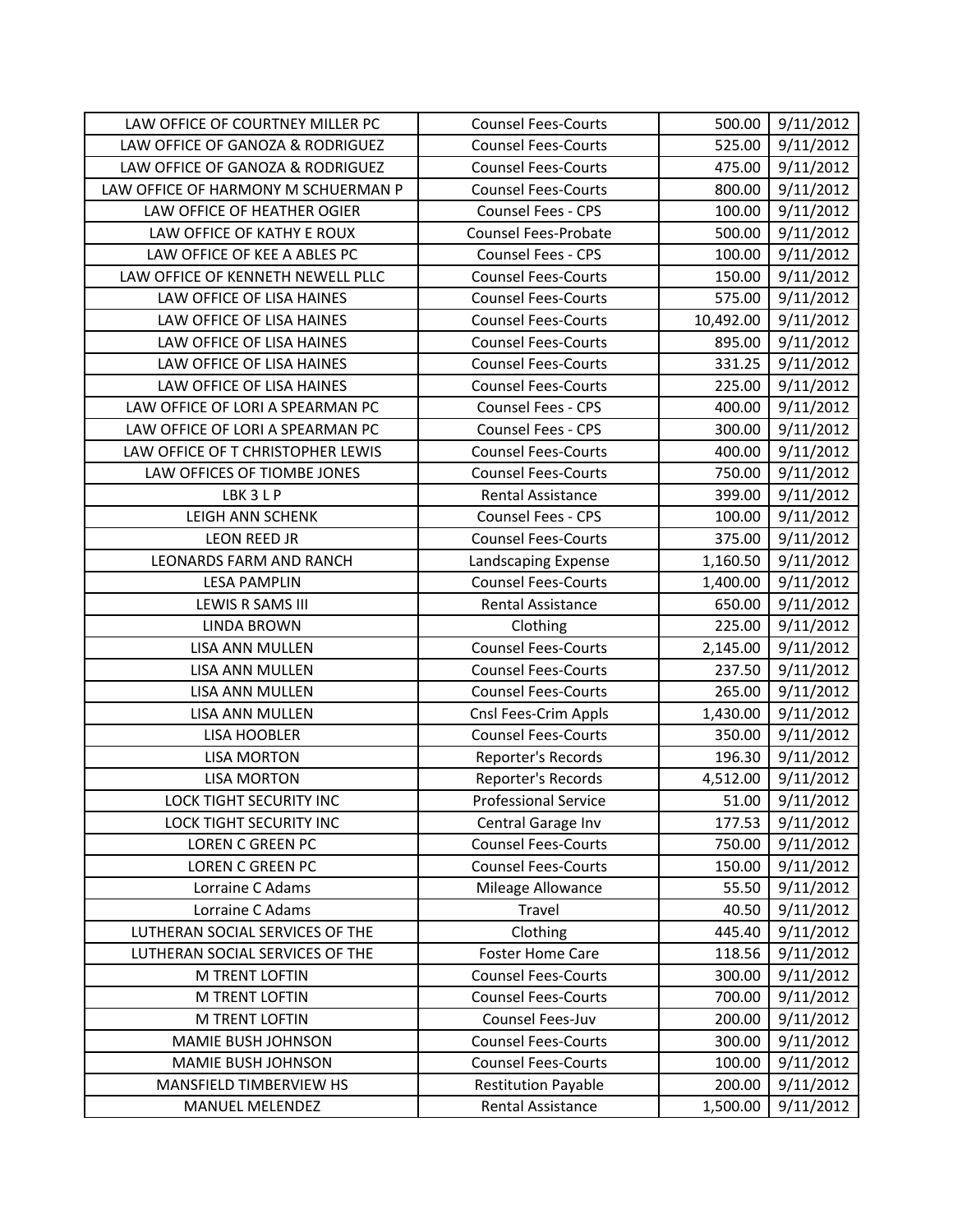| MARCUSE AND SON                   | <b>Building Maintenance</b> | 134.75    | 9/11/2012 |
|-----------------------------------|-----------------------------|-----------|-----------|
| <b>MARCUSE AND SON</b>            | <b>Building Maintenance</b> | 134.75    | 9/11/2012 |
| <b>MARCUSE AND SON</b>            | <b>Building Maintenance</b> | 209.30    | 9/11/2012 |
| <b>MARCUSE AND SON</b>            | A/C Maint Contract          | 449.50    | 9/11/2012 |
| <b>MARCUSE AND SON</b>            | A/C Maint Contract          | 210.00    | 9/11/2012 |
| Margaret E Collazo                | Travel                      | 30.00     | 9/11/2012 |
| <b>MARK D KETCHUM</b>             | <b>Promotional Expenses</b> | 200.00    | 9/11/2012 |
| MARK D SCOTT & ASSOCIATES PLLC    | <b>Counsel Fees-Courts</b>  | 750.00    | 9/11/2012 |
| MARK D SCOTT & ASSOCIATES PLLC    | <b>Counsel Fees-Courts</b>  | 400.00    | 9/11/2012 |
| MARK D SCOTT & ASSOCIATES PLLC    | <b>Counsel Fees-Courts</b>  | 575.00    | 9/11/2012 |
| MARK D SCOTT & ASSOCIATES PLLC    | <b>Counsel Fees-Courts</b>  | 150.00    | 9/11/2012 |
| MARK D SCOTT & ASSOCIATES PLLC    | <b>Counsel Fees-Courts</b>  | 475.00    | 9/11/2012 |
| <b>MARK ROSTEET</b>               | <b>Counsel Fees-Courts</b>  | 350.00    | 9/11/2012 |
| <b>MARY B THORNTON</b>            | <b>Counsel Fees-Courts</b>  | 700.00    | 9/11/2012 |
| <b>MARY J YOUNG</b>               | <b>Counsel Fees-Courts</b>  | 150.00    | 9/11/2012 |
| MARY J YOUNG                      | <b>Counsel Fees-Courts</b>  | 700.00    | 9/11/2012 |
| MARY J YOUNG                      | <b>Counsel Fees-Courts</b>  | 650.00    | 9/11/2012 |
| <b>MARY M BURDETTE</b>            | Cap Murder-Othr Cost        | 4,593.75  | 9/11/2012 |
| <b>MARY R THOMSEN</b>             | <b>Counsel Fees - CPS</b>   | 100.00    | 9/11/2012 |
| <b>MARY RISPER</b>                | Relative Assistance         | 300.00    | 9/11/2012 |
| <b>MARYELLEN WHITLOCK HICKS</b>   | <b>Professional Service</b> | 400.00    | 9/11/2012 |
| MASTER CLEANING SUPPLY INC        | Kitchen Supplies            | 13.88     | 9/11/2012 |
| MATTHEW BENDER & COMPANY INC      | Law Books                   | 37.39     | 9/11/2012 |
| MATTHEW BENDER & COMPANY INC      | Law Books                   | 91.99     | 9/11/2012 |
| MATTHEW BENDER & COMPANY INC      | Law Books                   | 131.04    | 9/11/2012 |
| MATTHEW BENDER & COMPANY INC      | Law Books                   | 146.34    | 9/11/2012 |
| <b>MAX BREWINGTON</b>             | Counsel Fees-Juv            | 200.00    | 9/11/2012 |
| <b>MAX JOHN STRIKER</b>           | <b>Counsel Fees-Courts</b>  | 100.00    | 9/11/2012 |
| MCQUAY INTERNATIONAL              | A/C Maint Contract          | 814.50    | 9/11/2012 |
| MCQUAY INTERNATIONAL              | A/C Maint Contract          | 302.30    | 9/11/2012 |
| MCQUAY INTERNATIONAL              | A/C Maint Contract          | 19,826.00 | 9/11/2012 |
| MEALS ON WHEELS OF TARRANT COUNTY | Misc Payable                | 58,577.25 | 9/11/2012 |
| <b>MELINDA HAWKINS</b>            | <b>Meeting Expenses</b>     | 25.15     | 9/11/2012 |
| Melinda S Westmoreland            | Education                   | 156.74    | 9/11/2012 |
| METROPLEX SERVICE WELDING         | <b>Professional Service</b> | 32.50     | 9/11/2012 |
| <b>MHN SERVICES</b>               | <b>Employee Group Ins</b>   | 915.98    | 9/11/2012 |
| MICHAEL DEEGAN                    | <b>Counsel Fees-Courts</b>  | 800.00    | 9/11/2012 |
| MICHAEL DEEGAN                    | <b>Counsel Fees-Courts</b>  | 2,950.00  | 9/11/2012 |
| MICHAEL KEVIN DAVIS               | <b>Tires and Tubes</b>      | 339.00    | 9/11/2012 |
| MICHAEL PAUL GARCIA               | <b>Counsel Fees-Courts</b>  | 400.00    | 9/11/2012 |
| MICHAEL SHAWN MATLOCK             | <b>Counsel Fees-Courts</b>  | 550.00    | 9/11/2012 |
| MICHAEL SHAWN MATLOCK             | <b>Counsel Fees-Courts</b>  | 1,750.00  | 9/11/2012 |
| MICHAEL SHAWN MATLOCK             | <b>Counsel Fees-Courts</b>  | 500.00    | 9/11/2012 |
| Michelle F Cummings               | Travel                      | 40.00     | 9/11/2012 |
| MICHELLE SHELL                    | Clothing                    | 103.82    | 9/11/2012 |
| MIMOSA LANE LLC                   | Water                       | 30.88     | 9/11/2012 |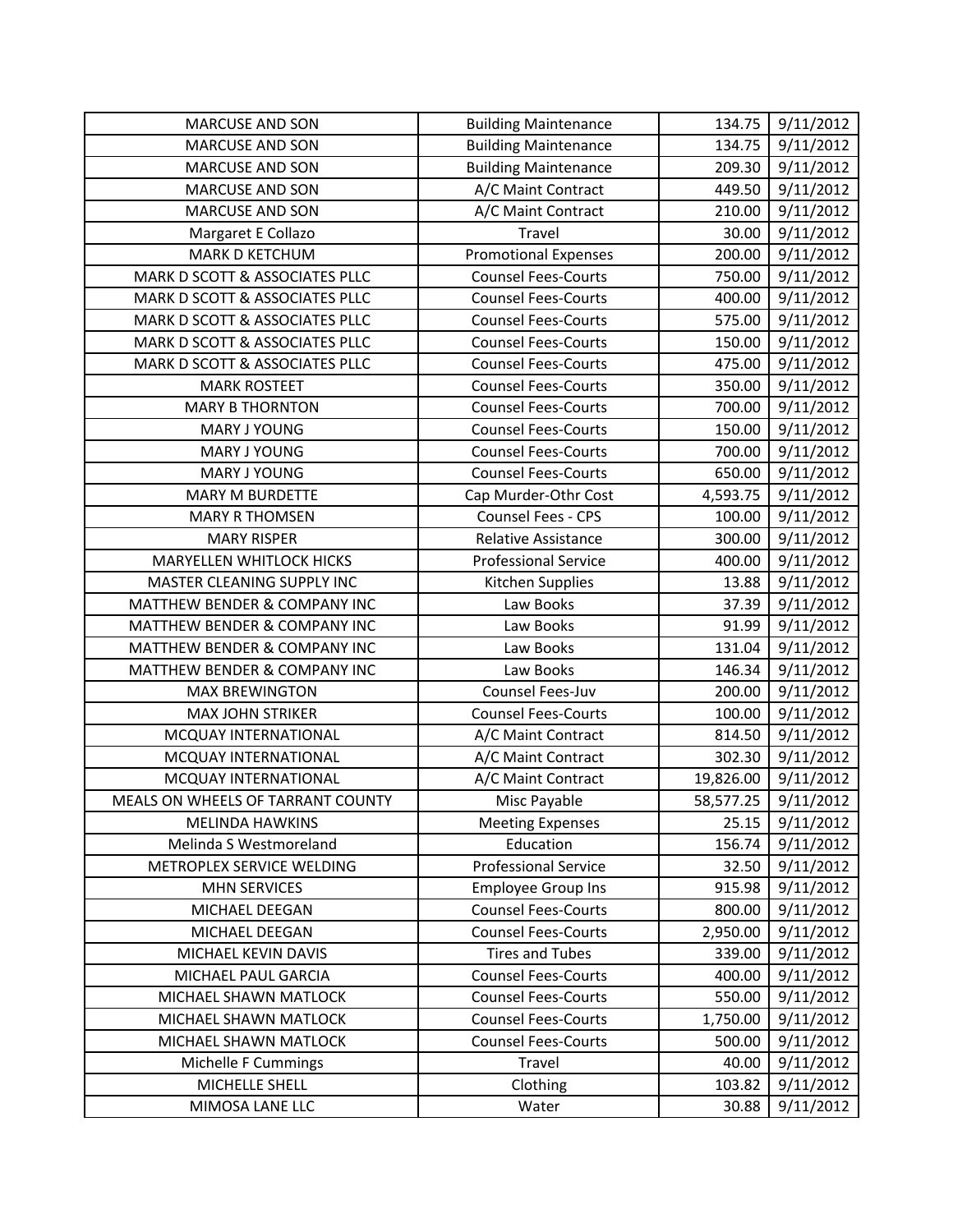| MIMOSA LANE LLC                     | Water                      | 18.92     | 9/11/2012 |
|-------------------------------------|----------------------------|-----------|-----------|
| Miriam K Victorin                   | Travel                     | 30.00     | 9/11/2012 |
| MOBILE ENTERPRISES INC              | A/C Maint Contract         | 32,443.45 | 9/11/2012 |
| MONARCH UTILITIES INC (WSDE 12)     | <b>Utility Assistance</b>  | 103.61    | 9/11/2012 |
| MOORE FUNERAL HOMES                 | <b>County Burials</b>      | 340.00    | 9/11/2012 |
| MOORE MEDICAL LLC                   | <b>Medical Supplies</b>    | 342.30    | 9/11/2012 |
| <b>MORRIS-BATES MORTUARY</b>        | <b>County Burials</b>      | 330.00    | 9/11/2012 |
| Mr Christopher B Murphy             | Supplies                   | 175.00    | 9/11/2012 |
| Mr Donald J Cosby                   | Education                  | 77.70     | 9/11/2012 |
| Mr G K Maenius                      | Travel                     | 825.77    | 9/11/2012 |
| Mr J D Johnson                      | Education                  | 863.40    | 9/11/2012 |
| Mr Joe Shannon                      | Travel                     | 66.60     | 9/11/2012 |
| Mr Mark C Mendez                    | Travel                     | 196.01    | 9/11/2012 |
| Mr Riley N Shaw                     | Travel                     | 286.02    | 9/11/2012 |
| Mr Roy C Brooks                     | Travel                     | 108.00    | 9/11/2012 |
| Mr Sergio Deleon                    | Education                  | 140.02    | 9/11/2012 |
| Ms Ann L Salyer-Caldwell            | Travel                     | 34.50     | 9/11/2012 |
| Ms Debbie M Spoonts                 | Transportation             | 170.25    | 9/11/2012 |
| Ms Elizabeth C Jack                 | Education                  | 1,171.46  | 9/11/2012 |
| Ms Heather D Pacchetti              | Travel                     | 10.00     | 9/11/2012 |
| Ms Jana J Johnson                   | Education                  | 100.00    | 9/11/2012 |
| Ms Joylee Russell                   | Central Garage Inv         | 20.00     | 9/11/2012 |
| Ms Keitha M Hallenbeck              | Education                  | 32.00     | 9/11/2012 |
| Ms Kimberly K Dieterich             | Prepaid - Travel           | 62.00     | 9/11/2012 |
| Ms Marquetta E Westmoreland         | Travel                     | 110.00    | 9/11/2012 |
| Ms Melissa Wade                     | Education                  | 382.23    | 9/11/2012 |
| Ms Peggy Martindale                 | Travel                     | 1,032.88  | 9/11/2012 |
| Ms Shirley A Franklin               | Travel                     | 21.00     | 9/11/2012 |
| Ms Trudy J Karley                   | Education                  | 123.20    | 9/11/2012 |
| MT GILEAD BAPTIST CHURCH            | Space Lease Rental         | 100.00    | 9/11/2012 |
| NACCED-NATIONAL ASSOCIATION FOR     | Travel                     | 475.00    | 9/11/2012 |
| NACCED-NATIONAL ASSOCIATION FOR     | Travel                     | 500.00    | 9/11/2012 |
| Nancy L Berger                      | Education                  | 1,247.45  | 9/11/2012 |
| <b>NAVID ALBAND</b>                 | <b>Counsel Fees-Courts</b> | 100.00    | 9/11/2012 |
| <b>NAVID ALBAND</b>                 | <b>Counsel Fees-Courts</b> | 600.00    | 9/11/2012 |
| NEC BUSINESS NETWORK SOLUTIONS      | Lab Equip Mainten          | 729.76    | 9/11/2012 |
| NEIGHBORHOOD WALMART #5181          | Food/Hygiene Assist        | 79.95     | 9/11/2012 |
| <b>NELON LAW GROUP PLLC</b>         | <b>Counsel Fees-Courts</b> | 690.00    | 9/11/2012 |
| <b>NELON LAW GROUP PLLC</b>         | <b>Counsel Fees-Courts</b> | 525.00    | 9/11/2012 |
| NELON LAW GROUP PLLC                | <b>Counsel Fees-Courts</b> | 200.00    | 9/11/2012 |
| NELON LAW GROUP PLLC                | <b>Counsel Fees-Courts</b> | 625.00    | 9/11/2012 |
| NICHOLAS GREGORY DAVIS              | <b>Counsel Fees-Courts</b> | 275.00    | 9/11/2012 |
| <b>NINA PINES</b>                   | Clothing                   | 181.97    | 9/11/2012 |
| NIZAM PEERWANI, M.D., P.A.          | Due to Med Examiner        | 72,270.00 | 9/11/2012 |
| NORMANDALE LTD #79 PARTNERSHIP NO2  | <b>Utility Assistance</b>  | 123.18    | 9/11/2012 |
| NOVARTIS VACCINES & DIAGNASTICS INC | <b>Medical Supplies</b>    | 16,424.00 | 9/11/2012 |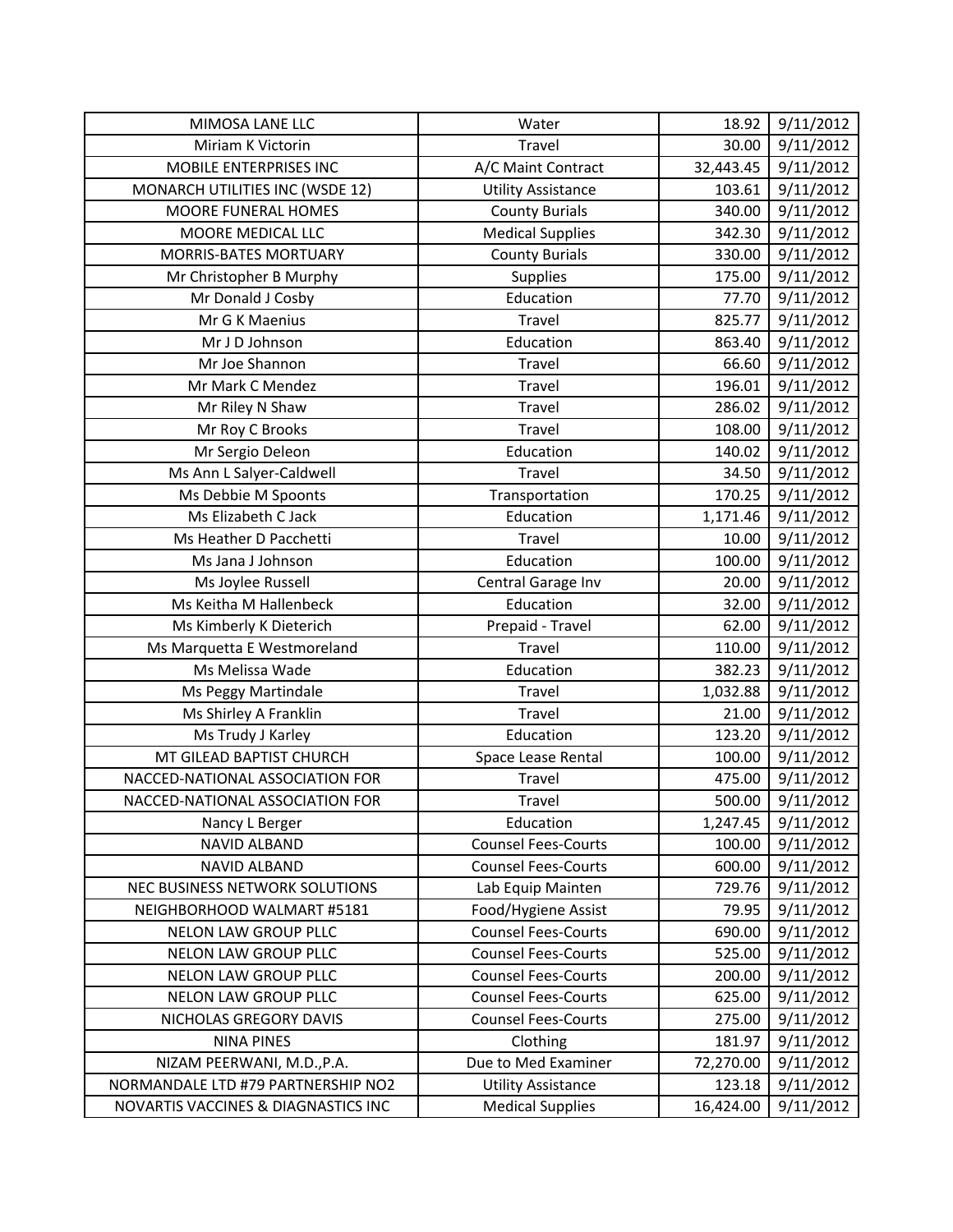| OAK FARMS DAIRY                     | Food                        | 606.98   | 9/11/2012 |
|-------------------------------------|-----------------------------|----------|-----------|
| OCCUPATIONAL HEALTH CENTERS SW      | <b>Employee Physicals</b>   | 2,380.00 | 9/11/2012 |
| <b>OCE-USA INC</b>                  | <b>Equipment Maint</b>      | 780.84   | 9/11/2012 |
| OFFICE AUTOMATION INC               | <b>Computer Supplies</b>    | 260.60   | 9/11/2012 |
| OFFICE DEPOT BUSINESS SERV DIV      | <b>School Supplies</b>      | 82.82    | 9/11/2012 |
| OFFICE STORE DEPOT INC              | Misc Receivable             | 35.94    | 9/11/2012 |
| <b>OKEY AKPOM</b>                   | <b>Counsel Fees-Courts</b>  | 2,300.00 | 9/11/2012 |
| OLMSTED-KIRK PAPER CO               | Graphics Inventory          | 332.10   | 9/11/2012 |
| <b>OPTRICS</b>                      | Software Maintenance        | 3,655.00 | 9/11/2012 |
| O'REILLY AUTO PARTS                 | Central Garage Inv          | 2.70     | 9/11/2012 |
| O'REILLY AUTO PARTS                 | Parts and Supplies          | 1.32     | 9/11/2012 |
| <b>OSCAR G SETTLE</b>               | <b>Counsel Fees-Courts</b>  | 300.00   | 9/11/2012 |
| P MICHAEL SCHNEIDER LAW FIRM PC     | <b>Counsel Fees-Courts</b>  | 300.00   | 9/11/2012 |
| P MICHAEL SCHNEIDER LAW FIRM PC     | <b>Counsel Fees-Courts</b>  | 350.00   | 9/11/2012 |
| PAMELA S FERNANDEZ                  | <b>Counsel Fees-Courts</b>  | 1,850.00 | 9/11/2012 |
| PAMELA S FERNANDEZ                  | <b>Counsel Fees-Courts</b>  | 600.00   | 9/11/2012 |
| PAMELA S FERNANDEZ                  | <b>Counsel Fees-Courts</b>  | 100.00   | 9/11/2012 |
| PAMELA S FERNANDEZ                  | <b>Counsel Fees-Courts</b>  | 575.00   | 9/11/2012 |
| <b>PARKER ELECTRIC</b>              | <b>Electrical Maint</b>     | 750.00   | 9/11/2012 |
| PARKER ELECTRIC                     | <b>Building Maintenance</b> | 857.78   | 9/11/2012 |
| <b>PARKER ELECTRIC</b>              | <b>Building Maintenance</b> | 317.12   | 9/11/2012 |
| <b>PARKER ELECTRIC</b>              | <b>Building Maintenance</b> | 640.90   | 9/11/2012 |
| <b>PARKER ELECTRIC</b>              | Kitchen Maintenance         | 813.76   | 9/11/2012 |
| PATRICIA MARGARET MCBRIDE           | <b>Counsel Fees-Courts</b>  | 400.00   | 9/11/2012 |
| PATRICIA MARGARET MCBRIDE           | <b>Counsel Fees-Courts</b>  | 500.00   | 9/11/2012 |
| PATRICIA MARGARET MCBRIDE           | <b>Counsel Fees-Courts</b>  | 200.00   | 9/11/2012 |
| PATRICIA MARGARET MCBRIDE           | Cnsl Fees-Crim Appls        | 2,875.00 | 9/11/2012 |
| PATRICIA MARGARET MCBRIDE           | Crim Appeal-OthrCost        | 40.05    | 9/11/2012 |
| PATRICIA THOMAS                     | Clothing                    | 211.87   | 9/11/2012 |
| <b>PATRICK KINNEY</b>               | Relative Assistance         | 300.00   | 9/11/2012 |
| PATRICK R MCCARTY                   | <b>Counsel Fees-Courts</b>  | 400.00   | 9/11/2012 |
| PATRICK R MCCARTY                   | <b>Counsel Fees-Courts</b>  | 300.00   | 9/11/2012 |
| PATRICK S DOHONEY & ASSOCIATES PLLC | <b>Counsel Fees-Courts</b>  | 200.00   | 9/11/2012 |
| PATTY TILLMAN                       | <b>Counsel Fees-Courts</b>  | 281.25   | 9/11/2012 |
| PATTY TILLMAN                       | Counsel Fees-Juv            | 200.00   | 9/11/2012 |
| PAUL CONNER                         | <b>Counsel Fees-Courts</b>  | 600.00   | 9/11/2012 |
| <b>PAUL CONNER</b>                  | <b>Counsel Fees-Courts</b>  | 520.00   | 9/11/2012 |
| PAUL CONNER                         | <b>Counsel Fees-Courts</b>  | 506.25   | 9/11/2012 |
| <b>PAUL FRANCIS</b>                 | Cnsl Fees-Crim Appls        | 1,400.00 | 9/11/2012 |
| PAUL FRANCIS                        | Crim Appeal-OthrCost        | 38.46    | 9/11/2012 |
| PAUL LEWALLEN                       | <b>Counsel Fees-Courts</b>  | 500.00   | 9/11/2012 |
| PAUL LEWALLEN                       | <b>Counsel Fees-Courts</b>  | 450.00   | 9/11/2012 |
| PAUL V PREVITE                      | <b>Counsel Fees-Courts</b>  | 500.00   | 9/11/2012 |
| PAULA K GREEN                       | Investigative               | 180.00   | 9/11/2012 |
| PEDRO CISNEROS                      | Counsel Fees-Juv            | 350.00   | 9/11/2012 |
| PHILLIP S BARKER                    | Travel                      | 60.40    | 9/11/2012 |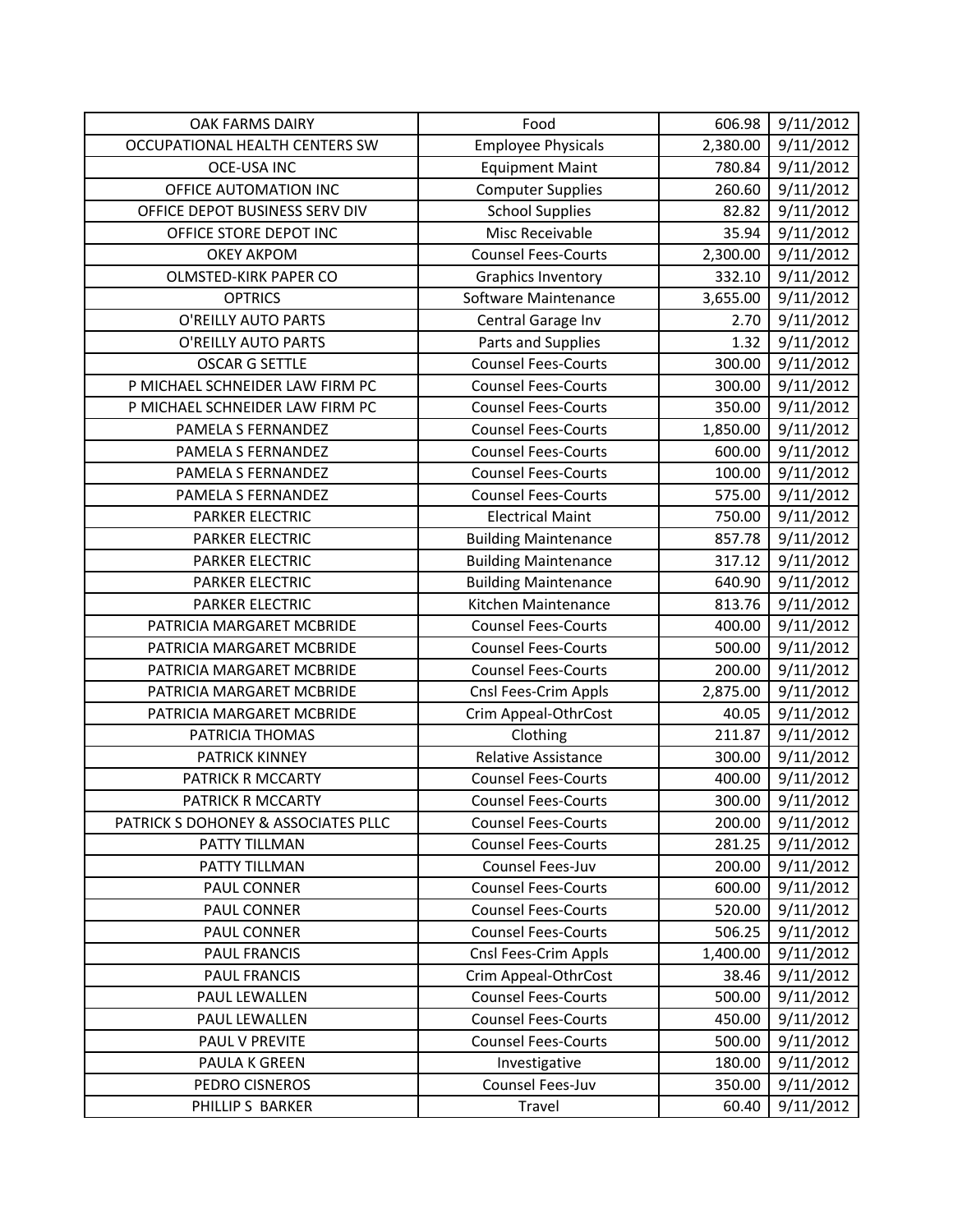| PHILLIPS LAWN SPRINKLER CO     | Landscaping Expense         | 310.99    | 9/11/2012 |
|--------------------------------|-----------------------------|-----------|-----------|
| PHILLIPS LAWN SPRINKLER CO     | Landscaping Expense         | 1,073.64  | 9/11/2012 |
| PINNACLE CONSULTING MANAGEMENT | <b>Professional Service</b> | 4,686.36  | 9/11/2012 |
| POLLOCK PAPER DISTRIBUTORS     | Sheriff Inventory           | 803.52    | 9/11/2012 |
| POLYGRAPH SCIENCE CENTER       | <b>Professional Service</b> | 1,332.00  | 9/11/2012 |
| POLYGRAPH SCIENCE CENTER       | <b>Professional Service</b> | 1,332.00  | 9/11/2012 |
| PORT CITY MEDICAL              | <b>Medical Supplies</b>     | 4,256.96  | 9/11/2012 |
| PORT CITY MEDICAL              | <b>Medical Supplies</b>     | 228.48    | 9/11/2012 |
| PRESBYTERIAN NIGHT SHELTER     | <b>Subrecipient Service</b> | 1,690.21  | 9/11/2012 |
| PRISCO MERCHANDISING INC       | <b>Graphics Inventory</b>   | 463.12    | 9/11/2012 |
| PRONTO COURIER SERVICE LLC     | <b>Professional Service</b> | 200.01    | 9/11/2012 |
| <b>QUEST DIAGNOSTICS INC</b>   | <b>Professional Service</b> | 2,047.69  | 9/11/2012 |
| <b>QUEST DIAGNOSTICS INC</b>   | Laboratory Costs            | 98.50     | 9/11/2012 |
| R D SHEET METAL INC            | A/C Maint Contract          | 2,663.00  | 9/11/2012 |
| R MAUREEN TOLBERT              | <b>Counsel Fees-Courts</b>  | 1,050.00  | 9/11/2012 |
| <b>RANDY W BOWERS</b>          | <b>Counsel Fees-Courts</b>  | 137.50    | 9/11/2012 |
| RATTIKIN TITLE COMPANY         | State Right of Way          | 699.76    | 9/11/2012 |
| RAUL NEVAREZ                   | <b>Counsel Fees-Courts</b>  | 725.00    | 9/11/2012 |
| RAUL NEVAREZ                   | <b>Counsel Fees-Courts</b>  | 800.00    | 9/11/2012 |
| RAY HALL JR                    | <b>Counsel Fees-Courts</b>  | 600.00    | 9/11/2012 |
| RAY HALL JR                    | <b>Counsel Fees-Courts</b>  | 5,070.00  | 9/11/2012 |
| <b>RAY MOORE</b>               | Liaison Expense             | 107.87    | 9/11/2012 |
| <b>REALITYWORKS INC</b>        | <b>Educational Material</b> | 7,969.35  | 9/11/2012 |
| <b>REGINA RICH</b>             | Clothing                    | 400.00    | 9/11/2012 |
| RELIANT ENERGY SERVICES        | <b>Utility Assistance</b>   | 521.19    | 9/11/2012 |
| RELIANT ENERGY SERVICES        | <b>Utility Assistance</b>   | 1,071.12  | 9/11/2012 |
| RELIANT ENERGY SERVICES        | <b>Utility Assistance</b>   | 700.20    | 9/11/2012 |
| <b>RELIANT ENERGY SERVICES</b> | <b>Utility Assistance</b>   | 406.62    | 9/11/2012 |
| <b>RENEE A SANCHEZ</b>         | Counsel Fees - CPS          | 100.00    | 9/11/2012 |
| REPORTING RESOURCES INC        | Litigation Expense          | 969.60    | 9/11/2012 |
| <b>REXEL SUMMERS</b>           | <b>Building Maintenance</b> | 56.75     | 9/11/2012 |
| REYNOLDS ASPHALT               | Asphalt-Rock/Hot Mix        | 4,750.64  | 9/11/2012 |
| REYNOLDS ASPHALT               | Asphalt-Rock/Hot Mix        | 50,960.77 | 9/11/2012 |
| RICHARD A HENDERSON PC         | Cnsl Fees-Crim Appls        | 2,370.00  | 9/11/2012 |
| RICHARD A HENDERSON PC         | Crim Appeal-OthrCost        | 34.50     | 9/11/2012 |
| RICHARD ALLEY                  | <b>Counsel Fees-Courts</b>  | 525.00    | 9/11/2012 |
| RICHARD ALLEY                  | <b>Counsel Fees-Courts</b>  | 150.00    | 9/11/2012 |
| RICHARD ALLEY                  | Cnsl Fees-Crim Appls        | 340.00    | 9/11/2012 |
| RICHARD EARL JOHNSON           | Psych Exam/Testimony        | 2,375.00  | 9/11/2012 |
| RICHARD GLADSTONE              | Counsel Fees-Juv            | 200.00    | 9/11/2012 |
| RICHARD SCOTT WALKER           | <b>Counsel Fees-Courts</b>  | 700.00    | 9/11/2012 |
| RICHARD SCOTT WALKER           | <b>Counsel Fees-Courts</b>  | 387.50    | 9/11/2012 |
| RICKIE J WILLIAMS              | Clothing                    | 200.00    | 9/11/2012 |
| RND MEDICAL SUPPLIES INC       | <b>Medical Supplies</b>     | 527.28    | 9/11/2012 |
| RND MEDICAL SUPPLIES INC       | <b>Medical Supplies</b>     | 131.82    | 9/11/2012 |
| RND MEDICAL SUPPLIES INC       | <b>Medical Supplies</b>     | 1,318.20  | 9/11/2012 |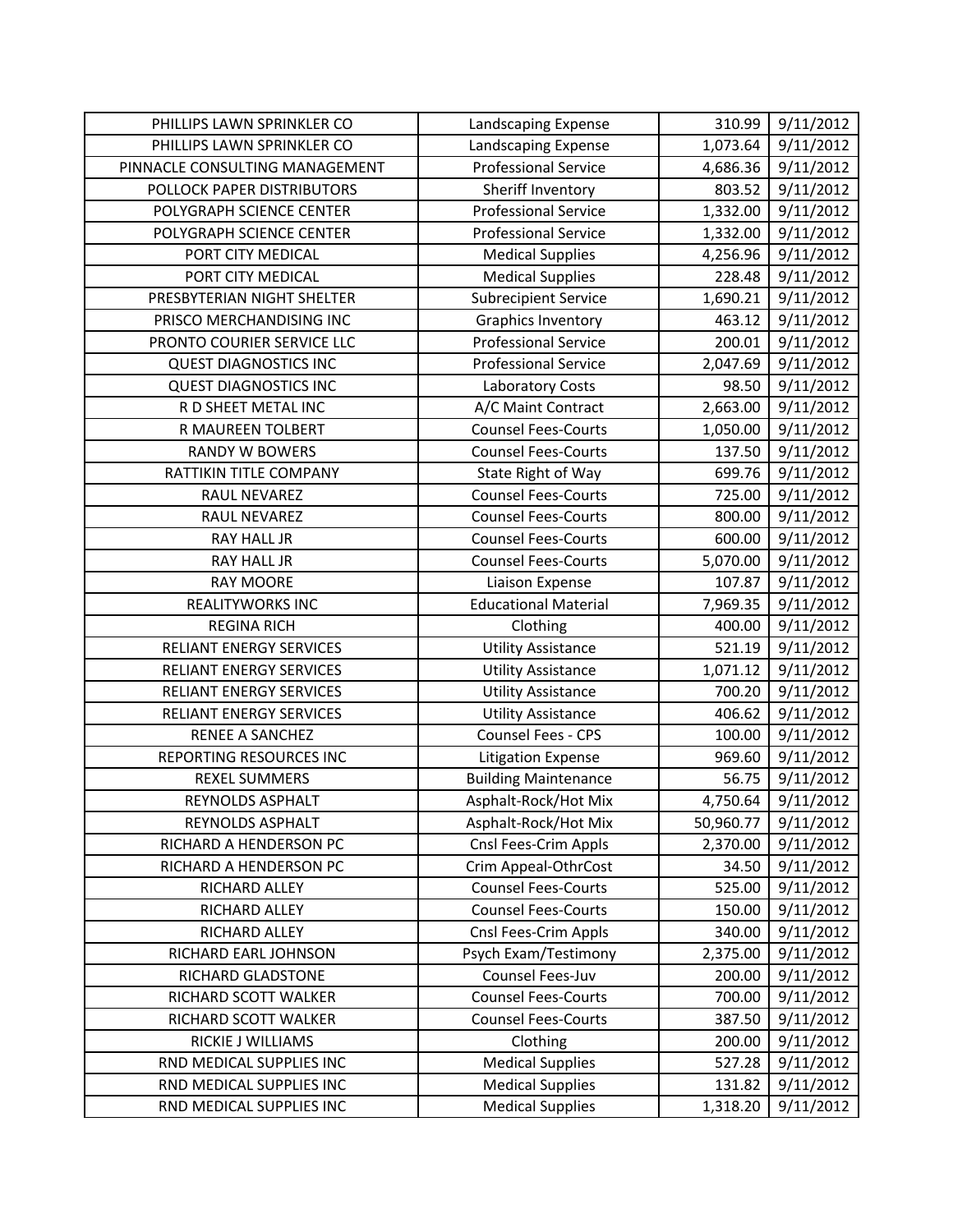| ROBERTA WALKER                 | Counsel Fees-Juv            | 87.50     | 9/11/2012 |
|--------------------------------|-----------------------------|-----------|-----------|
| ROBIN E WORLEY                 | Reporter's Records          | 1,523.60  | 9/11/2012 |
| <b>ROBINSON &amp; SMART PC</b> | <b>Professional Service</b> | 1,500.00  | 9/11/2012 |
| <b>ROBINSON &amp; SMART PC</b> | <b>Counsel Fees-Courts</b>  | 150.00    | 9/11/2012 |
| <b>ROBINSON &amp; SMART PC</b> | Cnsl Fees-Cap Murder        | 150.00    | 9/11/2012 |
| ROBYN S ACCIPITER LAW FIRM PC  | <b>Counsel Fees-Probate</b> | 533.42    | 9/11/2012 |
| ROSE ANNA SALINAS              | <b>Counsel Fees-Courts</b>  | 2,190.00  | 9/11/2012 |
| ROSE ANNA SALINAS              | <b>Counsel Fees-Courts</b>  | 450.00    | 9/11/2012 |
| ROSE ANNA SALINAS              | <b>Counsel Fees-Courts</b>  | 400.00    | 9/11/2012 |
| Roxie A Biggio                 | Travel                      | 72.00     | 9/11/2012 |
| Roxie A Biggio                 | Prepaid - Travel            | 100.00    | 9/11/2012 |
| <b>ROYER &amp; SCHUTTS</b>     | Non-Track Equipment         | 708.24    | 9/11/2012 |
| <b>RUSSELL KING</b>            | Sherif Bd Collateral        | 500.00    | 9/11/2012 |
| <b>SATTRUCKING INC</b>         | Rock and Gravel             | 3,991.81  | 9/11/2012 |
| SAF-T-GLOVE INC                | Parts and Supplies          | 159.40    | 9/11/2012 |
| SAF-T-PAK INC                  | <b>Medical Supplies</b>     | 618.60    | 9/11/2012 |
| <b>SAGE PUBLICATIONS INC</b>   | Books/Pamphlets             | 1,518.00  | 9/11/2012 |
| <b>SAGE PUBLICATIONS INC</b>   | Books/Pamphlets             | 682.00    | 9/11/2012 |
| <b>SALVATION ARMY</b>          | <b>Subrecipient Service</b> | 24,863.00 | 9/11/2012 |
| <b>SALVATION ARMY</b>          | <b>Subrecipient Service</b> | 9,822.02  | 9/11/2012 |
| <b>SAM BONIFIELD</b>           | <b>Counsel Fees-Courts</b>  | 300.00    | 9/11/2012 |
| SAMANTHA K HILL                | <b>Counsel Fees-Courts</b>  | 750.00    | 9/11/2012 |
| <b>SAMANTHA K HILL</b>         | <b>Counsel Fees-Courts</b>  | 375.00    | 9/11/2012 |
| <b>SAMANTHA K HILL</b>         | <b>Counsel Fees-Courts</b>  | 462.50    | 9/11/2012 |
| SANTIAGO SALINAS               | <b>Counsel Fees-Courts</b>  | 500.00    | 9/11/2012 |
| SANTIAGO SALINAS               | <b>Counsel Fees-Courts</b>  | 100.00    | 9/11/2012 |
| SANTIAGO SALINAS               | <b>Counsel Fees-Courts</b>  | 125.00    | 9/11/2012 |
| <b>SEMINARY FOOD STORE</b>     | Food/Hygiene Assist         | 20.00     | 9/11/2012 |
| SENIOR HEALTHCARE CONSULTANTS  | Trust - Constable 1         | 202.47    | 9/11/2012 |
| <b>SHAWN PASCHALL</b>          | <b>Counsel Fees-Courts</b>  | 420.00    | 9/11/2012 |
| <b>SHAWN PASCHALL</b>          | <b>Counsel Fees-Courts</b>  | 100.00    | 9/11/2012 |
| <b>SHAWN PASCHALL</b>          | <b>Counsel Fees-Courts</b>  | 100.00    | 9/11/2012 |
| <b>SHAWN S TATE</b>            | Clothing                    | 200.00    | 9/11/2012 |
| SHEILA RANDOLPH                | <b>Counsel Fees-Courts</b>  | 175.00    | 9/11/2012 |
| SHELLY ZALDIVAR                | Clothing                    | 200.00    | 9/11/2012 |
| SHIELDS INDUSTRIAL SUPPLY      | Parts and Supplies          | 210.00    | 9/11/2012 |
| SIEMENS INDUSTRY INC           | <b>Building Maintenance</b> | 640.00    | 9/11/2012 |
| <b>SIMBA INDUSTRIES</b>        | Capital Outlay Low V        | 4,977.00  | 9/11/2012 |
| SKYVUE MEMORIAL GARDENS        | <b>County Burials</b>       | 2,565.00  | 9/11/2012 |
| SMITH TEMPORARIES INC          | Contract Labor              | 1,362.31  | 9/11/2012 |
| SMITH TEMPORARIES INC          | <b>Professional Service</b> | 19.80     | 9/11/2012 |
| SMITH TEMPORARIES INC          | Contract Labor              | 5,470.54  | 9/11/2012 |
| SMITH TEMPORARIES INC          | Contract Labor              | 9,185.69  | 9/11/2012 |
| SMITH TEMPORARIES INC          | Contract Labor              | 2,273.05  | 9/11/2012 |
| SMITH TEMPORARIES INC          | <b>Elections- Contract</b>  | (113.16)  | 9/11/2012 |
| SNELLING MEDICAL STAFFING LLC  | <b>Professional Service</b> | 1,007.76  | 9/11/2012 |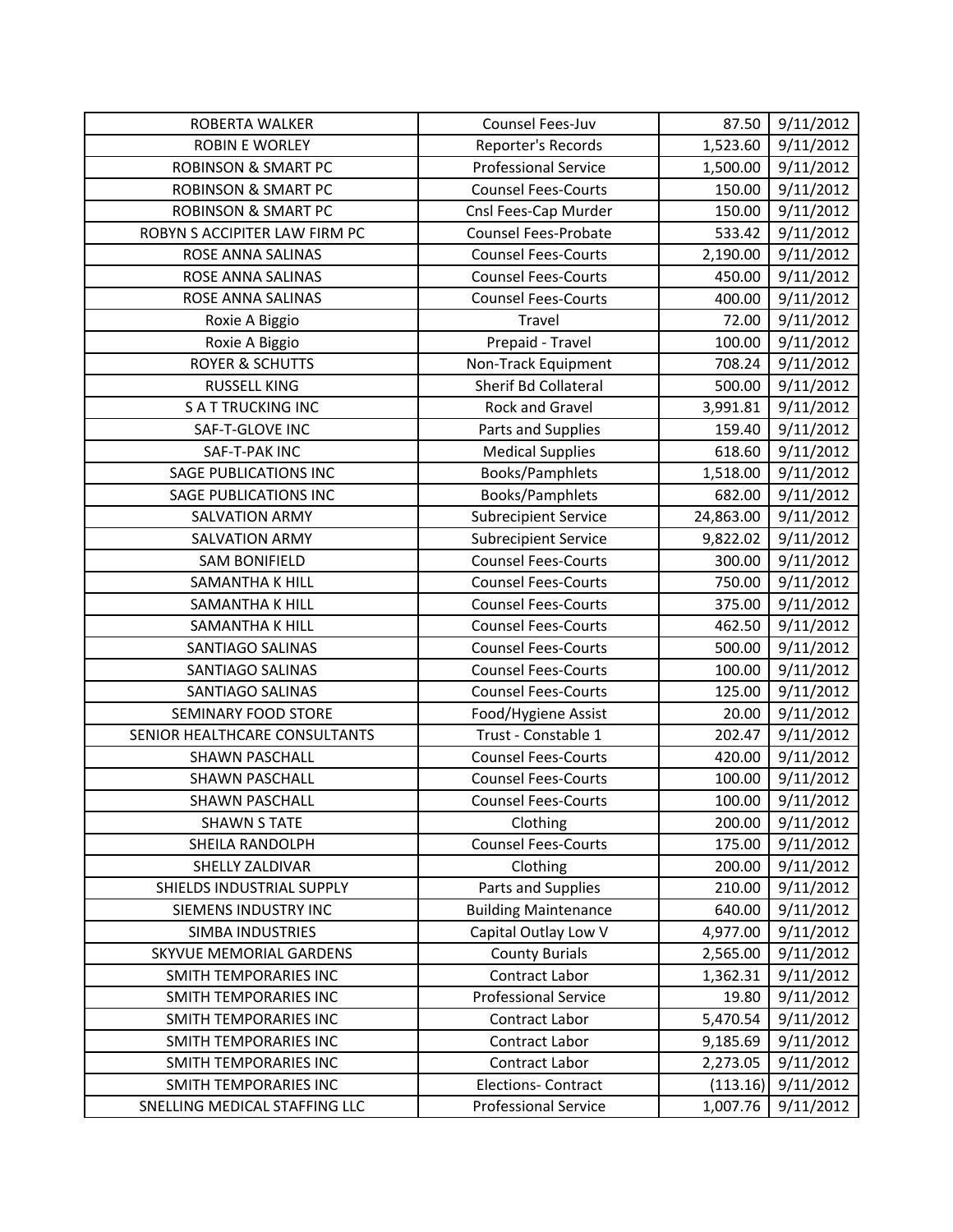| SOUTHERN COMPUTER WAREHOUSE  | <b>Computer Supplies</b> | 114.12 | 9/11/2012 |
|------------------------------|--------------------------|--------|-----------|
| SOUTHERN TIRE MART LLC       | <b>Tires and Tubes</b>   | 150.00 | 9/11/2012 |
| SOUTHERN TIRE MART LLC       | Vehicle Maintenance      | 48.00  | 9/11/2012 |
| SOUTHWASTE DISPOSAL LLC      | Kitchen Maintenance      | 180.00 | 9/11/2012 |
| SOUTHWASTE DISPOSAL LLC      | Kitchen Maintenance      | 400.00 | 9/11/2012 |
| SOUTHWASTE DISPOSAL LLC      | Kitchen Maintenance      | 504.00 | 9/11/2012 |
| ST LOUIS COUNTY SHERIFF DEPT | <b>Court Costs</b>       | 38.00  | 9/11/2012 |
| STAPLES ADVANTAGE            | Supplies                 | 131.38 | 9/11/2012 |
| <b>STAPLES ADVANTAGE</b>     | Supplies                 | 275.79 | 9/11/2012 |
| <b>STAPLES ADVANTAGE</b>     | Supplies                 | 210.98 | 9/11/2012 |
| <b>STAPLES ADVANTAGE</b>     | Supplies                 | 69.50  | 9/11/2012 |
| <b>STAPLES ADVANTAGE</b>     | Supplies                 | 69.50  | 9/11/2012 |
| <b>STAPLES ADVANTAGE</b>     | Supplies                 | 69.50  | 9/11/2012 |
| <b>STAPLES ADVANTAGE</b>     | Supplies                 | 70.86  | 9/11/2012 |
| <b>STAPLES ADVANTAGE</b>     | Supplies                 | 167.72 | 9/11/2012 |
| STAPLES ADVANTAGE            | Supplies                 | 207.27 | 9/11/2012 |
| <b>STAPLES ADVANTAGE</b>     | Supplies                 | 11.52  | 9/11/2012 |
| <b>STAPLES ADVANTAGE</b>     | Supplies                 | 36.96  | 9/11/2012 |
| STAPLES ADVANTAGE            | <b>Supplies</b>          | 432.98 | 9/11/2012 |
| <b>STAPLES ADVANTAGE</b>     | <b>Supplies</b>          | 15.99  | 9/11/2012 |
| <b>STAPLES ADVANTAGE</b>     | <b>Supplies</b>          | 35.26  | 9/11/2012 |
| STAPLES ADVANTAGE            | Supplies                 | 55.81  | 9/11/2012 |
| <b>STAPLES ADVANTAGE</b>     | Supplies                 | 8.46   | 9/11/2012 |
| <b>STAPLES ADVANTAGE</b>     | Supplies                 |        | 9/11/2012 |
| STAPLES ADVANTAGE            | <b>Supplies</b>          | 92.67  | 9/11/2012 |
| <b>STAPLES ADVANTAGE</b>     | Supplies                 | 96.36  | 9/11/2012 |
| <b>STAPLES ADVANTAGE</b>     | Supplies                 | 25.90  | 9/11/2012 |
| STAPLES ADVANTAGE            | Supplies                 | 29.54  | 9/11/2012 |
| <b>STAPLES ADVANTAGE</b>     | Supplies                 | 746.78 | 9/11/2012 |
| <b>STAPLES ADVANTAGE</b>     | Supplies                 | 999.57 | 9/11/2012 |
| <b>STAPLES ADVANTAGE</b>     | <b>Supplies</b>          | 434.03 | 9/11/2012 |
| <b>STAPLES ADVANTAGE</b>     | <b>Supplies</b>          | 180.70 | 9/11/2012 |
| STAPLES ADVANTAGE            | Supplies                 | 681.05 | 9/11/2012 |
| <b>STAPLES ADVANTAGE</b>     | Supplies                 | 33.42  | 9/11/2012 |
| <b>STAPLES ADVANTAGE</b>     | <b>Supplies</b>          | 54.15  | 9/11/2012 |
| <b>STAPLES ADVANTAGE</b>     | <b>Supplies</b>          | 53.60  | 9/11/2012 |
| <b>STAPLES ADVANTAGE</b>     | Supplies                 | 34.93  | 9/11/2012 |
| <b>STAPLES ADVANTAGE</b>     | <b>Supplies</b>          | 39.96  | 9/11/2012 |
| <b>STAPLES ADVANTAGE</b>     | <b>Supplies</b>          | 95.38  | 9/11/2012 |
| <b>STAPLES ADVANTAGE</b>     | Supplies                 | 29.80  | 9/11/2012 |
| <b>STAPLES ADVANTAGE</b>     | <b>Supplies</b>          | 16.74  | 9/11/2012 |
| <b>STAPLES ADVANTAGE</b>     | <b>Supplies</b>          | 2.30   | 9/11/2012 |
| <b>STAPLES ADVANTAGE</b>     | Supplies                 | 58.10  | 9/11/2012 |
| <b>STAPLES ADVANTAGE</b>     | Supplies                 | 30.96  | 9/11/2012 |
| STAPLES ADVANTAGE            | <b>Supplies</b>          | 23.52  | 9/11/2012 |
| <b>STAPLES ADVANTAGE</b>     | <b>Supplies</b>          | 9.36   | 9/11/2012 |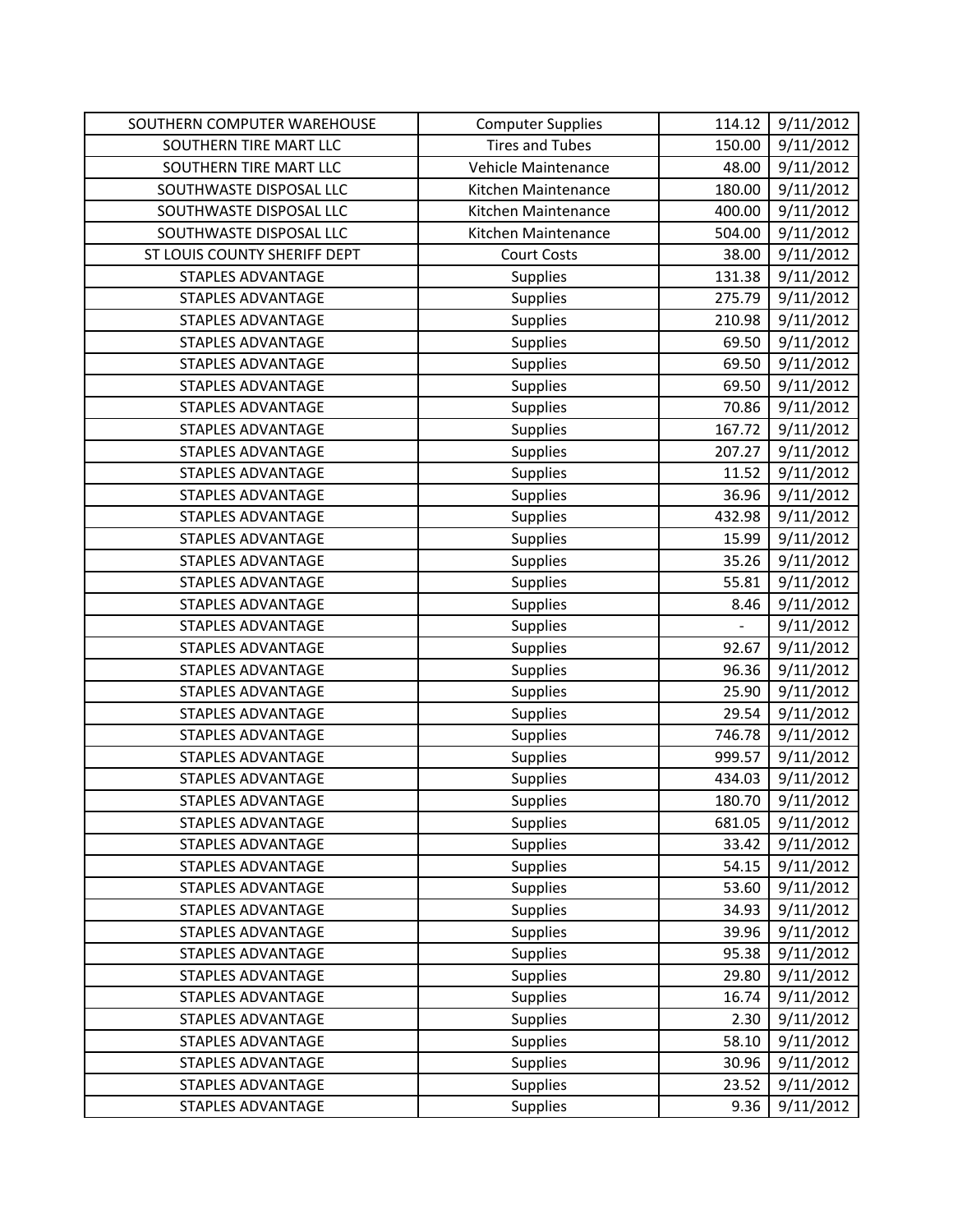| <b>STAPLES ADVANTAGE</b>             | Supplies                    | 45.77    | 9/11/2012 |
|--------------------------------------|-----------------------------|----------|-----------|
| <b>STAPLES ADVANTAGE</b>             | Supplies                    | 315.43   | 9/11/2012 |
| <b>STAPLES ADVANTAGE</b>             | Supplies                    | 667.20   | 9/11/2012 |
| STAPLES ADVANTAGE                    | Supplies                    | 132.21   | 9/11/2012 |
| <b>STAPLES ADVANTAGE</b>             | Supplies                    | 29.14    | 9/11/2012 |
| <b>STAPLES ADVANTAGE</b>             | Supplies                    | 112.13   | 9/11/2012 |
| STAPLES ADVANTAGE                    | Supplies                    | 29.21    | 9/11/2012 |
| STAPLES ADVANTAGE                    | Supplies                    | 8.65     | 9/11/2012 |
| STAPLES ADVANTAGE                    | Supplies                    | 43.14    | 9/11/2012 |
| STAPLES ADVANTAGE                    | Supplies                    | 97.79    | 9/11/2012 |
| <b>STAPLES ADVANTAGE</b>             | Supplies                    | 38.52    | 9/11/2012 |
| <b>STAPLES ADVANTAGE</b>             | Supplies                    | 3.84     | 9/11/2012 |
| STAPLES ADVANTAGE                    | <b>Building Maintenance</b> | 184.95   | 9/11/2012 |
| STAPLES ADVANTAGE                    | Supplies                    | 31.47    | 9/11/2012 |
| <b>STAPLES ADVANTAGE</b>             | Supplies                    | 77.54    | 9/11/2012 |
| STAPLES ADVANTAGE                    | Supplies                    | 27.13    | 9/11/2012 |
| <b>STAPLES ADVANTAGE</b>             | Supplies                    | 18.90    | 9/11/2012 |
| <b>STAPLES ADVANTAGE</b>             | Supplies                    |          | 9/11/2012 |
| <b>STAPLES ADVANTAGE</b>             | <b>Supplies</b>             | 8.76     | 9/11/2012 |
| STAPLES ADVANTAGE                    | Non-Track Equipment         | 187.49   | 9/11/2012 |
| <b>STAPLES ADVANTAGE</b>             | <b>School Supplies</b>      | 637.44   | 9/11/2012 |
| <b>STAPLES ADVANTAGE</b>             | <b>School Supplies</b>      | 1,136.16 | 9/11/2012 |
| <b>STAR TEX POWER</b>                | <b>Utility Assistance</b>   | 105.01   | 9/11/2012 |
| STATLAB MEDICAL PRODUCTS             | Lab Supplies                | 281.53   | 9/11/2012 |
| STATLAB MEDICAL PRODUCTS             | Lab Supplies                | (15.75)  | 9/11/2012 |
| <b>STATON &amp; TAYLOR PC</b>        | <b>Counsel Fees-Courts</b>  | 450.00   | 9/11/2012 |
| <b>STATON &amp; TAYLOR PC</b>        | <b>Counsel Fees-Courts</b>  | 500.00   | 9/11/2012 |
| STEEPLECHASE ASSOCIATES LTD          | <b>Utility Assistance</b>   | 66.38    | 9/11/2012 |
| STEPHANIE GONZALEZ                   | <b>Counsel Fees-Courts</b>  | 800.00   | 9/11/2012 |
| STEPHANIE GONZALEZ                   | <b>Counsel Fees-Courts</b>  | 400.00   | 9/11/2012 |
| <b>STEPHANIE PATTEN</b>              | <b>Counsel Fees-Courts</b>  | 325.00   | 9/11/2012 |
| <b>STEPHANIE PATTEN</b>              | <b>Counsel Fees-Courts</b>  | 450.00   | 9/11/2012 |
| Stephen R. Raborn                    | Education                   | 102.80   | 9/11/2012 |
| <b>STEVE GORDON &amp; ASSOCIATES</b> | <b>Counsel Fees-Courts</b>  | 518.75   | 9/11/2012 |
| <b>STONHARD</b>                      | <b>Building Maintenance</b> | 6,850.00 | 9/11/2012 |
| <b>STREAM ENERGY</b>                 | <b>Utility Assistance</b>   | 3,241.26 | 9/11/2012 |
| <b>SUE S BROWNING</b>                | <b>Counsel Fees-Courts</b>  | 475.00   | 9/11/2012 |
| <b>SUSAN ELIZABETH DUESLER</b>       | <b>Counsel Fees-Courts</b>  | 375.00   | 9/11/2012 |
| <b>TARGET BANK</b>                   | <b>Supplies</b>             | 191.75   | 9/11/2012 |
| <b>TARGET BANK</b>                   | Food                        | 57.33    | 9/11/2012 |
| <b>TARGET BANK</b>                   | Clothing                    | 150.00   | 9/11/2012 |
| <b>TARGET BANK</b>                   | Clothing                    | 184.57   | 9/11/2012 |
| <b>TARGET BANK</b>                   | Clothing                    | 200.00   | 9/11/2012 |
| <b>TARGET BANK</b>                   | Clothing                    | 199.20   | 9/11/2012 |
| <b>TARGET BANK</b>                   | Clothing                    | 194.42   | 9/11/2012 |
| <b>TARGET BANK</b>                   | Clothing                    | 142.98   | 9/11/2012 |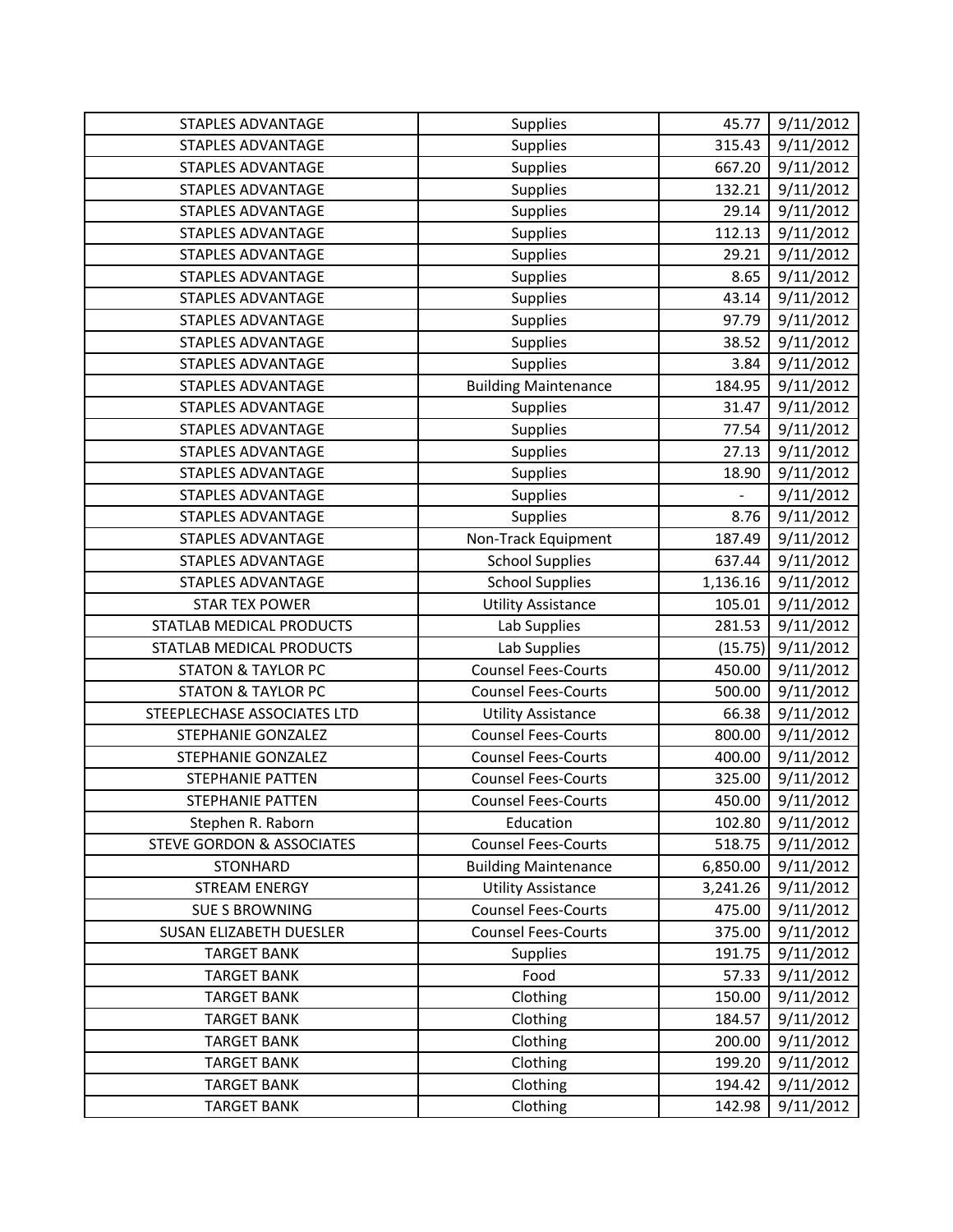| <b>TARGET BANK</b>                   | <b>Promotional Expenses</b> | 108.09    | 9/11/2012 |
|--------------------------------------|-----------------------------|-----------|-----------|
| <b>TARGET BANK</b>                   | <b>Promotional Expenses</b> | 122.55    | 9/11/2012 |
| <b>TARRANT COUNTY CLERK</b>          | CC Crim Trans Admn          | 4.00      | 9/11/2012 |
| <b>TARRANT COUNTY CLERK</b>          | CC Drug Court Fee           | 46.00     | 9/11/2012 |
| TARRANT COUNTY DISTRICT ATTORNEY     | <b>Counsel Fees-Courts</b>  | 200.00    | 9/11/2012 |
| <b>TARRANT COUNTY SHERIFF</b>        | Travel                      | 1,212.39  | 9/11/2012 |
| TCEQ-TEXAS COMMISSION                | <b>Building Maintenance</b> | 75.00     | 9/11/2012 |
| TCLEOSE- TX COMMISSION LAW ENFORCE-  | Education                   | 35.00     | 9/11/2012 |
| TDI FLEET SERVICES                   | Vehicle Maintenance         | 411.03    | 9/11/2012 |
| <b>TEAGUE LUMBER</b>                 | <b>Building Maintenance</b> | 8.80      | 9/11/2012 |
| TEAGUE NALL & PERKINS INC            | <b>Professional Service</b> | 841.87    | 9/11/2012 |
| TEAGUE NALL & PERKINS INC            | <b>Professional Service</b> | 749.95    | 9/11/2012 |
| TEAGUE NALL & PERKINS INC            | <b>Professional Service</b> | 5,753.29  | 9/11/2012 |
| TELETOUCH COMMUNICATIONS INC         | Telephone - Mobile          | 50.39     | 9/11/2012 |
| TELETOUCH COMMUNICATIONS INC         | Telephone - Mobile          | 50.39     | 9/11/2012 |
| TELETOUCH COMMUNICATIONS INC         | Telephone - Mobile          | 40.88     | 9/11/2012 |
| TELETOUCH COMMUNICATIONS INC         | Telephone - Mobile          | 40.75     | 9/11/2012 |
| TELETOUCH COMMUNICATIONS INC         | Telephone - Mobile          | 40.75     | 9/11/2012 |
| TELETOUCH COMMUNICATIONS INC         | Telephone - Mobile          | 28.79     | 9/11/2012 |
| TELETOUCH COMMUNICATIONS INC         | Telephone - Mobile          | 1,193.25  | 9/11/2012 |
| TELETOUCH COMMUNICATIONS INC         | Telephone - Mobile          | 43.69     | 9/11/2012 |
| TELETOUCH COMMUNICATIONS INC         | Telephone - Mobile          | 452.48    | 9/11/2012 |
| TELETOUCH COMMUNICATIONS INC         | Telephone - Mobile          | 262.19    | 9/11/2012 |
| TELETOUCH COMMUNICATIONS INC         | Telephone - Mobile          | 211.58    | 9/11/2012 |
| TELETOUCH COMMUNICATIONS INC         | Telephone - Mobile          | 121.56    | 9/11/2012 |
| TELETOUCH COMMUNICATIONS INC         | Telephone - Mobile          | 191.13    | 9/11/2012 |
| TELETOUCH COMMUNICATIONS INC         | Telephone - Mobile          | 115.18    | 9/11/2012 |
| <b>TERESEA ADCOCK</b>                | <b>Professional Service</b> | 526.26    | 9/11/2012 |
| <b>TERESEA ADCOCK</b>                | Reporter's Records          | 44.00     | 9/11/2012 |
| <b>TERRY BARLOW</b>                  | <b>Counsel Fees-Courts</b>  | 300.00    | 9/11/2012 |
| TEXAS ASSOC FOR COURT ADMINISTRAT    | Education                   | 250.00    | 9/11/2012 |
| TEXAS ASSOCIATION LOCAL WIC          | Education                   | 185.00    | 9/11/2012 |
| <b>TEXAS ASSOCIATION OF COUNTIES</b> | Casualty Insurance          | 2,116.00  | 9/11/2012 |
| <b>TEXAS BANKERS ASSOCIATION</b>     | <b>Supplies</b>             | 72.50     | 9/11/2012 |
| <b>TEXAS BANKERS ASSOCIATION</b>     | Supplies                    | 72.50     | 9/11/2012 |
| TEXAS CENTER FOR THE JUDICIARY       | Education                   | 60.00     | 9/11/2012 |
| TEXAS CHAPTER PRIMA                  | Education                   | 690.00    | 9/11/2012 |
| TEXAS DEPARTMENT OF LICENSING        | Dues                        | 52.50     | 9/11/2012 |
| TEXAS DISTRICT COURT ALLIANCE        | Education                   | 30.00     | 9/11/2012 |
| TEXAS DISTRICT COURT ALLIANCE        | Education                   | 30.00     | 9/11/2012 |
| TEXAS DISTRICT COURT ALLIANCE        | Education                   | 30.00     | 9/11/2012 |
| TEXAS FIRE PROTECTION SPECL'ST       | <b>Building Maintenance</b> | 600.00    | 9/11/2012 |
| TEXAS FIRE PROTECTION SPECL'ST       | <b>Building Maintenance</b> | 600.00    | 9/11/2012 |
| TEXAS HEALTH PHYSICIANS GROUP        | <b>Medical Services</b>     | 34.00     | 9/11/2012 |
| <b>TEXAS HOMELESS NETWORK</b>        | Education                   | 310.00    | 9/11/2012 |
| TEXAS INSURANCE GROUP INC            | Casualty Insurance          | 20,389.00 | 9/11/2012 |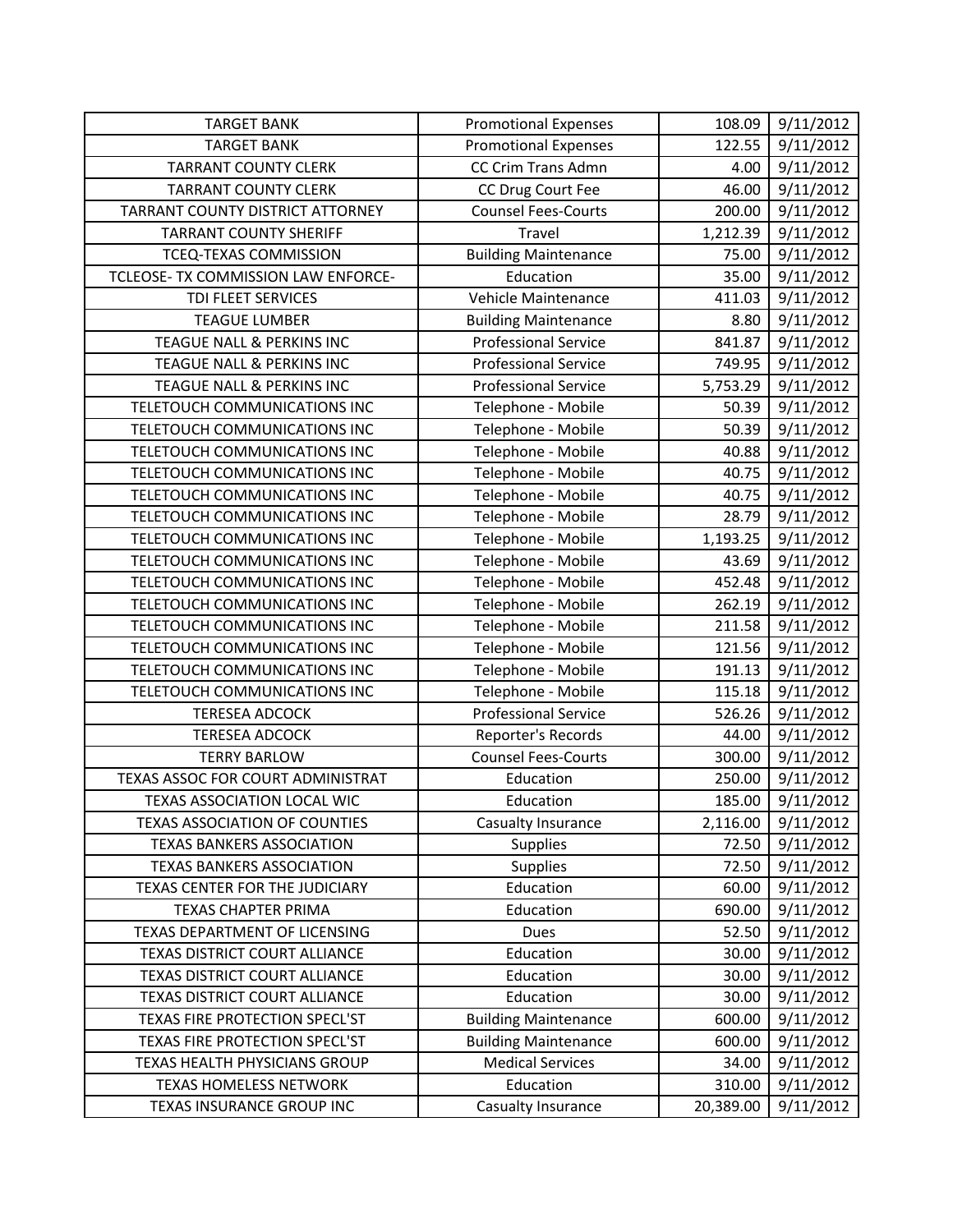| <b>TEXAS MENTOR</b>                | <b>Foster Home Care</b>     | 118.56   | 9/11/2012 |
|------------------------------------|-----------------------------|----------|-----------|
| <b>TEXAS POWER LP</b>              | <b>Utility Assistance</b>   | 94.03    | 9/11/2012 |
| <b>TEXAS TOLLWAYS</b>              | Transportation              | 6.55     | 9/11/2012 |
| <b>TEXAS TOLLWAYS</b>              | Education                   | 4.45     | 9/11/2012 |
| TGM REALTY PARTNERS, L.P.          | <b>Rental Assistance</b>    | 545.00   | 9/11/2012 |
| TGM REALTY PARTNERS, L.P.          | <b>Utility Assistance</b>   | 39.24    | 9/11/2012 |
| THE CENTER FOR AMERICAN & INTL LAW | Education                   | 445.00   | 9/11/2012 |
| THE DECKER LAW FIRM PC             | <b>Counsel Fees-Courts</b>  | 750.00   | 9/11/2012 |
| THE DEVEREUX FOUNDATION            | Clothing                    | 673.38   | 9/11/2012 |
| THE FORTIS COMPANY LLC             | Rental Assistance           | 545.00   | 9/11/2012 |
| THE HAMPTON LAW FIRM PLLC          | <b>Counsel Fees-Courts</b>  | 400.00   | 9/11/2012 |
| THE HUSTON FIRM PC                 | <b>Counsel Fees-Courts</b>  | 600.00   | 9/11/2012 |
| THE HUSTON FIRM PC                 | <b>Counsel Fees-Courts</b>  | 750.00   | 9/11/2012 |
| THE HUSTON FIRM PC                 | <b>Counsel Fees-Courts</b>  | 120.00   | 9/11/2012 |
| THE HUSTON FIRM PC                 | <b>Counsel Fees-Courts</b>  | 112.00   | 9/11/2012 |
| THE HUSTON FIRM PC                 | Counsel Fees-Juv            | 100.00   | 9/11/2012 |
| THE LAW FIRM OF DAVID C JONES      | <b>Counsel Fees-Courts</b>  | 600.00   | 9/11/2012 |
| THE LAW FIRM OF DAVID C JONES      | <b>Counsel Fees-Courts</b>  | 825.00   | 9/11/2012 |
| THE LAW FIRM OF DAVID C JONES      | <b>Counsel Fees-Courts</b>  | 425.00   | 9/11/2012 |
| THE LAW FIRM OF DAVID C JONES      | <b>Counsel Fees-Courts</b>  | 200.00   | 9/11/2012 |
| THE LAW FIRM OF DAVID C JONES      | <b>Counsel Fees-Courts</b>  | 325.00   | 9/11/2012 |
| THE MULHOLLAND CO                  | Supplies                    | 8.00     | 9/11/2012 |
| THE MULHOLLAND CO                  | Supplies                    | 39.00    | 9/11/2012 |
| THE MULHOLLAND CO                  | <b>Supplies</b>             | 24.00    | 9/11/2012 |
| THE MULHOLLAND CO                  | Supplies                    | 6.75     | 9/11/2012 |
| THEDIOUS MITCHELL                  | Clothing                    | 450.00   | 9/11/2012 |
| <b>THYSSENKRUPP ELEVATOR</b>       | <b>Elevator Maintenance</b> | 3,062.17 | 9/11/2012 |
| <b>THYSSENKRUPP ELEVATOR</b>       | <b>Elevator Maintenance</b> | 5,358.79 | 9/11/2012 |
| <b>THYSSENKRUPP ELEVATOR</b>       | <b>Elevator Maintenance</b> | 370.00   | 9/11/2012 |
| <b>THYSSENKRUPP ELEVATOR</b>       | <b>Elevator Maintenance</b> | 2,296.61 | 9/11/2012 |
| <b>THYSSENKRUPP ELEVATOR</b>       | <b>Elevator Maintenance</b> | 5,603.70 | 9/11/2012 |
| <b>THYSSENKRUPP ELEVATOR</b>       | <b>Elevator Maintenance</b> | 367.45   | 9/11/2012 |
| <b>THYSSENKRUPP ELEVATOR</b>       | <b>Elevator Maintenance</b> | 2,409.86 | 9/11/2012 |
| <b>THYSSENKRUPP ELEVATOR</b>       | <b>Elevator Maintenance</b> | 2,296.61 | 9/11/2012 |
| <b>TIFFANY MINNICK</b>             | Clothing                    | 200.53   | 9/11/2012 |
| <b>TIM MOORE</b>                   | <b>Counsel Fees-Courts</b>  | 362.50   | 9/11/2012 |
| TOM'S PINS.COM INC                 | <b>Supplies</b>             | 490.00   | 9/11/2012 |
| TRACI D WILKINSON PC               | Counsel Fees - CPS          | 100.00   | 9/11/2012 |
| TRACI D WILKINSON PC               | Counsel Fees - CPS          | 2,625.00 | 9/11/2012 |
| <b>TRACIE KENAN</b>                | <b>Counsel Fees-Courts</b>  | 350.00   | 9/11/2012 |
| TRIO COMMUNICATIONS                | Radio Serv-Non Contr        | 800.00   | 9/11/2012 |
| TRUGREEN CHEMLAWN                  | Landscaping Expense         | 63.00    | 9/11/2012 |
| TRUGREEN LANDCARE LLC              | Landscaping Expense         | 3,203.62 | 9/11/2012 |
| TRUGREEN LANDCARE LLC              | Landscaping Expense         | 174.00   | 9/11/2012 |
| TRUGREEN LANDCARE LLC              | Landscaping Expense         | 162.50   | 9/11/2012 |
| TRUGREEN LANDCARE LLC              | Landscaping Expense         | 551.50   | 9/11/2012 |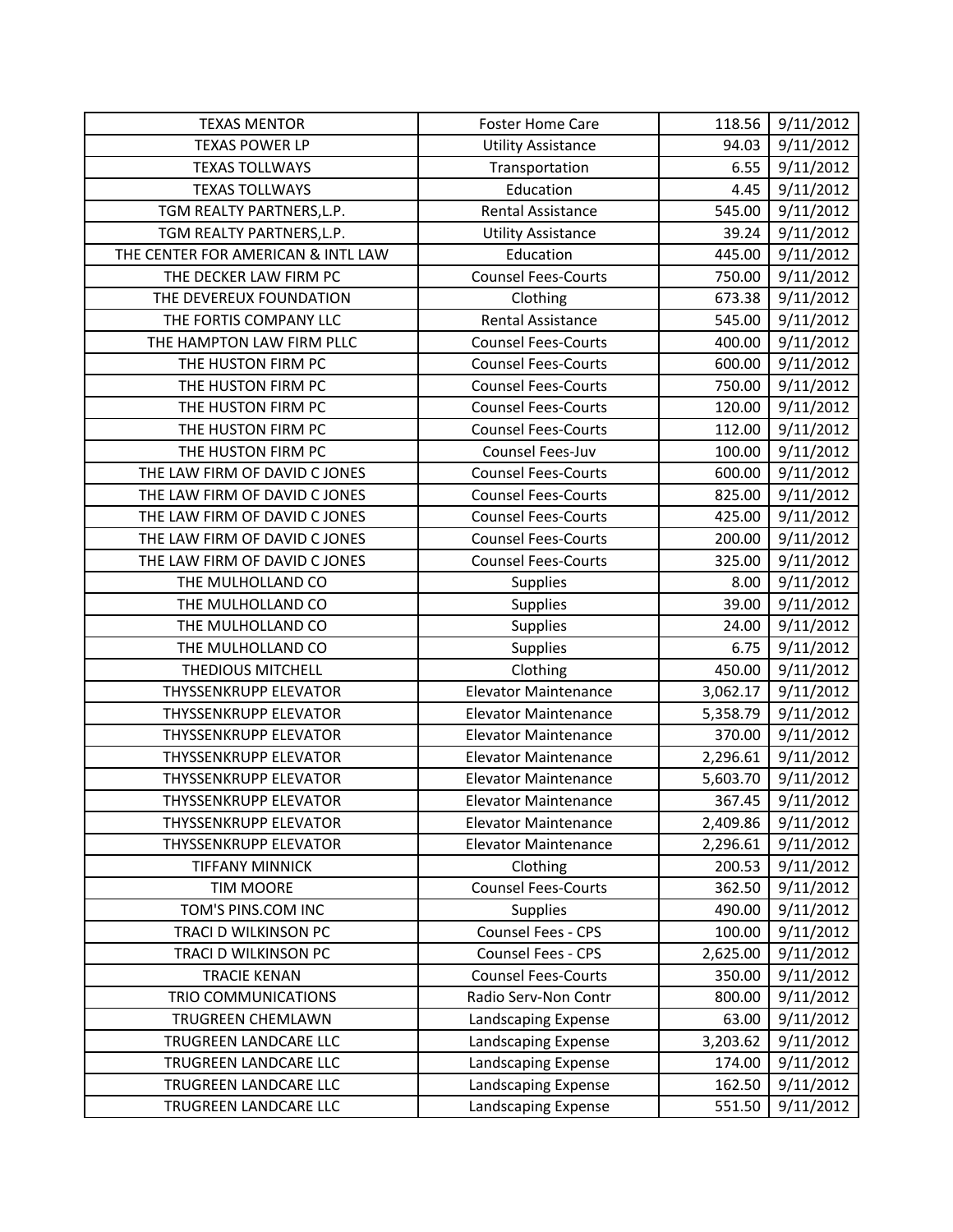| <b>TXU ENERGY</b>                  | <b>Utility Assistance</b>   | 4,737.53  | 9/11/2012 |
|------------------------------------|-----------------------------|-----------|-----------|
| <b>TXU ENERGY</b>                  | <b>Utility Assistance</b>   | 6,508.40  | 9/11/2012 |
| <b>TXU ENERGY</b>                  | <b>Utility Assistance</b>   | 113.33    | 9/11/2012 |
| <b>TXU ENERGY</b>                  | <b>Utility Assistance</b>   | 2,955.16  | 9/11/2012 |
| <b>U S POSTMASTER</b>              | Postage                     | 150.00    | 9/11/2012 |
| <b>U S POSTMASTER</b>              | Postage                     | 90.00     | 9/11/2012 |
| <b>ULINE INC</b>                   | <b>Custodian Supplies</b>   | 184.14    | 9/11/2012 |
| UNION INSURANCE COMPANY            | Prepaid - Insurance         | 2,359.26  | 9/11/2012 |
| UNION INSURANCE COMPANY            | Casualty Insurance          | 2,359.26  | 9/11/2012 |
| UNITED DENTAL CARE OF TEXAS INC    | <b>DMO Premiums</b>         | 38,778.63 | 9/11/2012 |
| UNITED DENTAL CARE OF TEXAS INC    | <b>DMO Premiums</b>         | 5,456.44  | 9/11/2012 |
| UNITED WAY NORTHEAST               | <b>Meeting Expenses</b>     | 28.00     | 9/11/2012 |
| UNIVERSAL RECYCLING TECHNOLOGIES   | <b>Building Maintenance</b> | 109.90    | 9/11/2012 |
| UNIVERSITY OF NORTH TX HLTH SC     | <b>Medical Services</b>     | 28.00     | 9/11/2012 |
| UPS/UNITED PARCEL SERVICE          | Postage                     | 6.48      | 9/11/2012 |
| US DEPT OF HUD                     | Fed Grant Revenue           | 527.00    | 9/11/2012 |
| US DEPT OF HUD                     | <b>Fed Grant Revenue</b>    | 854.00    | 9/11/2012 |
| VANESSA M JORDAN                   | Counsel Fees - CPS          | 380.00    | 9/11/2012 |
| Velina G Willis                    | Education                   | 165.37    | 9/11/2012 |
| VENTREX ENVIRONMENTAL SERVICES LLC | <b>Environment Disposal</b> | 1,386.27  | 9/11/2012 |
| VENTREX ENVIRONMENTAL SERVICES LLC | <b>Disposal Service</b>     | 1,367.28  | 9/11/2012 |
| <b>VERIZON SOUTHWEST</b>           | Telephone-Basic             | 79.76     | 9/11/2012 |
| Veronica P Allen                   | Travel                      | 57.50     | 9/11/2012 |
| <b>VICKI E WILEY</b>               | <b>Counsel Fees-Courts</b>  | 600.00    | 9/11/2012 |
| <b>VICKI E WILEY</b>               | <b>Counsel Fees-Courts</b>  | 150.00    | 9/11/2012 |
| <b>VICKI E WILEY</b>               | Cnsl Fees-Fam Drg Ct        | 625.00    | 9/11/2012 |
| <b>VIOLET NWOKOYE</b>              | Counsel Fees-Juv            | 200.00    | 9/11/2012 |
| <b>VIOLET NWOKOYE</b>              | Counsel Fees - CPS          | 100.00    | 9/11/2012 |
| <b>VIRGINIA CARTER</b>             | <b>Counsel Fees-Courts</b>  | 100.00    | 9/11/2012 |
| <b>VIRGINIA CARTER</b>             | <b>Counsel Fees-Courts</b>  | 100.00    | 9/11/2012 |
| <b>VOLUNTEERS OF AMERICA INC</b>   | <b>Residential Servc</b>    | 4,597.62  | 9/11/2012 |
| <b>VOLUNTEERS OF AMERICA INC</b>   | <b>Intensiv Residential</b> | 9,108.00  | 9/11/2012 |
| WALMART #284                       | Food/Hygiene Assist         | 20.00     | 9/11/2012 |
| WALMART #3284                      | Food/Hygiene Assist         | 110.50    | 9/11/2012 |
| WALMART #3773                      | Food/Hygiene Assist         | 39.83     | 9/11/2012 |
| WALMART #807                       | Food/Hygiene Assist         | 20.00     | 9/11/2012 |
| WALMART 01-0896                    | Food/Hygiene Assist         | 20.00     | 9/11/2012 |
| WALT A CLEVELAND                   | <b>Counsel Fees-Courts</b>  | 500.00    | 9/11/2012 |
| WALT A CLEVELAND                   | <b>Counsel Fees-Courts</b>  | 100.00    | 9/11/2012 |
| WARES GIANT TIRE SERVICE LLC       | <b>Tires and Tubes</b>      | 58.00     | 9/11/2012 |
| WASTE PARTNERS OF TEXAS INC        | <b>Disposal Service</b>     | 180.40    | 9/11/2012 |
| WASTE PARTNERS OF TEXAS INC        | <b>Equipment Rentals</b>    | 82.08     | 9/11/2012 |
| WEATHERS LAW FIRM PC               | <b>Counsel Fees-Courts</b>  | 450.00    | 9/11/2012 |
| WESTERN-BRW PAPER CO INC           | <b>Supplies</b>             | 197.50    | 9/11/2012 |
| WESTERN-BRW PAPER CO INC           | Supplies                    | 276.50    | 9/11/2012 |
| WESTERN-BRW PAPER CO INC           | <b>Graphics Inventory</b>   | 9,609.60  | 9/11/2012 |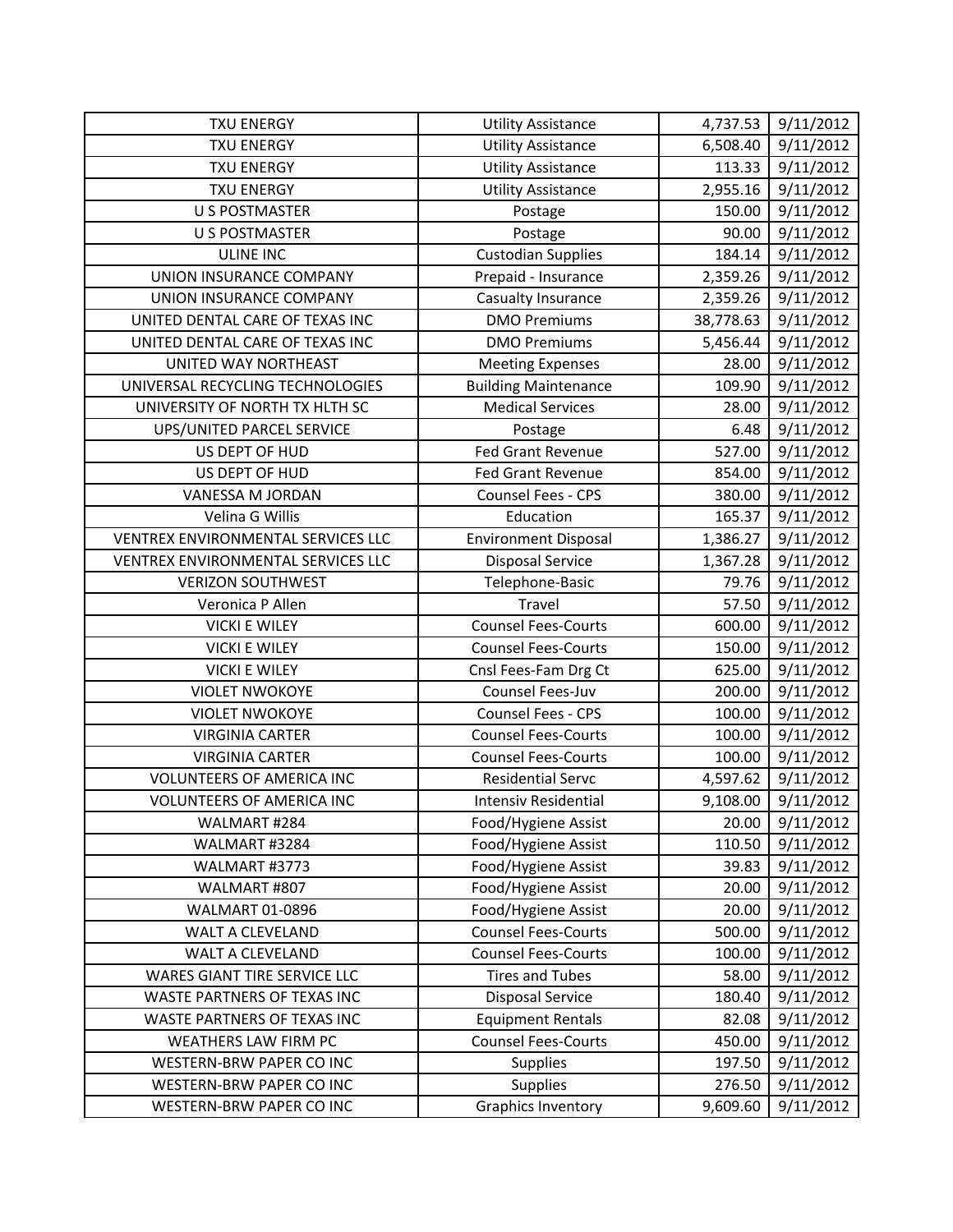| <b>WESTERN-BRW PAPER CO INC</b>    | Supplies                                          | 268.00      | 9/11/2012         |
|------------------------------------|---------------------------------------------------|-------------|-------------------|
| <b>WESTERN-BRW PAPER CO INC</b>    | Supplies                                          | 134.00      | 9/11/2012         |
| WESTERN-BRW PAPER CO INC           | Supplies                                          | 790.00      | 9/11/2012         |
| WESTERN-BRW PAPER CO INC           | Supplies                                          | 790.00      | 9/11/2012         |
| WESTERN-BRW PAPER CO INC           | <b>Supplies</b>                                   | 160.80      | 9/11/2012         |
| WESTERN-BRW PAPER CO INC           | <b>Supplies</b>                                   | 268.00      | 9/11/2012         |
| WESTERN-BRW PAPER CO INC           | <b>Supplies</b>                                   | 2,144.00    | 9/11/2012         |
| WESTERN-BRW PAPER CO INC           | <b>Computer Supplies</b>                          | 1,072.00    | 9/11/2012         |
| WESTERN-BRW PAPER CO INC           | <b>Supplies</b>                                   | 197.50      | 9/11/2012         |
| WILLARD ELDON WILLIAMS SR          | Rental Assistance                                 | 495.00      | 9/11/2012         |
| <b>WILLBANKS METALS INC</b>        | Parts and Supplies                                | 604.50      | 9/11/2012         |
| WILLIAM H BILL RAY PC              | Cnsl Fees-Cap Murder                              | 35,000.00   | 9/11/2012         |
| <b>WILLIAM S HARRIS</b>            | <b>Counsel Fees-Courts</b>                        | 575.00      | 9/11/2012         |
| <b>WILLIAM S HARRIS</b>            | Cnsl Fees-Crim Appls                              | 1,750.00    | 9/11/2012         |
| <b>WILLIAM S HARRIS</b>            | Crim Appeal-OthrCost                              | 38.86       | 9/11/2012         |
| <b>WILLOW BEND CENTER</b>          | Clothing                                          | 222.99      | 9/11/2012         |
| WILMA DAVID-MAY                    | Clothing                                          | 321.11      | 9/11/2012         |
| WM BARRY NORMAN                    | Psych Exam/Testimony                              | 400.00      | 9/11/2012         |
| WM BARRY NORMAN                    | Psych Exam/Testimony                              | 465.00      | 9/11/2012         |
| WOODARD BUILDING SUPPLY            | <b>Building Maintenance</b>                       | 1,424.00    | 9/11/2012         |
| <b>WOODRIDGE ASSOCIATES LTD</b>    | <b>Rental Assistance</b>                          | 600.00      | 9/11/2012         |
| YERO THORNTON                      | Clothing                                          | 218.92      | 9/11/2012         |
| YERO THORNTON                      | Relative Assistance                               | 300.00      | 9/11/2012         |
| YOUNG WOMENS CHRISTIAN ASSOC       | <b>Subrecipient Service</b>                       | 5,566.74    | 9/11/2012         |
| YOUNG WOMENS CHRISTIAN ASSOC       | <b>Subrecipient Service</b>                       | 4,444.30    | 9/11/2012         |
|                                    | <b>COMMISSIONERS' REPORT OF CLAIMS - Addendum</b> |             |                   |
|                                    | FOR THE WEEK ENDING - September 11, 2012          |             |                   |
|                                    |                                                   |             |                   |
| <b>Vendor Name</b>                 | Item Description                                  | Paid Amount | <b>Check Date</b> |
| AK Child Support Services Division | Child Support                                     | 50.00       | 9/11/2012         |
| Alice Whitten                      | 5006 Chapter 13 Levy                              | 171.69      | 9/11/2012         |
| American General Life Ins          | Lifestyle, American General Co.                   | 0.03        | 9/11/2012         |
| CLEAT                              | <b>Union Dues</b>                                 | (30.00)     | 9/11/2012         |
| Catherine A Colquitt               | Education                                         | 1,045.00    | 9/11/2012         |
| <b>Catherine A Colquitt</b>        | Travel                                            | 1,945.54    | 9/11/2012         |
| <b>Collection Technology Inc</b>   | 5002 Student Loan Levy                            | 155.50      | 9/11/2012         |
| Delta Dental                       | <b>Dental Claims</b>                              | 21,310.20   | 9/11/2012         |
| Delta Dental                       | <b>Dental Claims</b>                              | 4,060.50    | 9/11/2012         |
| Delta Management Associates Inc    | 5002 Student Loan Levy                            | (0.01)      | 9/11/2012         |
| Directv Inc                        | Subscriptions                                     | 85.99       | 9/11/2012         |
| <b>EMC Corporation</b>             | Capital Lease Payment                             | 69,730.25   | 9/11/2012         |
| Emily Morgan Hotel                 | Education                                         | 297.71      | 9/11/2012         |
| Fort Worth Chapter TSCPA           | Education                                         | 115.00      | 9/11/2012         |
| <b>Fraternal Order of Police</b>   | <b>Union Dues</b>                                 | 12.50       | 9/11/2012         |
| <b>GC Services LP</b>              | 5002 Student Loan Levy                            | 0.16        | 9/11/2012         |
| <b>General Revenue Corporation</b> | 5002 Student Loan Levy                            | 1.25        | 9/11/2012         |